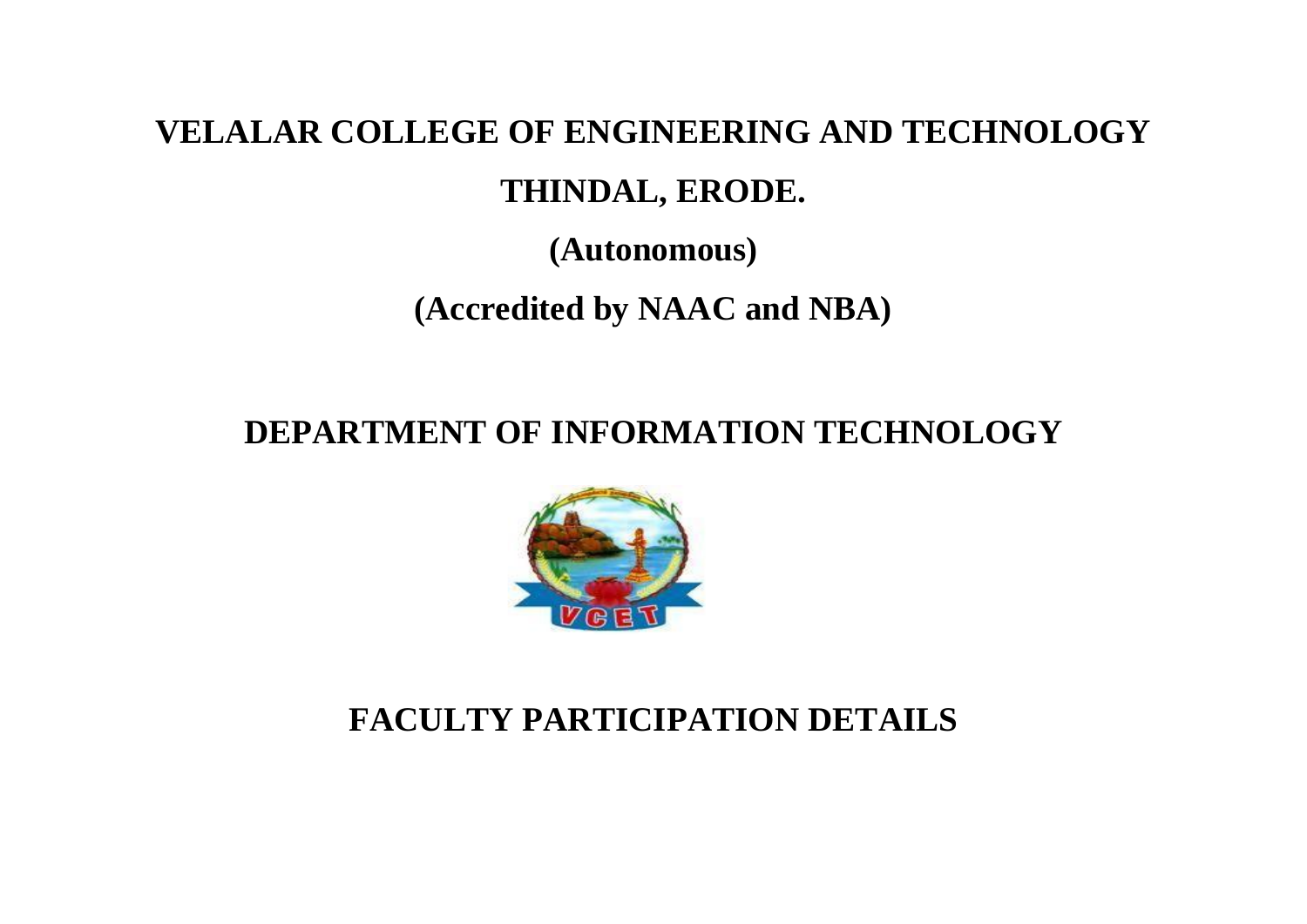## **ACADEMIC YEAR 2020-2021**

| S.No. | <b>Faculty Name</b>                       | <b>Title</b>                                                                                  | FDP/STTP/<br><b>Trainings</b> | Date (From - to)               | <b>Organized by</b><br>(Department, College<br>name)                                     |
|-------|-------------------------------------------|-----------------------------------------------------------------------------------------------|-------------------------------|--------------------------------|------------------------------------------------------------------------------------------|
| 1.    | Dr.V.K.Manavalasundaram Quantum Computing |                                                                                               | <b>ATAL Online FDP</b>        | 04.01.2021<br>to<br>08.01.2021 | K.S.Rangasamy College of<br>Technology                                                   |
|       | Dr.R.Mynavathi                            | <b>Quantum Computing</b>                                                                      | <b>ATAL Online FDP</b>        | 04.01.2021<br>to<br>08.01.2021 | K.S.Rangasamy College of<br>Technology                                                   |
|       |                                           | Writing and Publishing High<br><b>Impact Research Publications</b><br>and Scientific Document | <b>AICTE - STTP</b>           | 19.10.2020<br>to<br>24.10.2020 | Rajalakshmi<br>Engineering<br>college                                                    |
|       |                                           | Data Sciences                                                                                 | <b>ATAL Online FDP</b>        | 05.10.2020<br>to<br>09.10.2020 | University<br>College<br>of<br>Engineering $(A)$ .                                       |
| 2.    |                                           | Machine Learning Techniques<br>for Medical and Healthcare<br><b>Applications</b>              | <b>STTP</b>                   | 03.08.2020<br>to<br>08.08.2020 | of<br>BME,<br>Department<br>Velalar<br>College<br>of<br>Engineering<br>and<br>Technology |
|       |                                           | Introduction to Artificial<br>Intelligence and it's Applications                              | International<br>Webinar      | 21.07.2020                     | Electrical and Electronics<br>Engineering,<br>Kanpur<br>Institute of Technology          |
|       |                                           | <b>Energy Efficiency in Wireless</b><br><b>Sensor Network</b>                                 | Webinar                       | 30.06.2020                     | Department of IT, Francis<br>Xavier<br>Engineering<br>College, Tirunelveli               |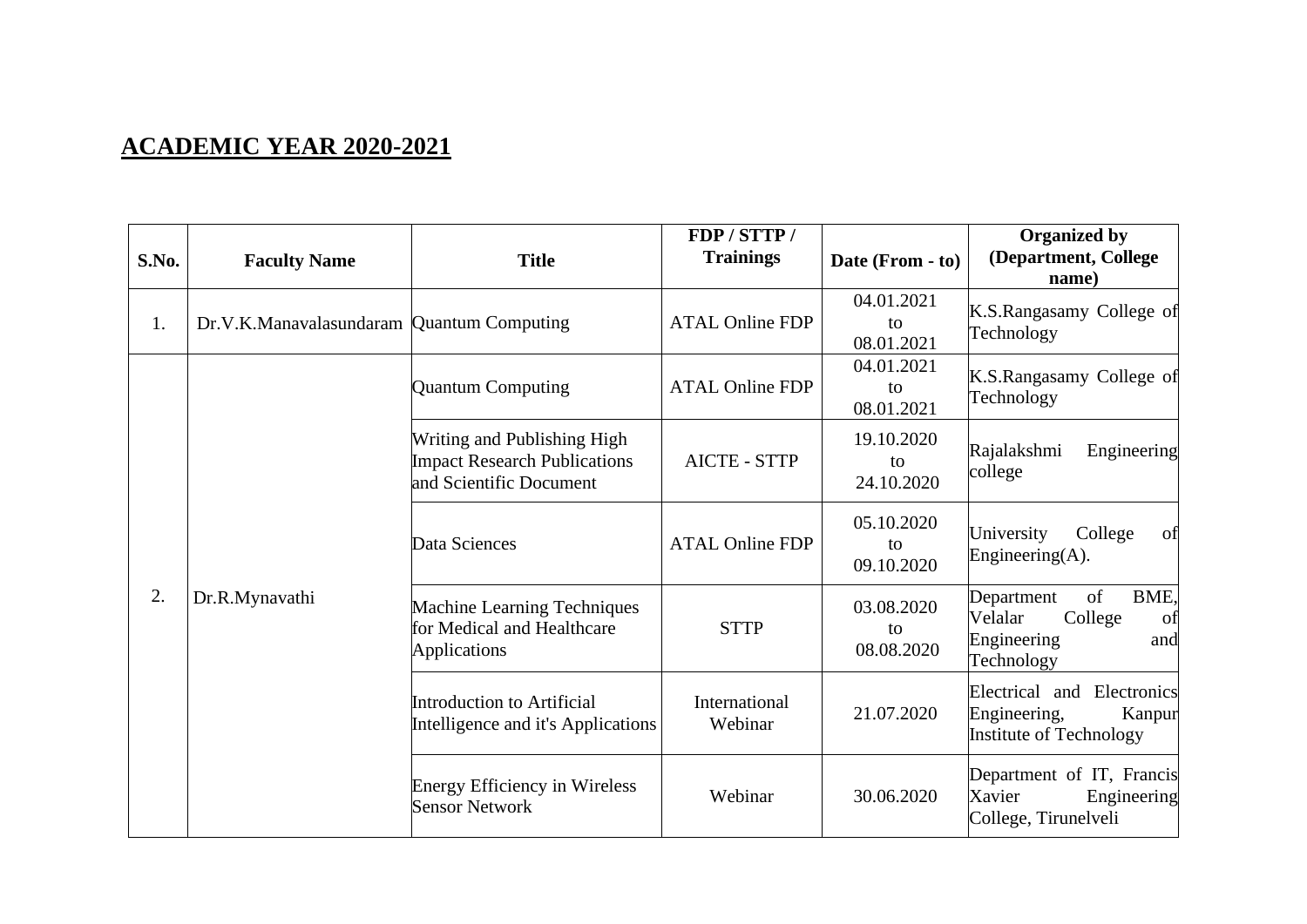|                  |                    | Cutting Edge Trends in Deep<br><b>Learning Approaches</b>                   | <b>AICTE FDP</b>                 | 07.12.2020<br>to<br>22.12.2020 | Kongu Engineering<br>College                                                                                         |
|------------------|--------------------|-----------------------------------------------------------------------------|----------------------------------|--------------------------------|----------------------------------------------------------------------------------------------------------------------|
|                  | Dr. K.Ganesh Kumar | Social Network Analysis -<br><b>Emerging Trends and</b><br>Challenges       | <b>STTP</b>                      | 02.11.2020<br>to<br>07.11.2020 | Department of Computer<br>Science and Engineering,<br>Knowledge Institute of<br>Technology, Salem                    |
| 3.               |                    | <b>Most Practiced key</b><br>Software's for Cloud<br>Computing and Big Data | <b>STTP</b>                      | 21.09.2020<br>to<br>25.09.2020 | Department of Computer<br>Science and Engineering,<br>Velammal College of<br>Engineering and<br>Technology, Madurai. |
|                  |                    | Emerging Trends &<br>Technologies in Data Science                           | <b>FDP</b>                       | 24.08.2020<br>to<br>29.08.2020 | Department of Computer<br>Science and<br>Engineering, GMR<br>Institute of Technology,<br>Rajam, Andhra Pradesh       |
|                  |                    | <b>Python Programming</b>                                                   | Training                         | 20.08.2020<br>to<br>24.08.2020 | <b>St.Martin's Engineering</b><br>College, Hyderabad.                                                                |
|                  |                    | Data Science                                                                | <b>FDP</b>                       | 01.07.2020<br>to<br>24.07.2020 | <b>ExcelR Solutions</b>                                                                                              |
|                  |                    | Applications of Mathematics in<br>Engineering                               | <b>FDP</b>                       | 27.07.2020<br>to<br>31.07.2020 | <b>KPR</b> Institute of<br>Engineering and<br>Technology                                                             |
| $\overline{4}$ . | Dr.V.Srinivasan    | Innovation and Entrepreneurial<br>Education                                 | <b>National Level</b><br>Webinar | 16.09.20                       | Soundarya<br>Institute<br>of<br>Management & Science                                                                 |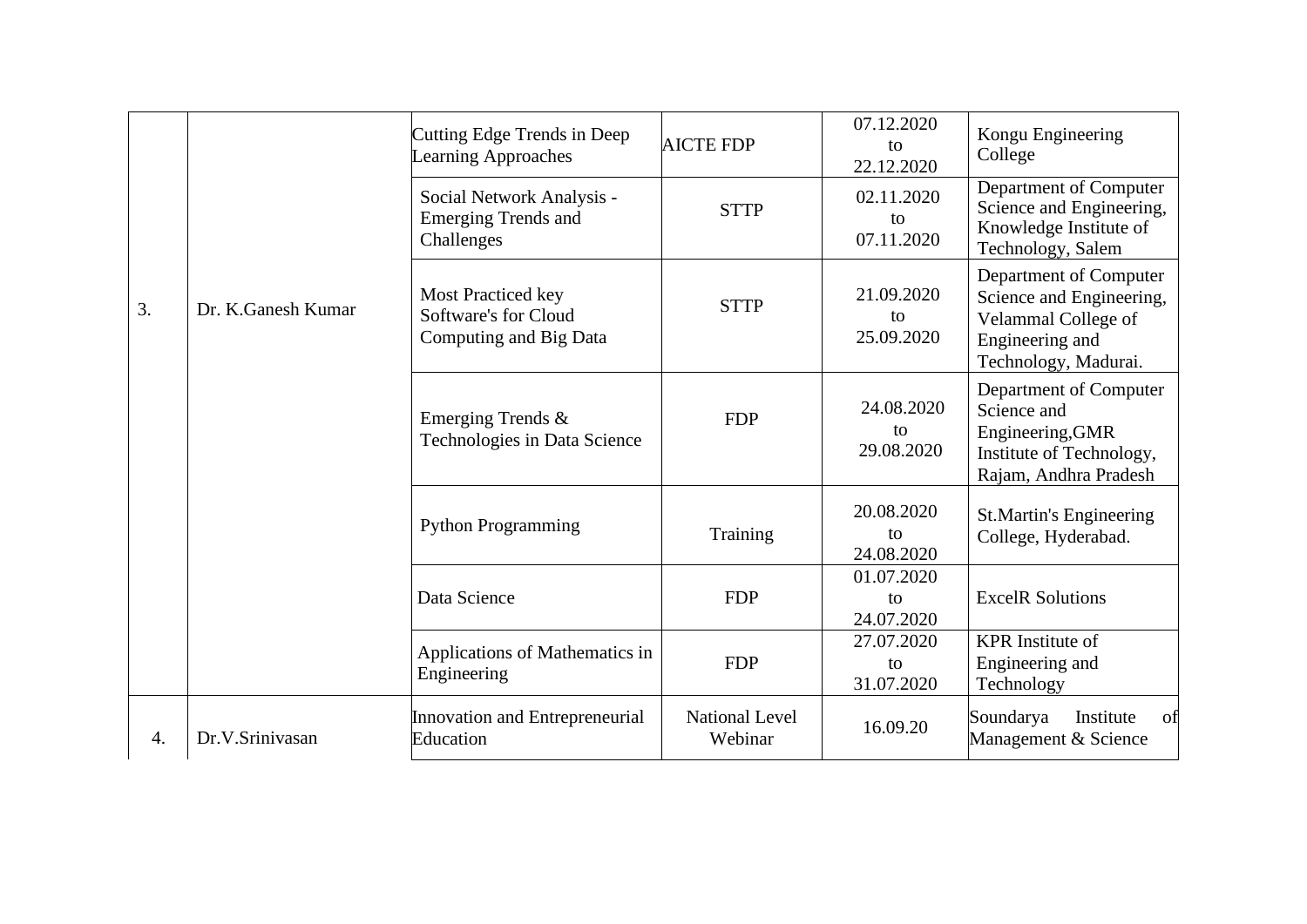|    |               | Bharathiyin Parvaiyil Bharatham                                              | Seminar                | 18.09.20                       | Velalar<br>College<br>of<br>Engineering<br>and<br>Technology                            |
|----|---------------|------------------------------------------------------------------------------|------------------------|--------------------------------|-----------------------------------------------------------------------------------------|
|    |               | <b>Emerging Trends in</b><br><b>EthicalHacking and Cyber</b><br>Security     | FDP - Online           | 6.07.20<br>to<br>10.07.20      | Hindustan<br>college<br>Engineering, Coimbatore                                         |
|    |               | Python for Data Science                                                      | FDP - Online           | 24.06.20 to<br>28.06.20        | Madanapalle Institute of<br>Technolgoy & Science                                        |
|    |               | Artificial Intellgence                                                       | Webinar                | 27.06.2020                     | Panimalar<br>Engineering<br>College                                                     |
|    |               | Molecular Diagnosis of Covid-<br>19                                          | Webinar                | 23.06.20                       | Velalar<br>College<br>of<br>Engineering<br>and<br>Technology                            |
|    |               | Internet of things and its<br><b>Applications</b>                            | FDP - Online           | 12.06.2020<br>to<br>14.06.2020 | Madanapalle Institute of<br>Technolgoy & Science                                        |
|    |               | Artificial Intelligence                                                      | <b>Online FDP</b>      | 16.11.2020<br>to<br>20.11.2020 | <b>CSIR-</b> Advanced Materials<br>Processes<br>and<br>research<br>Institute, Bhopal    |
|    |               | <b>Federated Identity Manageemnt</b><br><b>System: Research Perspectives</b> | <b>AICTE - STTP</b>    | 21.09.2020<br>to<br>26.09.2020 | of<br>CSE,<br>Departmet<br>Dr.Mahalingam College of<br>Engineering<br>and<br>Technology |
| 5. | Dr. S. Viveka | Data Sciences                                                                | <b>ATAL Online FDP</b> | 07.09.2020<br>to<br>11.09.2020 | University of Hyderabad.                                                                |
|    |               | <b>Blockchain Technology</b>                                                 | Webinar                | 30.07.2020                     | Princeton<br>Institute<br>of<br>Engineering<br>and<br>Technology for Women              |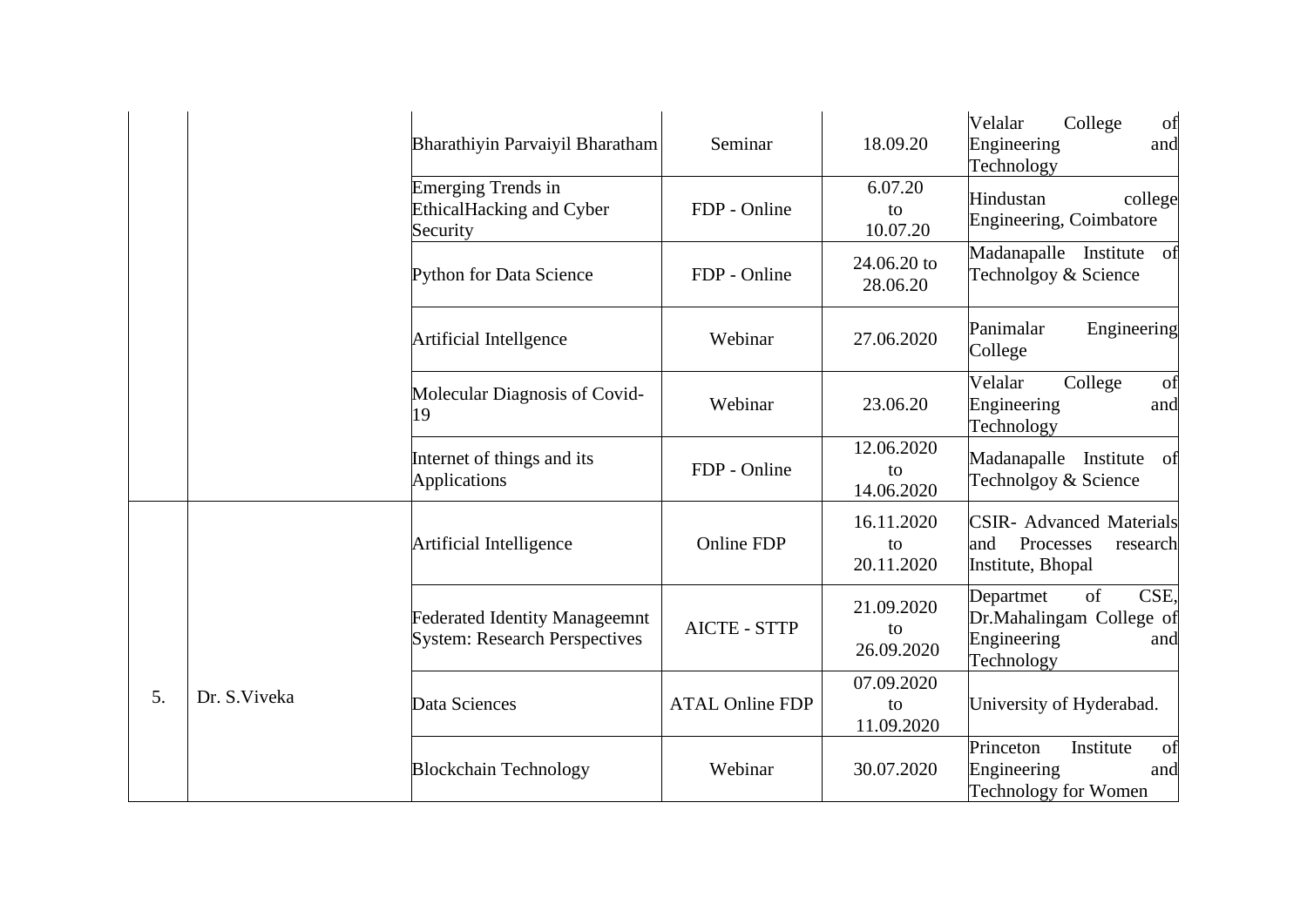|    |                | Future Scope of Engineering in<br><b>Global Development</b>                                                                                               | Traning                              | 27.07.2020<br>to<br>31.07.2020 | ECE,<br>Department<br><b>Of</b><br><b>VCET</b>                                        |
|----|----------------|-----------------------------------------------------------------------------------------------------------------------------------------------------------|--------------------------------------|--------------------------------|---------------------------------------------------------------------------------------|
|    |                | Hadoop and Bigdata Analytics                                                                                                                              | Workshop                             | 24.07.2020<br>to<br>25.07.2020 | Department<br>of<br>CSE, MallaReddy Institute<br>of Technology and Science            |
|    |                | Evolution of IoT and It's Real<br>Time Applications                                                                                                       | <b>FDP</b>                           | 13.07.2020<br>to<br>17.07.2020 | Department<br>0t<br>CSE, MallaReddy Institute<br>of Technology and Science            |
|    |                | Machine Learning & Deep<br><b>Learning Using Python</b>                                                                                                   | <b>FDP</b>                           | 01.06.2020<br>to<br>15.06.2020 | ECE,<br>Department<br><b>Of</b><br><b>VCET</b>                                        |
|    |                | Leveraging Machine learning to<br>drive innovation process                                                                                                | Training                             | 26.12.2020                     | Nandha<br>Engineering<br>College, Erode                                               |
| 6. | Ms.R.Menaka    | Incorporating the techniques of<br><b>Block chain and Artificial</b><br>Inteliegence to face the securty<br>and privacy challenges of IT<br>Infrastruture | <b>STTP</b>                          | 14.12.2020<br>to<br>19.12.2020 | <b>KCG</b><br>College<br>of<br>Engineering, chennai                                   |
| 7. | Ms.T.Premamala | Quantum Computing                                                                                                                                         | <b>ATAL Online FDP</b>               | 04.01.2021<br>to<br>08.01.2021 | K.S.Rangasamy College of<br>Technology                                                |
|    |                | Cutting Edge Treads in Deep<br><b>Learning Applications</b>                                                                                               | <b>AICTE</b> Sponsered<br><b>FDP</b> | 7.12.2020<br>to<br>22.12.2020  | Department of Computer<br>Applications,<br>Kongu<br><b>Engineering College, Erode</b> |
|    |                | Artificial Intelligence                                                                                                                                   | <b>ATAL Sponsered</b><br><b>FDP</b>  | 16.11.2020<br>to<br>20.11.2020 | <b>CSIR-</b> Advanced Materials<br>Processes<br>Research<br>and<br>Institute, Bhopal. |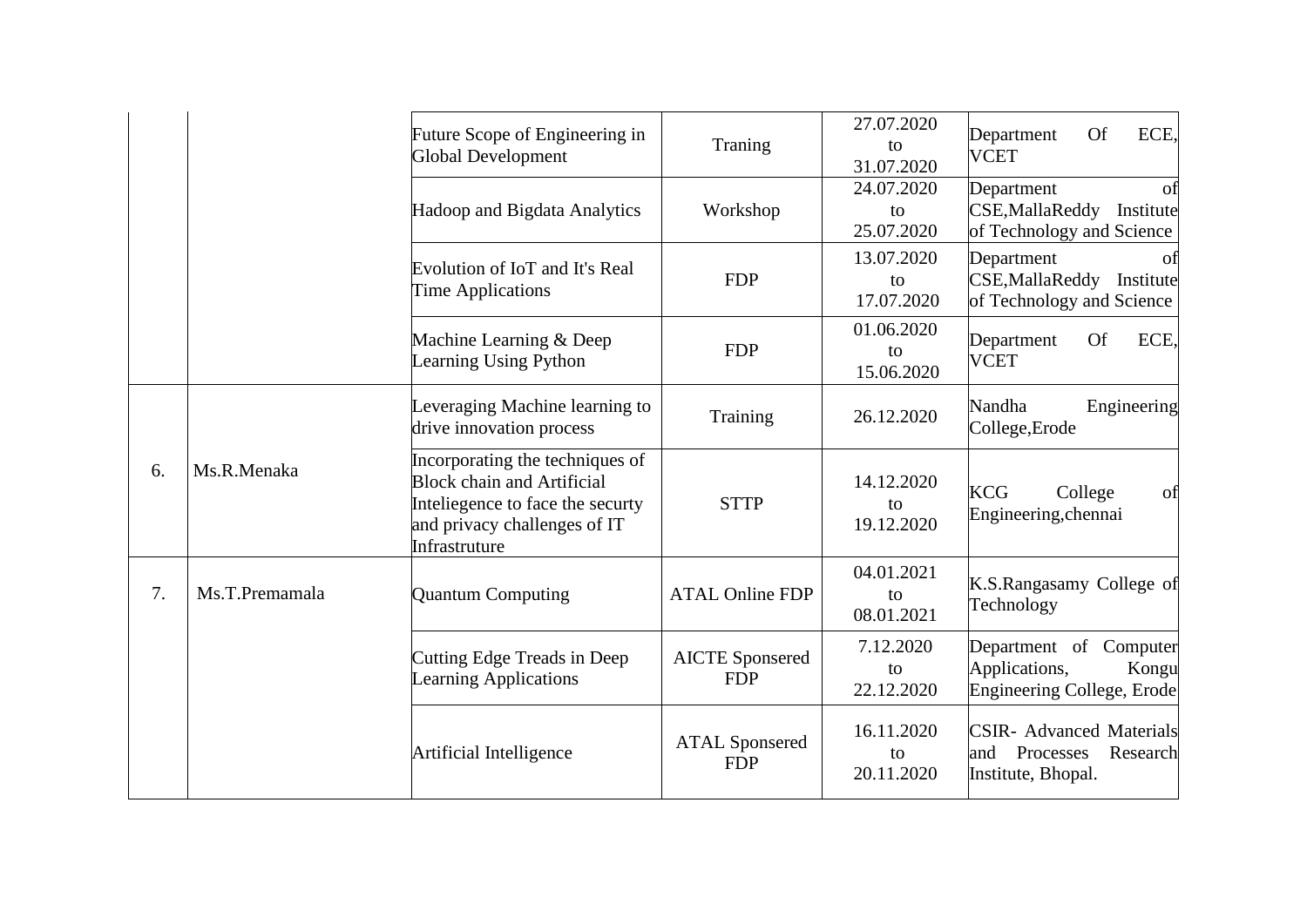|    |             | <b>Federated Identity Management</b><br><b>System: Research Perspectives</b> | <b>AICTE</b> Sponsered<br><b>STTP</b>     | 21.09.2020<br>to<br>26.09.2020 | Dr. Mahalingam College of<br>Engineering<br>and<br>Technology, Department of<br>CSE, Pollachi                                              |
|----|-------------|------------------------------------------------------------------------------|-------------------------------------------|--------------------------------|--------------------------------------------------------------------------------------------------------------------------------------------|
|    |             | Data Sciences                                                                | <b>ATAL Sponsered</b><br><b>FDP</b>       | 7.09.2020<br>to<br>11.09.2020  | University of Hyderabad<br>through All India Council<br>Techical Education,<br>for<br>Mandela<br>Nelson<br>Marg,<br>Vasant Kunj, New Delhi |
|    |             | Deep Learning Applicatins and<br>Challenges in Big Data<br>Analytics         | <b>AICTE</b> Sponsered<br>STTP - Series 1 | 11.08.2020<br>to<br>16.08.2020 | College<br>Velalar<br>of<br>Enineering and Technology                                                                                      |
|    |             | Database Management System<br>through INFYTQ Platform                        | <b>Faculty Enablement</b><br>Program      | 03.08.2020<br>to<br>07.08.2020 | <b>INFOSYS</b><br>Campus<br>Education,<br>Connect,<br>Training & Assessment,<br>Infosys Limited.                                           |
|    |             | <b>Quantum Computing</b>                                                     | <b>ATAL Online FDP</b>                    | 04.01.2021<br>to<br>08.01.2021 | K.S.Rangasamy College of<br>Technology                                                                                                     |
|    |             | Data Sciences                                                                | <b>ATAL Online FDP</b>                    | 05.10.2020 to<br>09.10.2020    | University College of<br>Engineering $(A)$ .                                                                                               |
|    |             | <b>Imarticus Learning</b>                                                    | <b>WEBINAR</b>                            | 12.08.20                       | <b>IT, VCET</b>                                                                                                                            |
| 8. | Ms.T.Nithya | R-Programming                                                                | <b>WORKSHOP</b>                           | 28.07.20<br>to<br>30.07.20     | CSE, Malla Reddy Institute<br>Of<br>Technology<br>And<br>Science                                                                           |
|    |             | Android App using Kotlin                                                     | <b>FDP</b>                                | 26.07.2020 to<br>30.07.2020    | <b>IIT Bomboy Spoken</b><br>Tutorial                                                                                                       |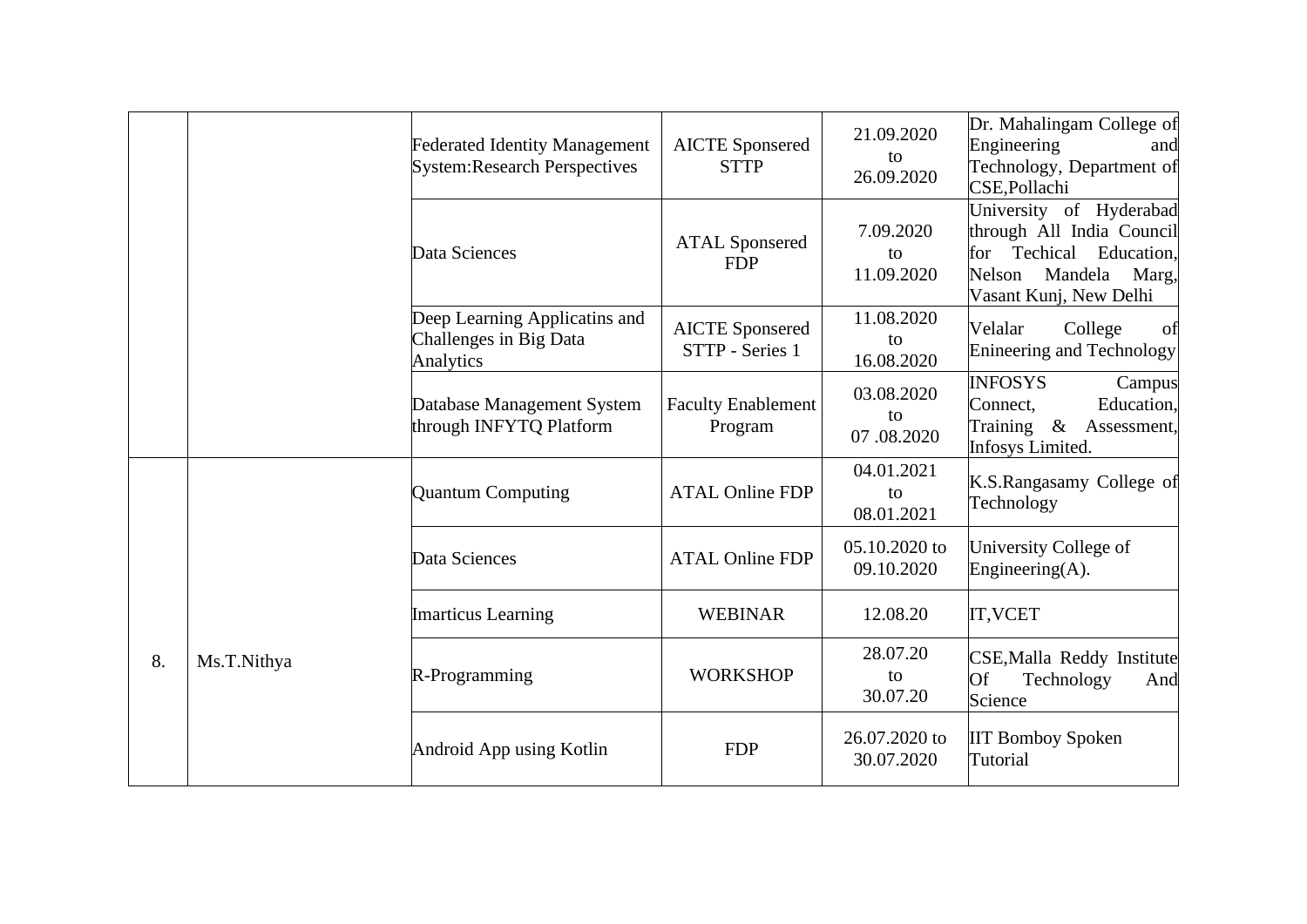|    |              | Hadoop and Big Data Analytics                                 | <b>WORKSHOP</b>             | 24.07.2020 &<br>25.07.2020     | Malla Reddy Institute of<br><b>Technology and Science</b>                      |
|----|--------------|---------------------------------------------------------------|-----------------------------|--------------------------------|--------------------------------------------------------------------------------|
|    |              | Evolution of IOT and its Real<br>time Applications            | <b>WORKSHOP</b>             | 13.07.2020<br>to<br>17.07.2020 | Malla Reddy Institute of<br><b>Technology and Science</b>                      |
|    |              | <b>Effective Communication</b>                                | <b>WEBINAR</b>              | 11.07.20                       | <b>Sree</b><br>Guru<br>Narayana<br>Of Engineering<br>College<br>And Technology |
|    |              | Python Numpy With Jupyter<br><b>Notebook</b>                  | <b>WEBINAR</b>              | 06.07.20                       | CSE, Malla Reddy Institute<br>Of<br>Technology<br>And<br>Science               |
|    | Ms.T.Nithya  | Python 101 For Data Science                                   | <b>Certification Course</b> | 03.07.20                       | <b>COGNITIVE CLASS</b>                                                         |
|    |              | <b>Energy Efficiency In Wireless</b><br><b>Sensor Network</b> | <b>WEBINAR</b>              | 30.06.20                       | IT, Francis<br>Xavier<br><b>Engineering College</b>                            |
|    |              | <b>Towards A Victim Justice</b><br>System                     | <b>WEBINAR</b>              | 27.06.20                       | Francis<br>Xavier<br>IT,<br><b>Engineering College</b>                         |
|    |              | Cloud Applications -<br>Depolyment And Maintenance            | <b>WEBINAR</b>              | 01.06.20                       | CSE, SRM<br><b>TRP</b><br><b>Engineering College</b>                           |
| 9. | Mr.K.Tharani | <b>Effective Communication</b>                                | <b>WEBINAR</b>              | 11.07.2020                     | Narayana<br>Guru<br><b>Sree</b><br>College of Engineering and<br>Technology    |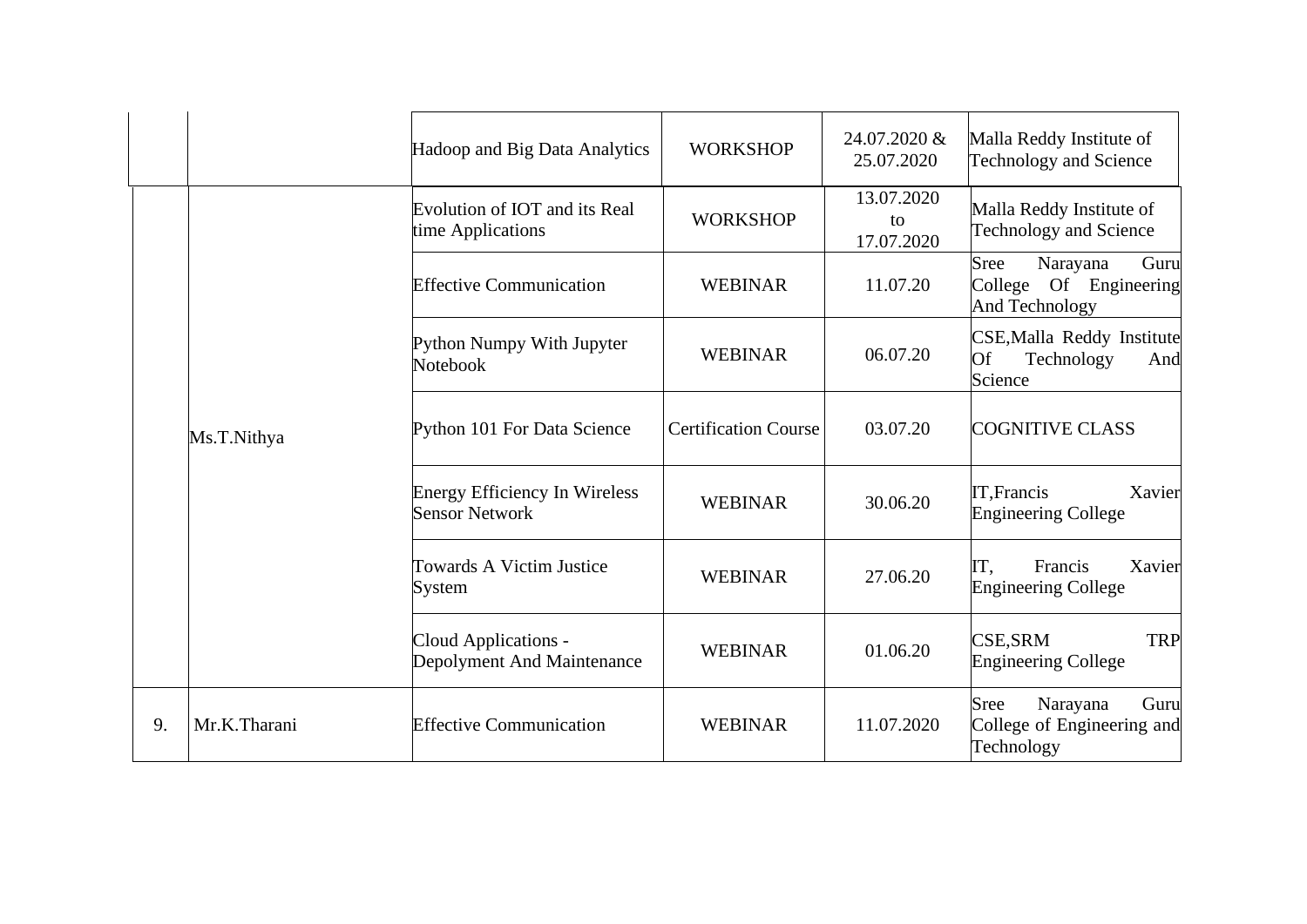|     |                 | <b>Emerging Technology for</b><br>Tomorrow's University, Today                                | <b>WEBINAR</b>            | 24.06.2020                     | of IT,<br>Department<br>Dr.<br>M.G.R. Educational<br>and<br><b>Research Institute</b>                                    |
|-----|-----------------|-----------------------------------------------------------------------------------------------|---------------------------|--------------------------------|--------------------------------------------------------------------------------------------------------------------------|
|     |                 | <b>Cyber Security-Threats and</b><br>Vulnerabilities in Real Time<br><b>Applications</b>      | <b>STTP</b>               | 06.06.2020<br>to<br>11.06.2020 | of<br>IT<br>Department<br>association with CSI,<br>St.<br>College<br>Joseph's<br>of<br>Engineering                       |
|     |                 | Emerging Technologies in<br><b>Computer Science</b>                                           | <b>FDP</b>                | 20.05.2020<br>To<br>02.06.2020 | <b>CSE</b><br>of<br>Department<br>association with CSI,<br>Dr.<br>M.G.R. Educational<br>and<br><b>Research Institute</b> |
|     | Mr. C.Saravanan | <b>Quantum Computing</b>                                                                      | <b>ATAL Online FDP</b>    | 04.01.2021<br>to<br>08.01.2021 | K.S.Rangasamy College of<br>Technology                                                                                   |
|     |                 | Writing and Publishing High<br><b>Impact Research Publications</b><br>and Scientific Document | <b>AICTE - STTP</b>       | 19.10.2020<br>to<br>24.10.2020 | Rajalakshmi Engineering<br>college                                                                                       |
|     |                 | Data Sciences                                                                                 | <b>ATAL Online FDP</b>    | 05.10.2020<br>to<br>09.10.2020 | University<br>College<br>of<br>Engineering (A).                                                                          |
| 10. |                 | <b>Cyber Attacks and Attack</b><br><b>Handling Methods</b>                                    | International<br>Workshop | 30.9.2020                      | Avinashilingam<br>Institute<br>Home Science<br>and<br>for<br>Education<br>Higher<br>for<br>Women                         |
|     |                 | <b>Federated Identity Manegenment</b><br><b>System: Research Perspectives</b>                 | <b>AICTE - STTP</b>       | 21.9.2020<br>to<br>26.9.2020   | Mahalingam College<br>Dr.<br>Of<br>Engineering<br>$\&$<br>Technology                                                     |
|     |                 | Oppurtunities for freshers in the<br>Data Science Industries                                  | Webinar                   | 12.08.2020                     | <b>Imarticus</b> Learning                                                                                                |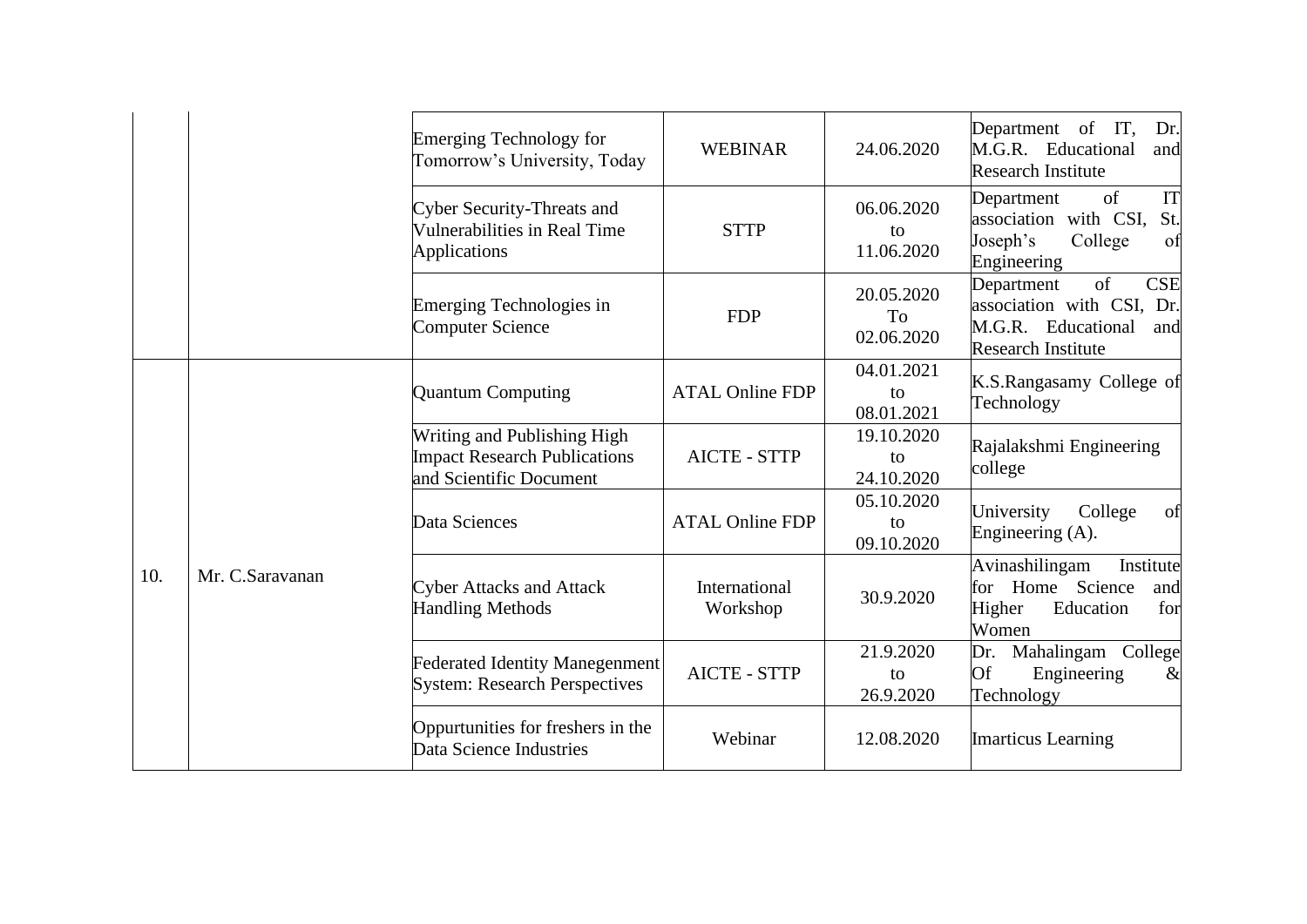| <b>Block Chain Technology</b>                                           |                                     | Webinar     | 30.07.2020                     | Princeton<br>Institute<br>of<br>Engineering<br>and<br><b>Technology for Women</b>                 |
|-------------------------------------------------------------------------|-------------------------------------|-------------|--------------------------------|---------------------------------------------------------------------------------------------------|
| Android App Using Kotlin                                                |                                     | <b>FDP</b>  | 26.7.2020<br>to<br>30.07.2020  | in<br>ThinkerZ<br>Green<br>Association with Spoken<br>Tutorial<br>Project<br><b>IIT</b><br>Bombay |
| <b>LATEX</b>                                                            | <b>Research paper Writing using</b> | <b>FDP</b>  | 20.7.2020<br>to<br>24.07.2020  | ThinkerZ<br>in<br>Green<br>Association with Spoken<br>Tutorial<br>Project<br>ШT<br>Bombay         |
| evolution of IOT and Its real<br>time application                       |                                     | <b>FDP</b>  | 13.07.2020<br>to<br>17.07.2020 | Malla Reddy Institute of<br><b>Tech and Science</b>                                               |
| <b>Effective Communication</b>                                          |                                     | Webinar     | 11.07.2020                     | Guru<br><b>Sree</b><br>Narayana<br>college of engg. & Tech                                        |
| Python Numpy with jupyter<br>notebook                                   |                                     | Webinar     | 06.07.2020                     | Malla reddy istitute of<br>technology and science                                                 |
| mega trends                                                             | future of higher education - nine   | Expert talk | 30.06.2020                     | <b>ICT</b> Academy                                                                                |
|                                                                         | Towards a victim Justice system     | Webinar     | 27.06.2020                     | Xavier<br>Francis<br>Engg<br>college                                                              |
| Understanding local risks in                                            | remote teaching and learning        | Webinar     | 25.06.2020                     | kanpur institute of tech<br>kanpur                                                                |
| Research challenges in cloud<br>communication - industry<br>Prespective |                                     | Webinar     | 17.06.2020                     | N.G.P<br>institute<br>Dr.<br>of<br>technology                                                     |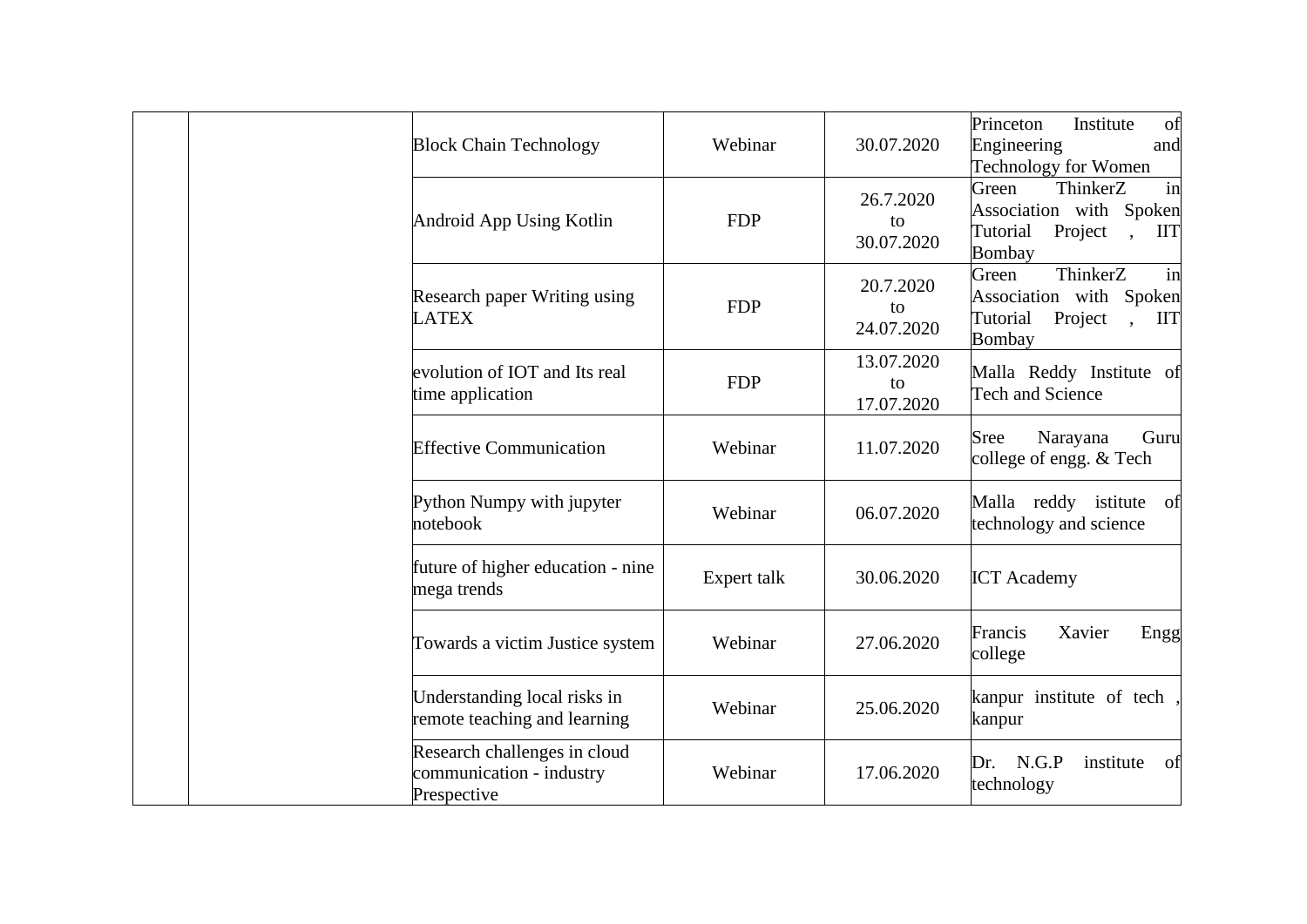|     |            | Problem formulation in Research                                             | Webinar                | 03.06.2020                     | Kongu<br>Engineering<br>College                                                                                         |
|-----|------------|-----------------------------------------------------------------------------|------------------------|--------------------------------|-------------------------------------------------------------------------------------------------------------------------|
|     |            | <b>AWS Cloud Computing</b>                                                  | Webinar                | 01.06.2020                     | Paavai Engineering College                                                                                              |
|     |            | <b>Cloud Application-Development</b><br>& Maintenance                       | Webinar                | 01.06.2020                     | <b>SRM</b><br><b>TRP</b><br>Engineering<br>College                                                                      |
|     |            | <b>Quantum Computing</b>                                                    | <b>ATAL Online FDP</b> | 04.01.2021<br>to<br>08.01.2021 | K.S.Rangasamy College of<br>Technology                                                                                  |
| 11. | Ms.V.Leela | Data Sciences                                                               | <b>ATAL Online FDP</b> | 05.10.2020<br>to<br>09.10.2020 | College<br>University<br>of<br>Engineering (A).                                                                         |
|     |            | Opportunities for Freshers in the<br>Data Science Industry                  | Webinar                | 12.08.2020                     | Imarticus Learning,<br>Departmrnt of IT, Velalar<br>College of Engineering and<br>Technology                            |
|     |            | Big Data Processing using<br>Apache Spark                                   | Webinar                | 08.08.2020                     | Department of Information<br>Science and Engineering,<br><b>JNN</b> College of<br>Engineering, Shivamogga,<br>Karnataka |
|     |            | Verilog HDL in Chip Design<br>Cycle and Importance of<br>Hardware Emulation | Webinar                | 08.08.2020                     | Department of Electronics<br>and Communication<br>Engineering, Malla Reddy<br>Institute of Technology and<br>Science    |
|     |            | R Programming                                                               | Workshop               | 28.07.2020<br>to<br>30.07.2020 | Department of Computer<br>Science and<br>Engineering, Malla Reddy<br>Institute of Technology and                        |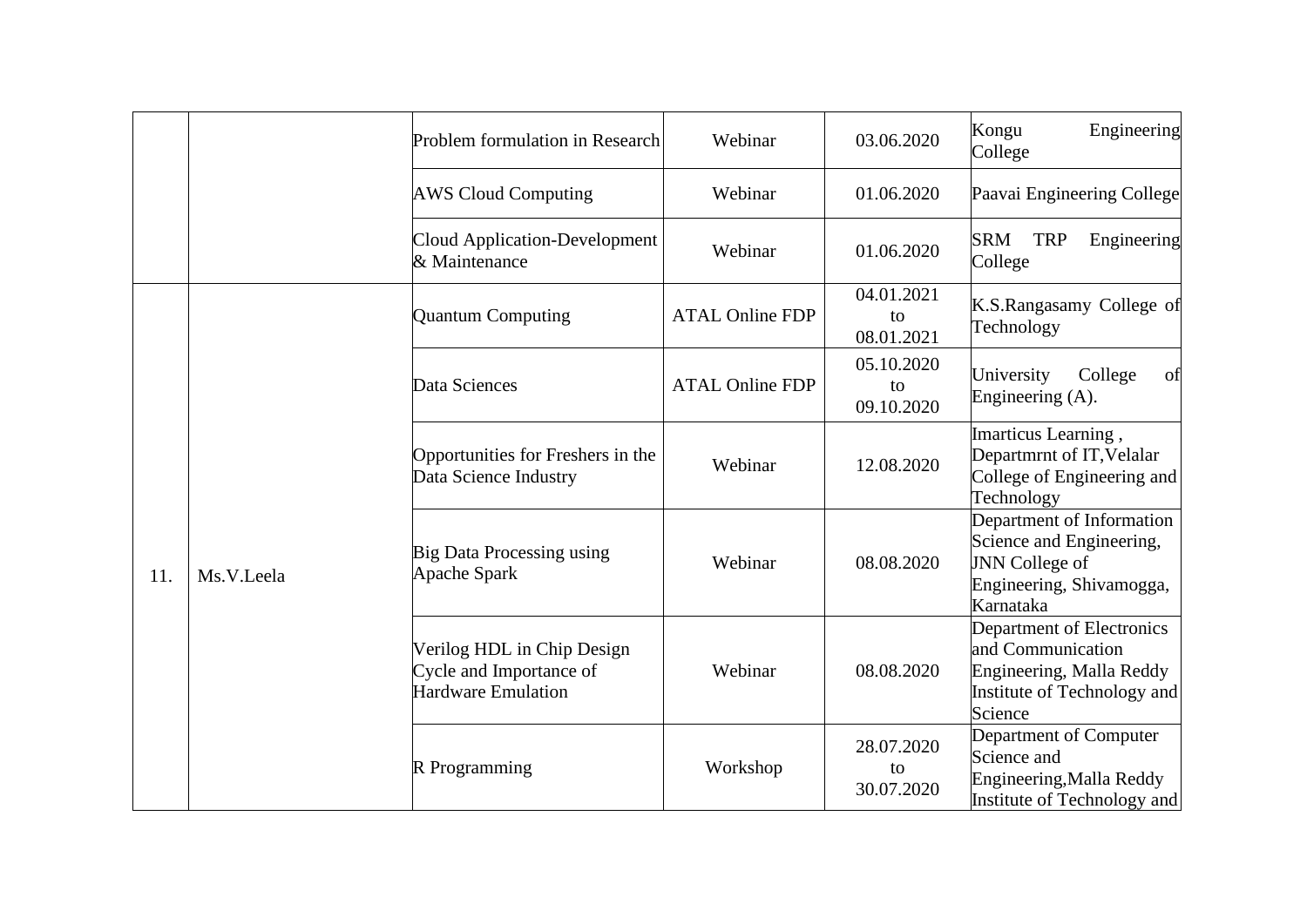|     |              |                                                            |                          |                                | Science                                                                                                              |
|-----|--------------|------------------------------------------------------------|--------------------------|--------------------------------|----------------------------------------------------------------------------------------------------------------------|
|     |              |                                                            |                          |                                |                                                                                                                      |
|     |              | <b>Blockchain Technology</b>                               | Webinar                  | 30.07.2020                     | Princeton Institute of<br>Engineering and<br><b>Technology for Women</b>                                             |
|     |              | Hadoop and BigData Analytics                               | Workshop                 | 24.07.2020<br>to<br>25.07.2020 | Department of Computer<br>Science and<br>Engineering, Malla Reddy<br>Institute of Technology and<br>Science          |
|     |              | <b>Automotive Embedded Systems</b>                         | Webinar                  | 25.07.2020                     | Department of Electronics<br>and Communication<br>Engineering, Malla Reddy<br>Institute of Technology and<br>Science |
|     |              | Evolution of IoT and IT's Real<br><b>Time Applications</b> | <b>FDP</b>               | 13.07.2020<br>to<br>17.07.2020 | Department of Computer<br>Science<br>and<br>Engineering, Malla Reddy<br>Institute of Technology and<br>Science       |
|     |              | Python NumPy with Jupyter<br>notebook for Beginners        | International<br>Webinar | 06.07.2020                     | Department of Computer<br>Science<br>and<br>Engineering, Malla<br>Reddy<br>Institute of Technology and<br>Science    |
| 12. | Ms.S.Suganya | <b>Cyber Attacks and Attack</b><br><b>Handling Methods</b> | Workshop                 | 30.09.2020                     | Avinashilingam<br>Institute<br>for Home Scinece<br>and<br>Higher<br>Education<br>for<br>Women                        |
|     |              | Opportunities For Freshers in the<br>Data Science Industry | Webinar                  | 12.08.2020                     | $\&$<br>Imarticus<br>Learning<br>college<br>Velalar<br>of                                                            |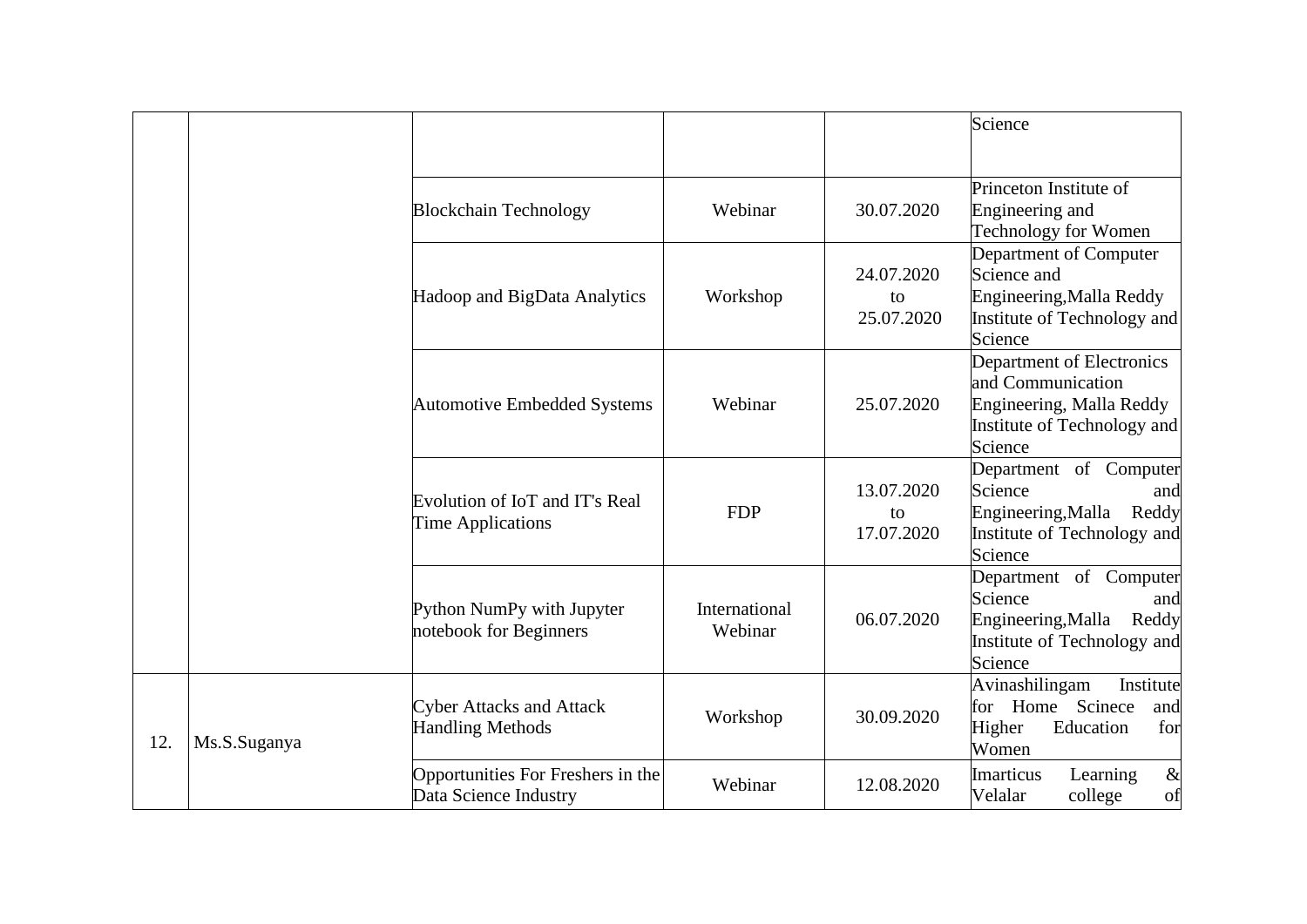|     |                |                                                                              |                 |                                | Engineering<br>and<br>Technology                                                                                                             |
|-----|----------------|------------------------------------------------------------------------------|-----------------|--------------------------------|----------------------------------------------------------------------------------------------------------------------------------------------|
|     |                | Verilog HDL in Chip Designing<br>Cycle & Importance of Hardware<br>Emulation | Webinar         | 08.08.2020                     | Malla Reddy Institute of<br>Technology and Science                                                                                           |
|     |                | <b>Blockchain Technology</b>                                                 | Webinar         | 30.07.2020                     | Princeton<br>Institute<br>of<br>Engineering<br>and<br><b>Technology for Women</b>                                                            |
|     |                | Android App using Kotlin                                                     | <b>FDP</b>      | 26.07.2020<br>to<br>30.07.2020 | Velalar<br>college<br>of<br>Engineering<br>and<br><b>IIT</b><br>Technology<br>Bombay_Spoken Tutorial                                         |
|     |                | Hadoop and Bigdata Analytics                                                 | Workshop        | 24.07.2020<br>to<br>25.07.2020 | Malla Reddy Institute of<br>Technology and Science                                                                                           |
|     |                | <b>Research Paper Writing using</b><br>LaTex                                 | <b>FDP</b>      | 20.07.2020<br>to<br>24.07.2020 | Velalar<br>of<br>college<br>Engineering<br>and<br><b>IIT</b><br>Technology<br>$\overline{\phantom{0}}$<br>Bombay_Spoken Tutorial             |
|     |                | Artificial Intelligence                                                      | <b>ATAL FDP</b> | 16.11.2020<br>to<br>20.11.2020 | CSIR-<br>Advanced<br>Materials and Processes<br>research Institute, Bhopal                                                                   |
|     |                | <b>Teach with Cheers</b>                                                     | Seminar         | 14.10.2020                     | Muthayammal<br>Engineering<br>College,<br>Rasipuram                                                                                          |
| 13. | Ms.R.Maheswari | <b>Cyber Attacks and Attack</b><br><b>Handling Methods</b>                   | Workshop        | 30.09.2020                     | of<br>Department<br>Information Technology,<br>Avinashilingam Institute<br>for Home Scinece and<br>Higher Education for<br>Women, Coimbatore |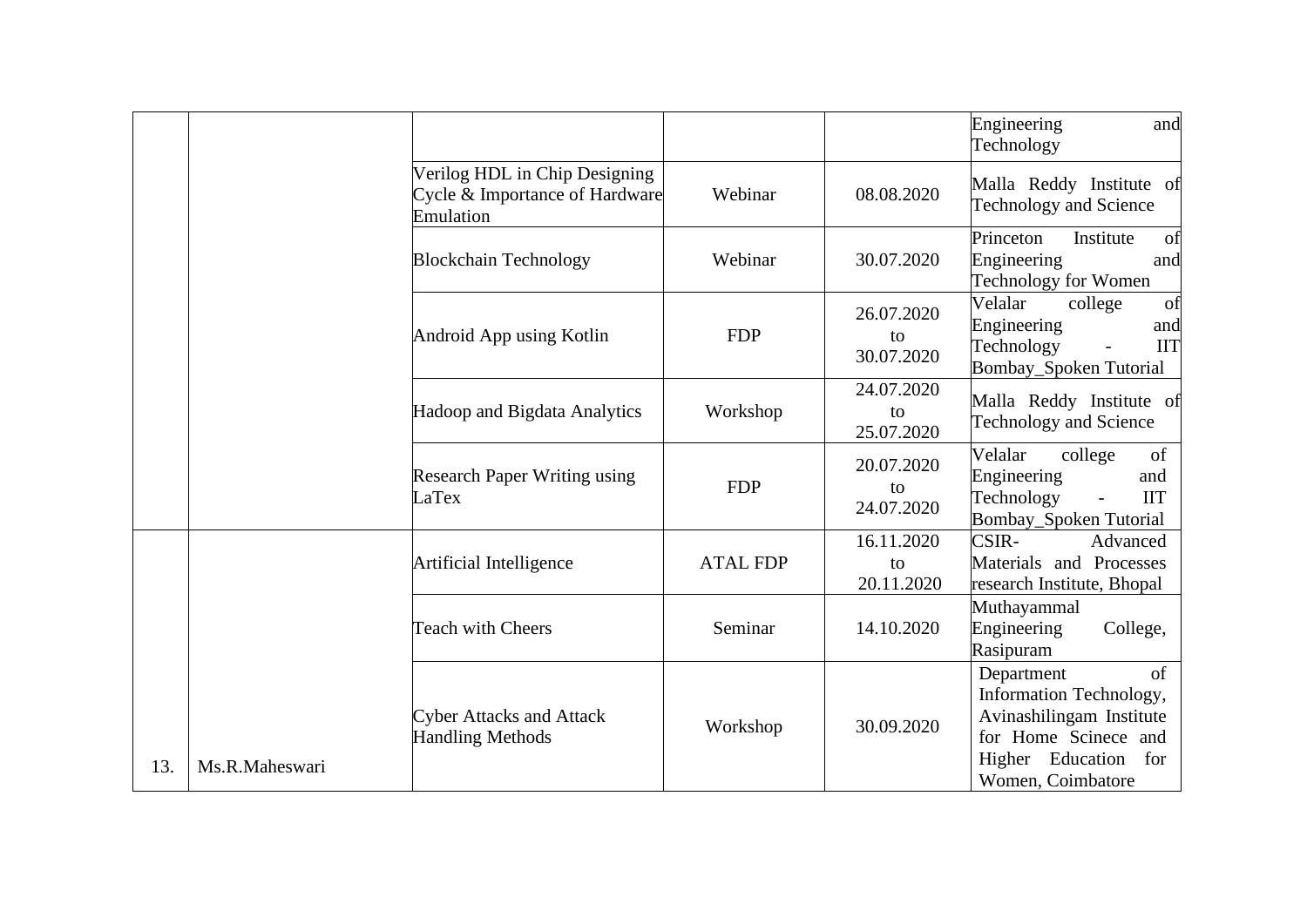|  | Data Sciences | <b>ATAL FDP</b>                                           | 07.09.2020<br>to<br>11.09.2020 | University of Hyderabad        |                                                                                                                       |
|--|---------------|-----------------------------------------------------------|--------------------------------|--------------------------------|-----------------------------------------------------------------------------------------------------------------------|
|  |               | Database Management System<br>through INFYTQ Platform     | <b>FDP</b>                     | 03.08.2020<br>to<br>07.08.2020 | <b>Infosys Limited</b>                                                                                                |
|  |               | <b>Blockchain Technology</b>                              | Webinar                        | 30.07.2020                     | Institute<br>Princeton<br>of<br>Engineering<br>and<br>Technology for Women                                            |
|  |               | R-Programming                                             | Workshop                       | 28.07.2020<br>to<br>30.07.2020 | Computer Science and<br>Engineering,<br>Malla<br>Reddy<br>Institute<br>of<br>Technology and Science,<br>Hyderabad     |
|  |               | Android App using Kotlin                                  | <b>FDP</b>                     | 26.07.2020<br>to<br>30.07.2020 | Velalar<br>college<br>of<br>Engineering<br>and<br>Technology<br><b>IIT</b><br>$\frac{1}{2}$<br>Bombay_Spoken Tutorial |
|  |               | Evolution of IoT and its Real<br><b>Time Applications</b> | <b>FDP</b>                     | 13.07.2020 to<br>17.07.2020    | Computer Science and<br>Engineering,<br>Malla<br>Reddy<br>Institute<br>of<br>Technology and Science,<br>Hyderabad     |
|  |               | <b>Effective Communication</b>                            | Webinar                        | 11.07.2020                     | Sree Naraya Guru College<br>Engineering<br>$\mathrm{of}$<br>and<br>Technology                                         |
|  |               | Python Numpy with Jupyter<br>Notebook                     | Webinar                        | 06.07.2020                     | Computer Science<br>and<br>Engineering,<br>Malla<br>Reddy<br>Institute<br>of<br>Technology and Science,<br>Hyderabad  |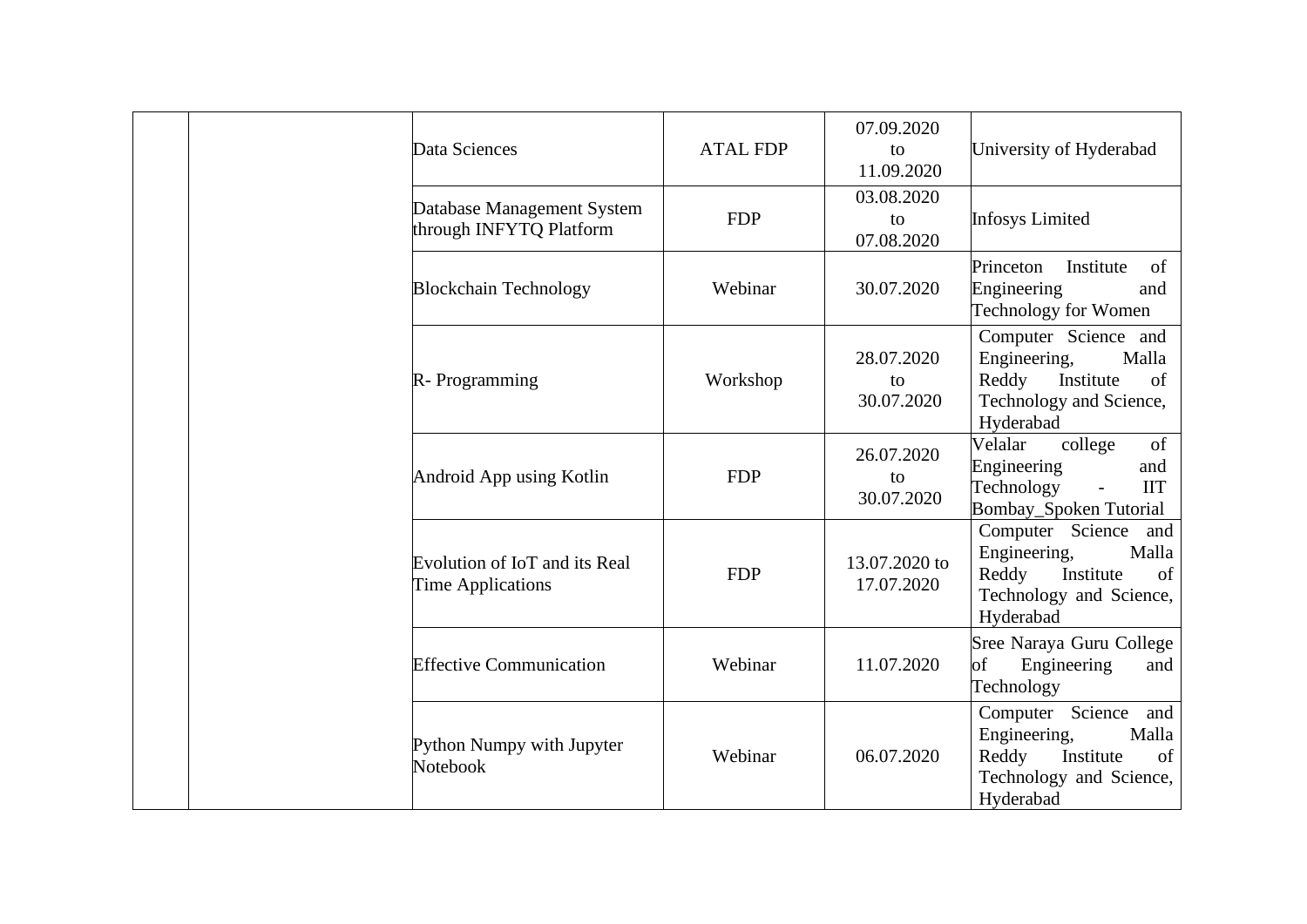|     |             | Security Issues in Internet of<br>Things                                                       | Webinar                | 06.07.2020                     | CSE, St.Mother<br>Theresa<br>College,<br>Engineering<br>Tuticorin                             |
|-----|-------------|------------------------------------------------------------------------------------------------|------------------------|--------------------------------|-----------------------------------------------------------------------------------------------|
|     |             | <b>Quantum Computing</b>                                                                       | <b>ATAL Online FDP</b> | 04.01.2021<br>to<br>08.01.2021 | K.S.Rangasamy College of<br>Technology                                                        |
|     | Ms.S.Kiruba | <b>Robotic Process Automation</b><br>Tools & Techniques                                        | <b>STTP</b>            | 02.11.2020<br>to<br>07.11.2020 | Rajalakshmi<br>Engineering<br>college                                                         |
|     |             | Writing and Publishing High<br><b>Impact Research Publications</b><br>and Scientific Documents | <b>STTP</b>            | 19.10.2020<br>to<br>24.10.2020 | Rajalakshmi<br>Engineering<br>college                                                         |
|     |             | <b>Teach with Cheers</b>                                                                       | Seminar                | 14.10.2020                     | Muthayammal Engineering<br>College                                                            |
| 14. |             | Data Sciences                                                                                  | <b>ATAL Online FDP</b> | 5.10.2020 to<br>9.10.2020      | University<br>College<br>Of<br>Engineering $(A)$                                              |
|     |             | <b>Cyber Attacks and Attack</b><br><b>Handling Methods</b>                                     | Workshop               | 30.09.2020                     | Avinashilingam<br>Institute<br>for Home Scinece<br>and<br>Education<br>Higher<br>for<br>Women |
|     |             | Verilog HDL in Chip Designing<br>Cycle & Importance of Hardware<br>Emulation                   | Webinar                | 08.08.2020                     | Malla Reddy Institute of<br>Technology and Science                                            |
|     |             | <b>Blockchain Technology</b>                                                                   | Webinar                | 30.07.2020                     | Princeton<br>Institute<br>of<br>Engineering<br>and<br>Technology for Women                    |
|     |             | Hadoop and Big data Analytics                                                                  | Workshop               | 24.07.2020-<br>25.07.2020      | Malla Reddy institute of<br>Technology and Science                                            |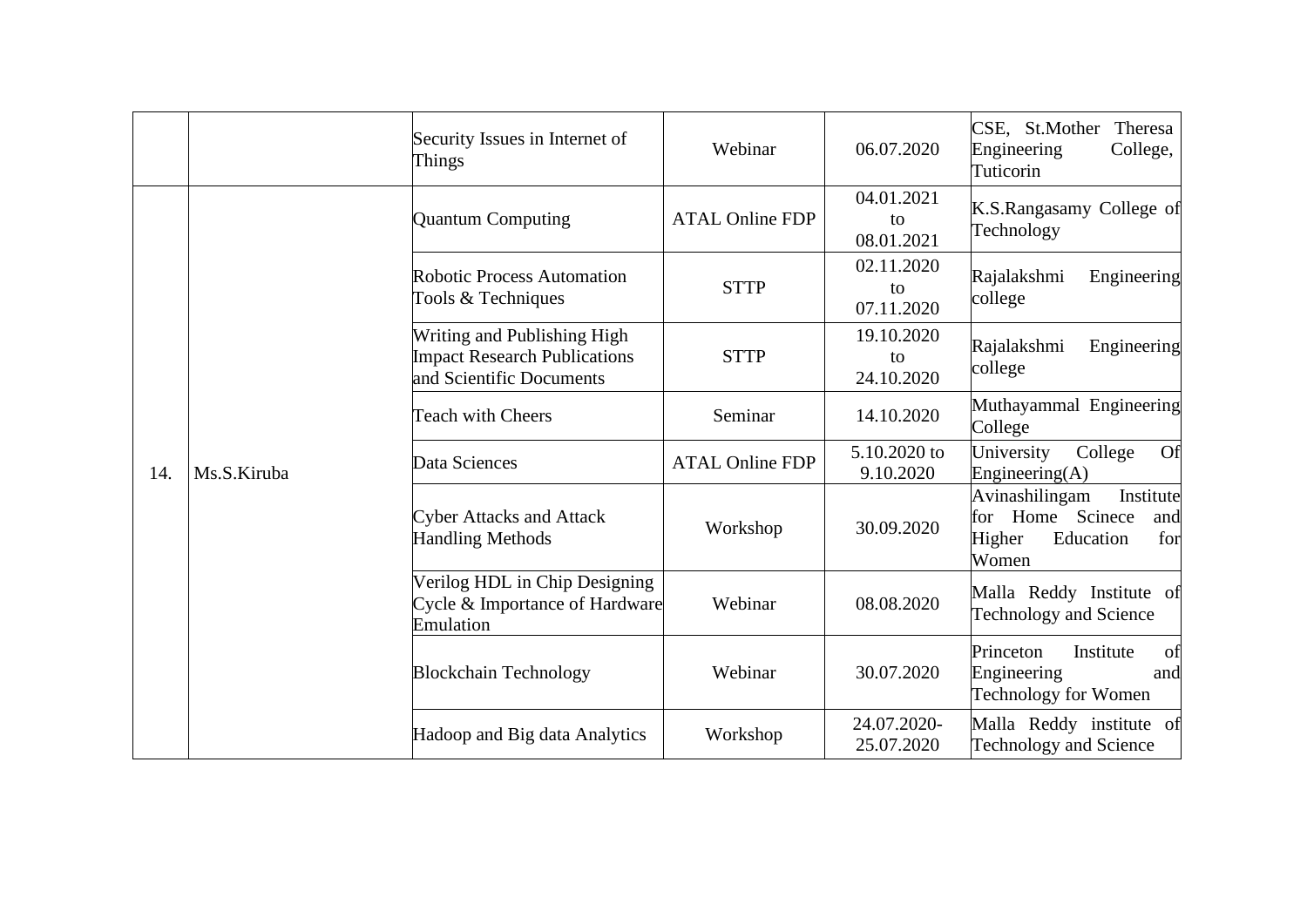|     |                                                                                                                                     | Evolution of IoT and its real time<br>applications                    | <b>FDP</b>                             | 13.07.2020 -<br>17.07.2020     | Malla Reddy institute of<br>Technology and Science                                                                                 |
|-----|-------------------------------------------------------------------------------------------------------------------------------------|-----------------------------------------------------------------------|----------------------------------------|--------------------------------|------------------------------------------------------------------------------------------------------------------------------------|
|     |                                                                                                                                     | <b>Effective communication</b>                                        | Webinar                                | 11.07.2020                     | Sree Narayana guru college<br>Engineering<br>of<br>and<br>Technology                                                               |
|     |                                                                                                                                     | Security Issues in Internet of<br>Things                              | Webinar                                | 06.07.2020                     | St.Mother<br>Therasa<br><b>Engineering College</b>                                                                                 |
|     |                                                                                                                                     | <b>Quantum Computing</b>                                              | <b>ATAL Online FDP</b>                 | 04.01.2021<br>to<br>08.01.2021 | K.S.Rangasamy College of<br>Technology                                                                                             |
| 15. | <b>NLP</b><br><b>Analytics and Data</b><br>Science<br>Mr.A.Logeswaran<br>scientific documents<br><b>Teah With Cheers</b><br>Lecture | <b>Recent Advances In AI For Data</b><br>Science, Computer Vision and | <b>INTERNATIONAL</b><br><b>WEBINAR</b> | 29.10.2020                     | <b>PSG</b><br>Institute<br>Of<br>Technology And Applied<br>Research                                                                |
|     |                                                                                                                                     | Management-Insights on Data                                           | <b>WORKSHOP</b>                        | 20.10.2020 &<br>21.10.2020     | Organized by Department<br>of Computer Science and<br>Engineering, SRM Institute<br>of Science and Technology<br>Vadapalani campus |
|     |                                                                                                                                     | Writing and publishing high<br>impact research publications and       | <b>STTP</b>                            | 19.10.2020<br>to<br>24.10.2020 | Rajalakshmi<br>Engineering<br>College                                                                                              |
|     |                                                                                                                                     |                                                                       | <b>WEBINAR</b>                         | 14.10.2020                     | Department Of Computer<br>Science And Engineering,<br>Muthayammal Engineering<br>College                                           |
|     |                                                                                                                                     | Mega Online International Guest                                       | <b>GUEST LECTURE</b>                   | 09.10.2020<br>to<br>24.10.2020 | <b>PGP</b><br>College<br>Of<br>Engineering<br>And<br>Technology                                                                    |
|     |                                                                                                                                     | <b>Cyber Attacks and Attack</b><br><b>Handling Methods</b>            | International<br>Webinar               | 30.09.2020                     | Department of Information<br>Technology,<br>School<br>of                                                                           |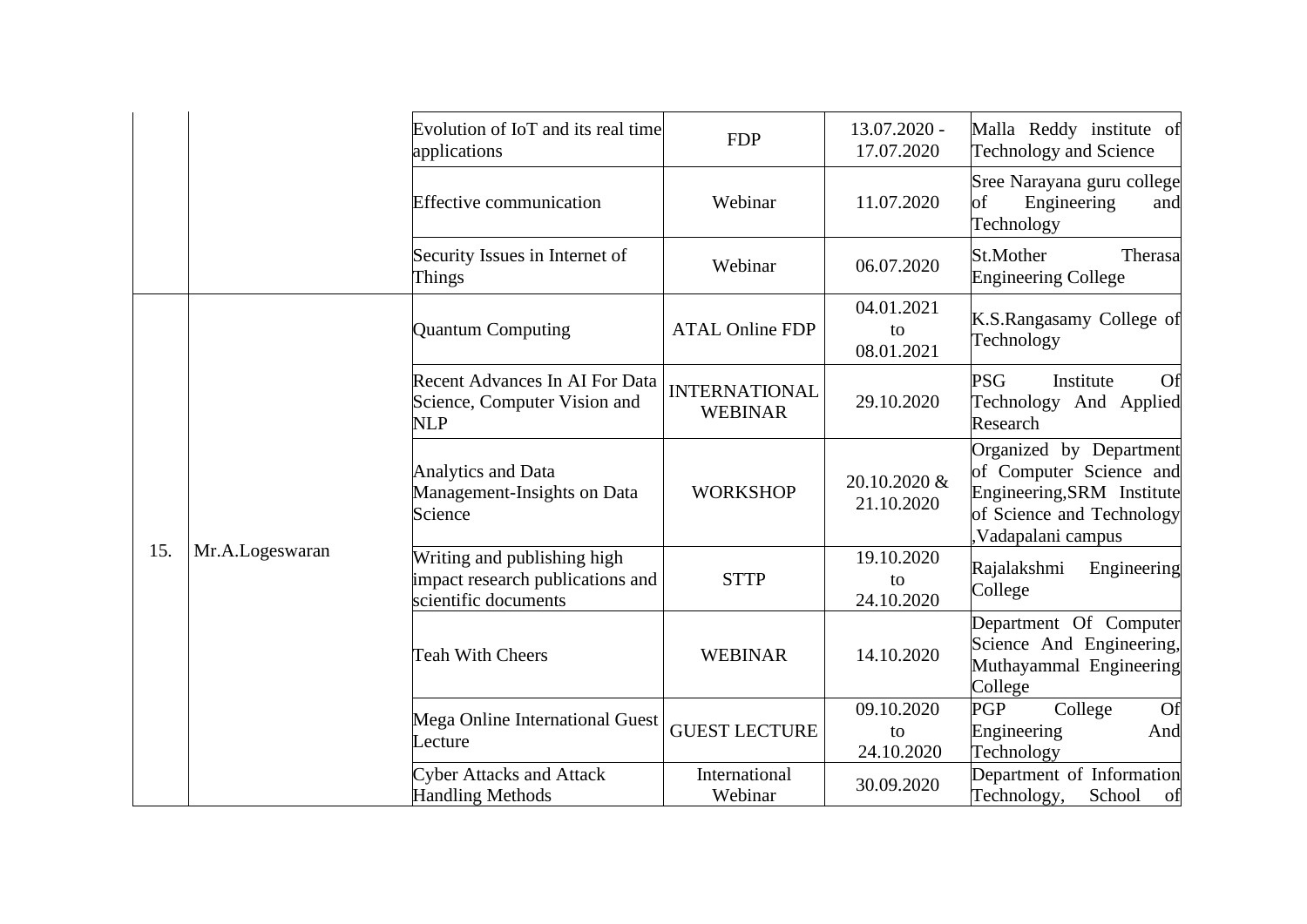|                                      |                                    |                  | Physical<br>Sciences<br>and   |
|--------------------------------------|------------------------------------|------------------|-------------------------------|
|                                      |                                    |                  | Sciences,<br>Computational    |
|                                      |                                    |                  | Avinashilingam                |
|                                      |                                    |                  | Institute for Home Science    |
|                                      |                                    |                  | and Higher Education for      |
|                                      |                                    |                  | Women                         |
|                                      |                                    |                  | Department<br>the<br>of       |
| Machine Learning And Deep            |                                    | 28.09.2020       | Information                   |
| <b>Learning Methods</b>              | <b>FDP</b>                         | to               | Technology, KARPAGAM          |
|                                      |                                    | 02.10.2020       | <b>COLLEGE</b><br>OF          |
|                                      |                                    |                  | <b>ENGINEERING</b>            |
|                                      | <b>AICTE</b> Sponsored             |                  | Department of Computer        |
| <b>Federated Identity Management</b> | One Week Short                     | 21.09.2020       | Science and Engineering,      |
| <b>System: Research Perspectives</b> | <b>Term Training</b><br>Programmee | to<br>26.09.2020 | Dr.Mahalingam College of      |
|                                      |                                    |                  | Engineering<br>and            |
|                                      |                                    |                  | Technology                    |
|                                      | Faculty                            | 14.09.2020       | Organised<br>byNITK           |
| <b>Virtual Labs</b>                  | Development                        | to               | PALS IIT.<br>Suratkal &       |
|                                      | Programme                          | 18.09.2020       | Bombay                        |
|                                      |                                    |                  | Department of Computer        |
|                                      |                                    |                  | Science<br>$\&$               |
|                                      |                                    |                  | Engineering<br>and            |
| Cyber                                | <b>AICTE</b> Sponsored             | 24.08.2020       | Department of Electronics     |
| Security & Forensic                  | <b>Short Term Training</b>         | to               | $\&$<br>Communication         |
|                                      | Programme                          | 29.08.2020       | Engineering<br>of<br>Sri      |
|                                      |                                    |                  | Aurobindo                     |
|                                      |                                    |                  | Institute<br>of<br>Technology |
|                                      |                                    |                  | Indore                        |
|                                      | International                      |                  | Department of Computer        |
| Insight and                          | Faculty                            | 21.08.2020 to    | Science and Engineering       |
| Trend in Data Analytics              | Development                        | 26.08.2020       | association<br>with<br>in     |
|                                      | Programme                          |                  | Computer Society of India,    |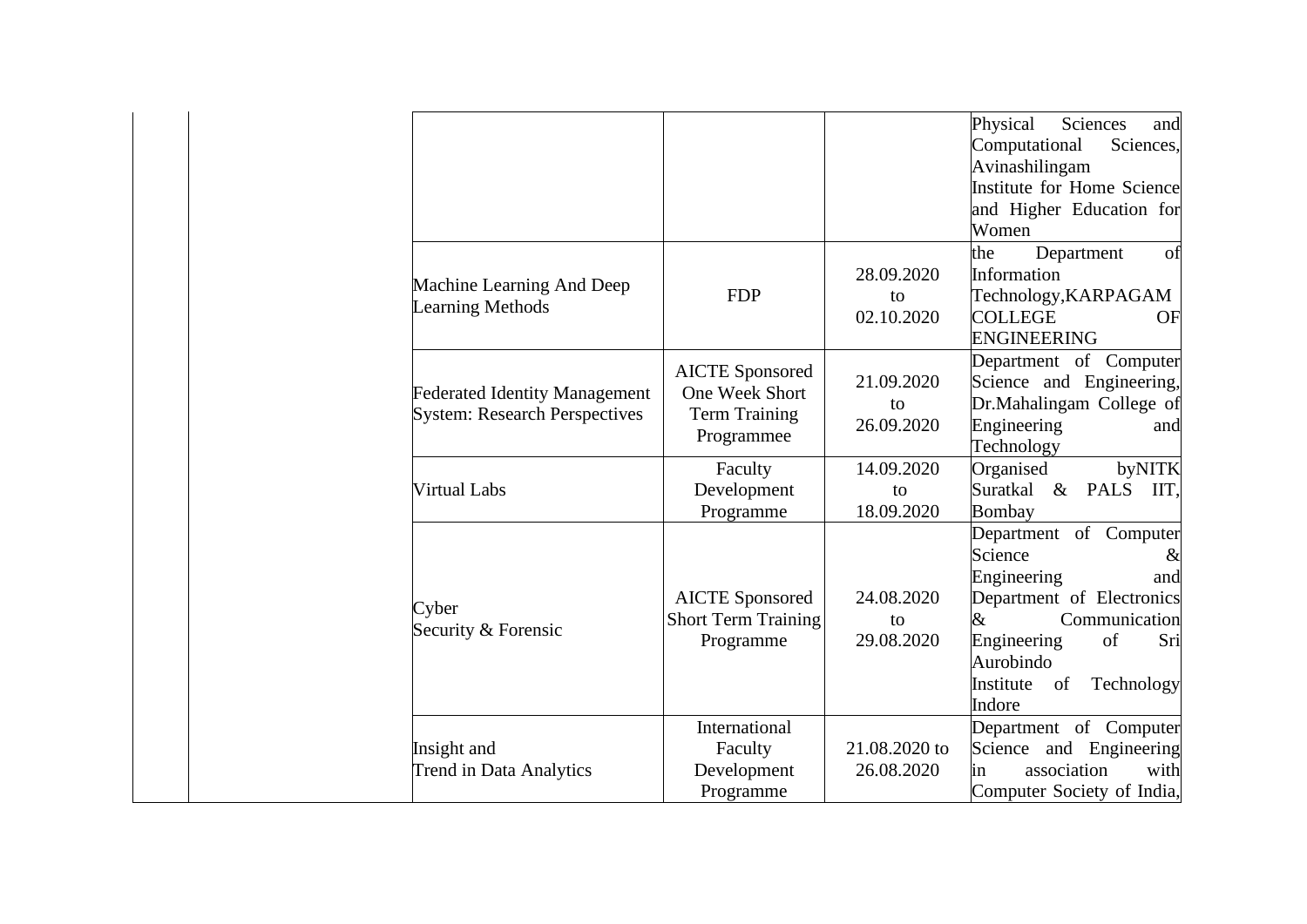|                                                                                   |                                                      |                             | College<br>Of<br>Karpagam<br>Engineering                                                                                                                |
|-----------------------------------------------------------------------------------|------------------------------------------------------|-----------------------------|---------------------------------------------------------------------------------------------------------------------------------------------------------|
| Webinar on: Science-Tech.<br><b>Entrepreneurship and Funding</b><br>Opportunities | <b>WEBINAR</b>                                       | 19.08.2020                  | Department of Electronics<br>and<br>Telecommunication<br>Engineering,<br>Aissms<br>Institute Of Information<br>Technology                               |
| Opportunities For Freshers in the<br>Data Science Industry                        | <b>WEBINAR</b>                                       | 12.08.2020                  | Imarticus<br>Learning<br>and<br>Department of Information<br>Technology Organized<br>by<br>Velalar<br>College<br>of<br>Engineering<br>and<br>Technology |
| <b>Big Data Processing using</b><br>Apache Spark                                  | <b>WEBINAR</b>                                       | 08.08.2020                  | Department<br>of<br>Information<br>Science<br>and<br>Engineering, JNN College<br>Engineering,<br>of<br>Shivamogga, Karnataka                            |
| Verilog HDL in Chip Desining<br>Cycle                                             | <b>WEBINAR</b>                                       | 08.08.2020                  | Department of Electrical $\&$<br>Electronics<br>Engineering,<br>Malla Reddy Institute of<br>Technology & Science                                        |
| Cloud Infrastructure and<br><b>Services</b>                                       | International<br>Faculty<br>Development<br>Programme | 05.08.2020 to<br>09.08.2020 | Department of Computer<br>Science and Engineering,<br>Bannari Amman Institute<br>of Technology                                                          |
| <b>BlockChain Technology</b>                                                      | <b>WEBINAR</b>                                       | 30.07.2020                  | Princeton<br>Institute<br>of<br>Engineering & Technology<br>for women                                                                                   |
| <b>Automotive Embedded Systems</b>                                                | <b>WEBINAR</b>                                       | 25.07.2020                  | Department of Computer<br>Science and Engineering,<br>Malla Reddy Institute of                                                                          |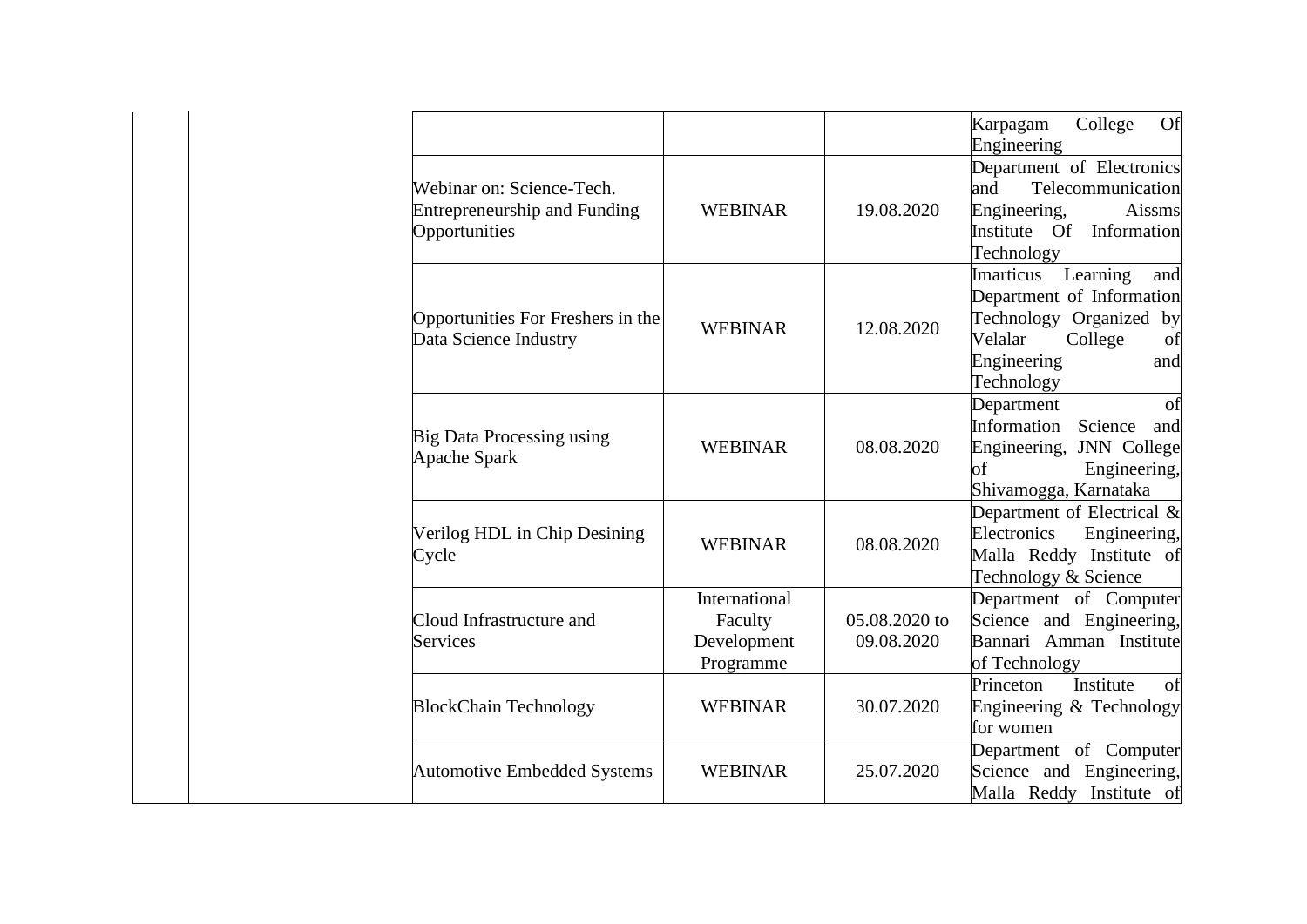|                                                                                       |                                                      |                             | Technology & Science                                                                                   |
|---------------------------------------------------------------------------------------|------------------------------------------------------|-----------------------------|--------------------------------------------------------------------------------------------------------|
| power of digital education during<br>COVID <sub>19</sub>                              | <b>WEBINAR</b>                                       | 24.07.2020                  | Shree Venkateshwara Hi-<br><b>Tech Engineering College</b>                                             |
| Hadoop and Big Data Analytics                                                         | Workshop                                             | 24.07.2020 to<br>25.07.2020 | Department of Computer<br>Science and Engineering,<br>Malla Reddy Institute of<br>Technology & Science |
| Introduction to Artificial<br>Intelligence & its Applications                         | International<br>Webinar                             | 21.07.2020                  | Department of Electrical $\&$<br>Electronis<br>Engineering,<br>Kanpur<br>Institute<br>of<br>Technology |
| <b>Recent Trends and Applications</b><br>of Next Generation Computing<br>Technologies | International<br>Faculty<br>Development<br>Programme | 20.07.2020 to<br>24.07.2020 | Department of Information<br>Technology,<br>Hindustan<br>Institute of Technology                       |
| Evolution of IOT and its Real<br><b>Time Applications</b>                             | Faculty<br>Development<br>Programme                  | 13.07.2020 to<br>17.07.2020 | Department of Computer<br>Science and Engineering,<br>Malla Reddy Institute of<br>Technology & Science |
| <b>Effective Communication</b>                                                        | <b>WEBINAR</b>                                       | 11.07.2020                  | Sree<br>Narayana<br>Guru<br>College of Engineering and<br>Technology                                   |
| Security Issues in Internet of<br>Things                                              | <b>WEBINAR</b>                                       | 06.07.2020                  | of<br>MCA,<br>Department<br>St.Mother<br>Theresa<br><b>Engineering College</b>                         |
| Python Numpy with jupter<br>notebook                                                  | International<br>Webinar                             | 06.07.2020                  | Department of Computer<br>Science and Engineering,<br>Malla Reddy Institute of<br>Technology & Science |
| "IOT and Cloud Applications                                                           | Faculty<br>Development                               | 06.07.2020<br>to            | Department of Information<br>Science and Engineering,                                                  |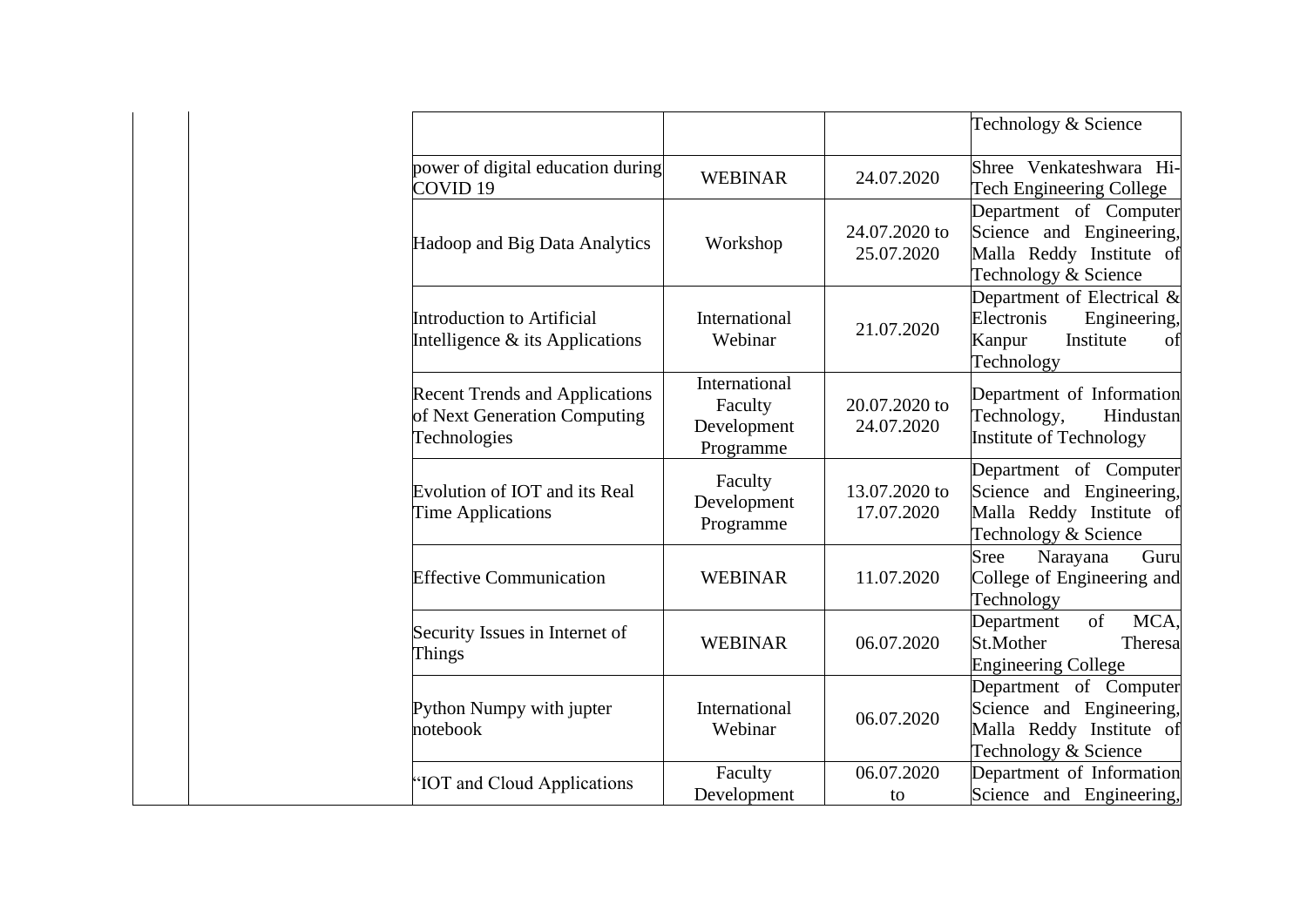|     |              |                                                                     | Programme                                 | 10.07.2020                     | Dayananda Sagar Academy                                                                                        |
|-----|--------------|---------------------------------------------------------------------|-------------------------------------------|--------------------------------|----------------------------------------------------------------------------------------------------------------|
|     |              |                                                                     |                                           |                                | Technology<br>of<br>and                                                                                        |
|     |              |                                                                     | Faculty                                   | 06.07.2020                     | Management, Bangalore<br>Department of Computer                                                                |
|     |              | Machine Learning Essential for                                      | Development                               | to                             | Applications,<br>Kongu                                                                                         |
|     |              | <b>Every Researcher</b>                                             | Programme                                 | 10.07.2020                     | <b>Engineering College</b>                                                                                     |
|     |              | RECENT TRENDS IN CLOUD<br><b>COMPUTING</b>                          | International<br><b>Technical Webinar</b> | 04.07.2020                     | Department of Computer<br>Science<br>and<br>Engineering,<br>Mohamed<br>Sathak A J<br>College Of<br>Engineering |
|     |              | Python 101 for Data Science                                         | <b>Certification Course</b>               | 03.07.2020                     | IBM<br>Developer<br>Skills<br>Network                                                                          |
|     |              | Self-Assessment & Self-<br>Awareness, A hands-on<br>Approach        | Webinar                                   | 01.07.2020                     | organized by Department<br>of ECM, J.B. Institute of<br>Engineering & Technology                               |
|     |              | <b>Practical Approach Towards</b><br>Designing a Cloud Architecture | Webinar                                   | 29.06.2020<br>to<br>01.07.2020 | Department of Information<br>Technology,<br>Paavai<br><b>Engineering College</b>                               |
|     |              | <b>Quantum Computing</b>                                            | <b>ATAL Online FDP</b>                    | 04.01.2021<br>to<br>08.01.2021 | K.S.Rangasamy College of<br>Technology                                                                         |
| 16. | Ms.V.Gomathi | Cutting Edge trends in Deep<br>Learning Approaches                  | <b>AICTE</b> Sponsered<br><b>FDP</b>      | 07.12.2020<br>to<br>22.12.2020 | Department of Computer<br>Applications,<br>Kongu<br>engineering College                                        |
|     |              | Stress management in<br>Entrepreneurship                            | Webinar                                   | 20.11.2020                     | Shakthi<br>institute<br>of<br>Information<br>and<br>Management studies                                         |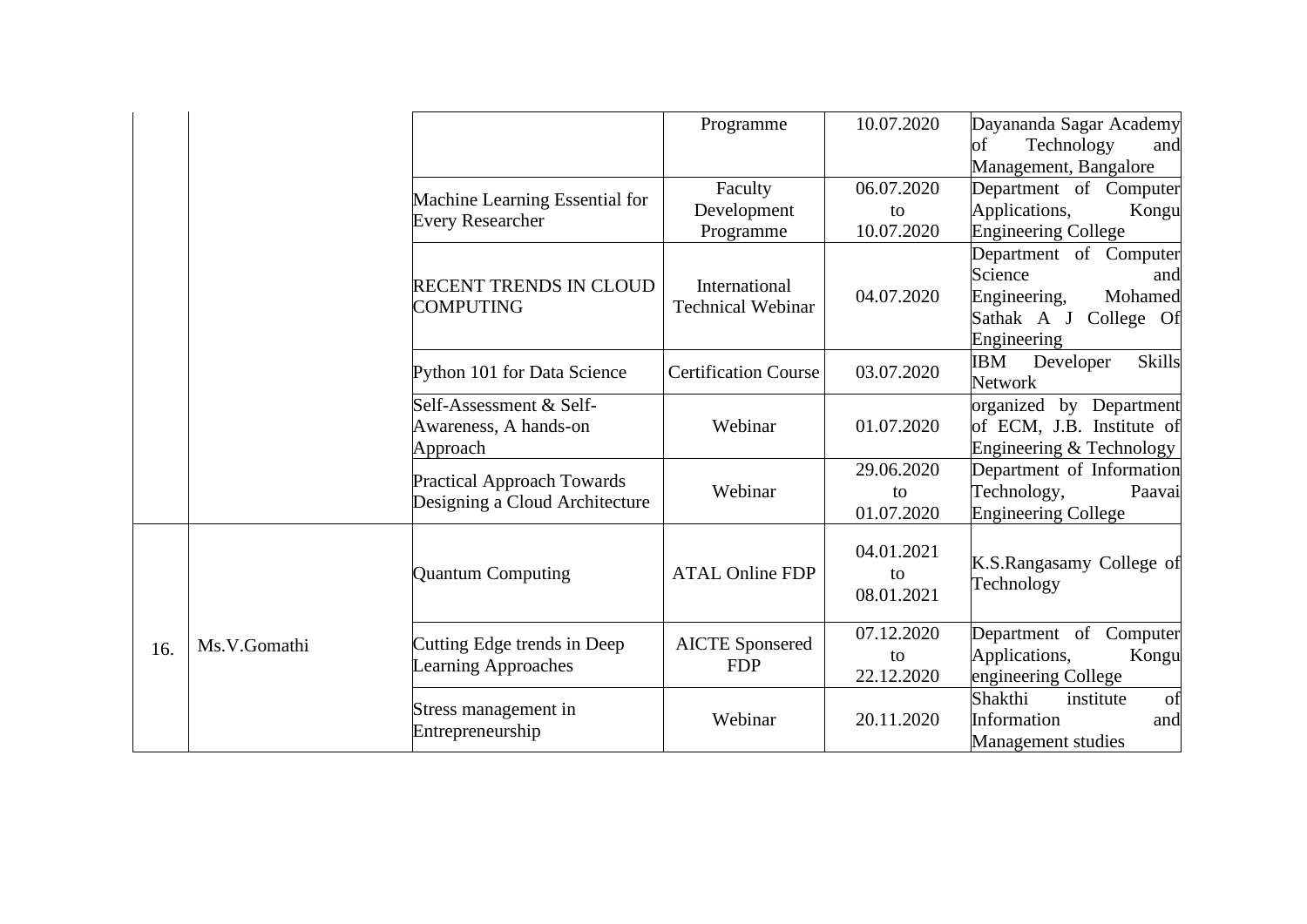| Cloud Technology                                                                           | <b>ATAL FDP</b>                      | 02.11.2020<br>to<br>06.11.2020 | Engineering<br>Government<br>College, Gujarat                                                     |
|--------------------------------------------------------------------------------------------|--------------------------------------|--------------------------------|---------------------------------------------------------------------------------------------------|
| Formal modeling, control & Real<br>Time implementation of Cyber<br><b>Physical Systems</b> | <b>AICTE</b> Sponsered<br><b>FDP</b> | 19.10.2020<br>to<br>02.11.2020 | Department of EEE, VSB<br>engineering college                                                     |
| Supervised and Unsupervised<br>machine learning using Google<br>Cloud                      | <b>Online STTP</b>                   | 12.10.2020<br>to<br>17.10.2020 | <b>RMK</b><br>College<br>of<br>Engineering<br>and<br>Technology                                   |
| Machine learning and Deep<br>Learning methods                                              | <b>Online FDP</b>                    | 28.9.2020<br>to<br>02.10.2020  | Karpagam<br>College<br>of<br>Engineering                                                          |
| Writing and publishing High<br>impact Research publications<br>and Scientific Documents    | <b>STTP-AICTE</b><br>Sponser         | 21.9.2020<br>to<br>26.9.2020   | of<br>IT.<br>Department<br>Rajalakshmi<br>Engineering<br>College                                  |
| Soft skills                                                                                | <b>Online FDP</b>                    | 17.8.2020<br>to<br>22.8.2020   | Department<br>English,<br>of<br><b>VCET</b>                                                       |
| enhancing customer experience<br>using AI                                                  | Webinar                              | 13.8.2020                      | Eshwar college<br>Sri<br>of<br>Engineering, Coimbatore                                            |
| Andriod App using Kotlin                                                                   | <b>FDP</b>                           | 26.07.2020<br>to<br>30.07.2020 | ThinkerZ<br>in<br>Green<br>Association with Spoken<br>Tutorial<br>Project<br><b>IIT</b><br>Bombay |
| Research Paper writing using<br>LaTex                                                      | <b>FDP</b>                           | 20.07.2020<br>to<br>24.07.2020 | ThinkerZ<br>Green<br>in<br>Association with Spoken<br>Tutorial<br>Project<br><b>IIT</b><br>Bombay |
| Evolution of IoT and its Real<br>time applications                                         | <b>FDP</b>                           | 13.07.2020 to<br>17.07.2020    | Department of CSE, Malla<br>Reddy institute of<br>technology and science.                         |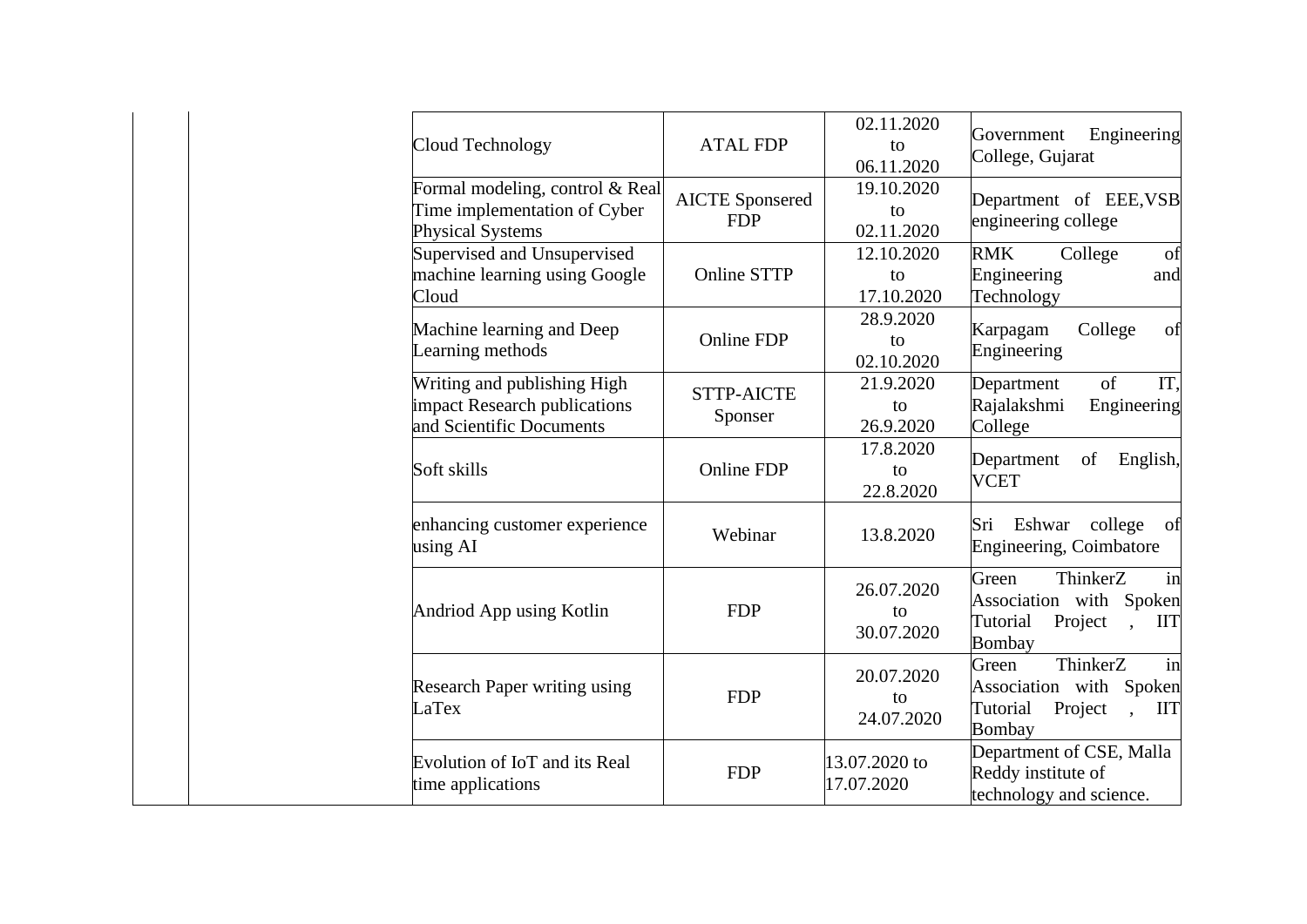|     |            |                                                                                          |                        |                                | Secunderabad                                                           |
|-----|------------|------------------------------------------------------------------------------------------|------------------------|--------------------------------|------------------------------------------------------------------------|
|     |            | Engineer your Thoughts for IT<br>Industry                                                | Webinar                | 09.07.2020                     | Sri<br>Eshwar college<br>of<br>Engineering, Coimbatore                 |
|     |            | You can do Social Service-Social<br>Responsibilty                                        | Webinar                | 25.06.2020                     | Sri Eshwar college of<br>Engineering, Coimbatore                       |
|     |            | <b>Software Testing</b>                                                                  | Webinar                | 13.06.2020                     | Sri Eshwar college of<br>Engineering, Coimbatore                       |
|     |            | Introduction to Devops                                                                   | Webinar                | 11.06.2020                     | Sri<br>Eshwar college of<br>Engineering, Coimbatore                    |
|     | Ms.P.Prema | <b>Quantum Computing</b>                                                                 | <b>ATAL Online FDP</b> | 04.01.2021<br>to<br>08.01.2021 | K.S.Rangasamy College of<br>Technology                                 |
|     |            | <b>Cutting Edge Trends in Deep</b><br><b>Learning Approaches</b>                         | <b>AICTE FDP</b>       | 07.12.2020<br>to<br>22.12.2020 | Kongu<br>Engineering<br>College                                        |
| 17. |            | Blockchain, Innovation, Industry<br>AI Solutions & Applications<br>Security to DevSecOps | <b>FDP</b>             | 07.12.2020<br>to<br>09.12.2020 | <b>PALS</b>                                                            |
|     |            | Stress management in<br>Entrepreneurship                                                 | Webinar                | 20.11.2020                     | institute<br>Shakthi<br>of<br>Information<br>and<br>Management studies |
|     |            | Data Science using Python                                                                | <b>ATAL FDP</b>        | 17.11.2020<br>to<br>27.11.2020 | Government<br>Polytechnic<br>Gandhinagar                               |
|     |            | IOT based WSN using COOJA<br>network simulator                                           | STTP (Online)          | 05.11.2020<br>to<br>11.11.2020 | <b>IFET</b><br>college<br>of<br>Engineering, Villupuram                |
|     |            | Cloud Technology                                                                         | <b>ATAL FDP</b>        | 02.11.2020                     | Government<br>Engineering                                              |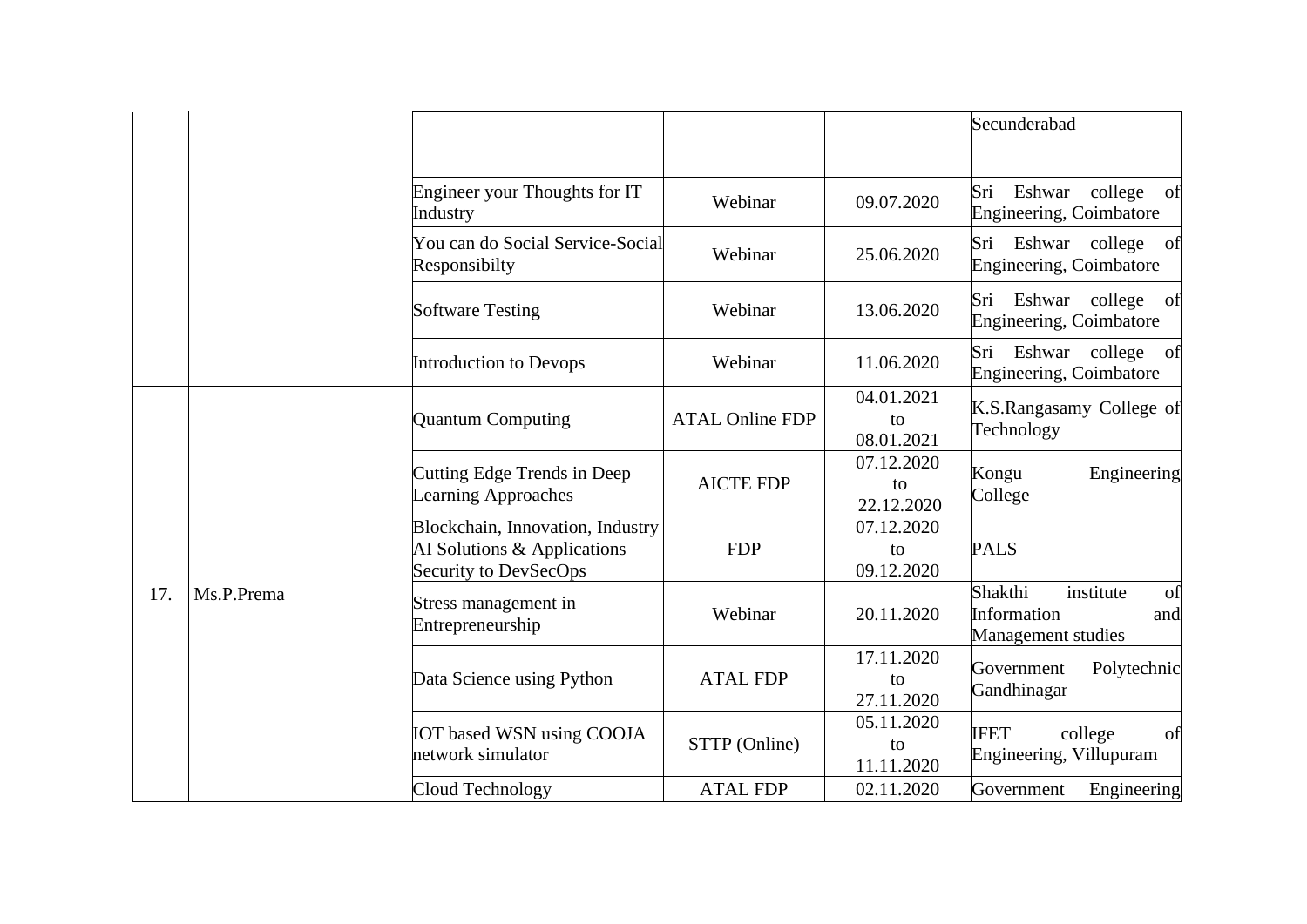|                                                                                            |                                                | to<br>06.11.2020               | College, Gujarat                                                 |
|--------------------------------------------------------------------------------------------|------------------------------------------------|--------------------------------|------------------------------------------------------------------|
| Formal modeling, control & Real<br>Time implementation of Cyber<br><b>Physical Systems</b> | <b>Online FDP</b>                              | 19.10.2020<br>to<br>02.11.2020 | Department of EEE, VSB<br>engineering college                    |
| Supervised and Unsupervised<br>machine learning using Google<br>Cloud                      | <b>Online STTP</b>                             | 12.10.2020<br>to<br>17.10.2020 | RMK<br>College<br>of<br>Engineering<br>and<br>Technology         |
| Machine learning and Deep<br>Learning methods                                              | <b>Online FDP</b>                              | 28.9.2020<br>to<br>02.10.2020  | Karpagam<br>College<br>of<br>Engineering                         |
| Writing and publishing High<br>impact Research publications<br>and Scientific Documents    | STTP (Online)                                  | 21.9.2020<br>to<br>26.9.2020   | of<br>IT.<br>Department<br>Rajalakshmi<br>Engineering<br>College |
| Smart manufacturing and its<br>insights                                                    | Webinar                                        | 24.8.2020                      | Sri Eshwar<br>college<br>of<br>Engineering, Coimbatore           |
| Deep learning Applications and<br>challenges in Big data Analytics                         | <b>AICTE</b> sponsored<br><b>STTP Series 1</b> | 17.8.2020<br>to<br>22.8.2020   | Department of IT, VCET                                           |
| Soft skills                                                                                | <b>Online FDP</b>                              | 17.8.2020<br>to<br>22.8.2020   | Department<br>English,<br>of<br><b>VCET</b>                      |
| enhancing customer experience<br>using AI                                                  | Webinar                                        | 13.8.2020                      | Sri<br>college<br>Eshwar<br>of<br>Engineering, Coimbatore        |
| Opportunities for freshers in the<br>data science industry                                 | Webinar                                        | 12.8.2020                      | Department of IT, VCET                                           |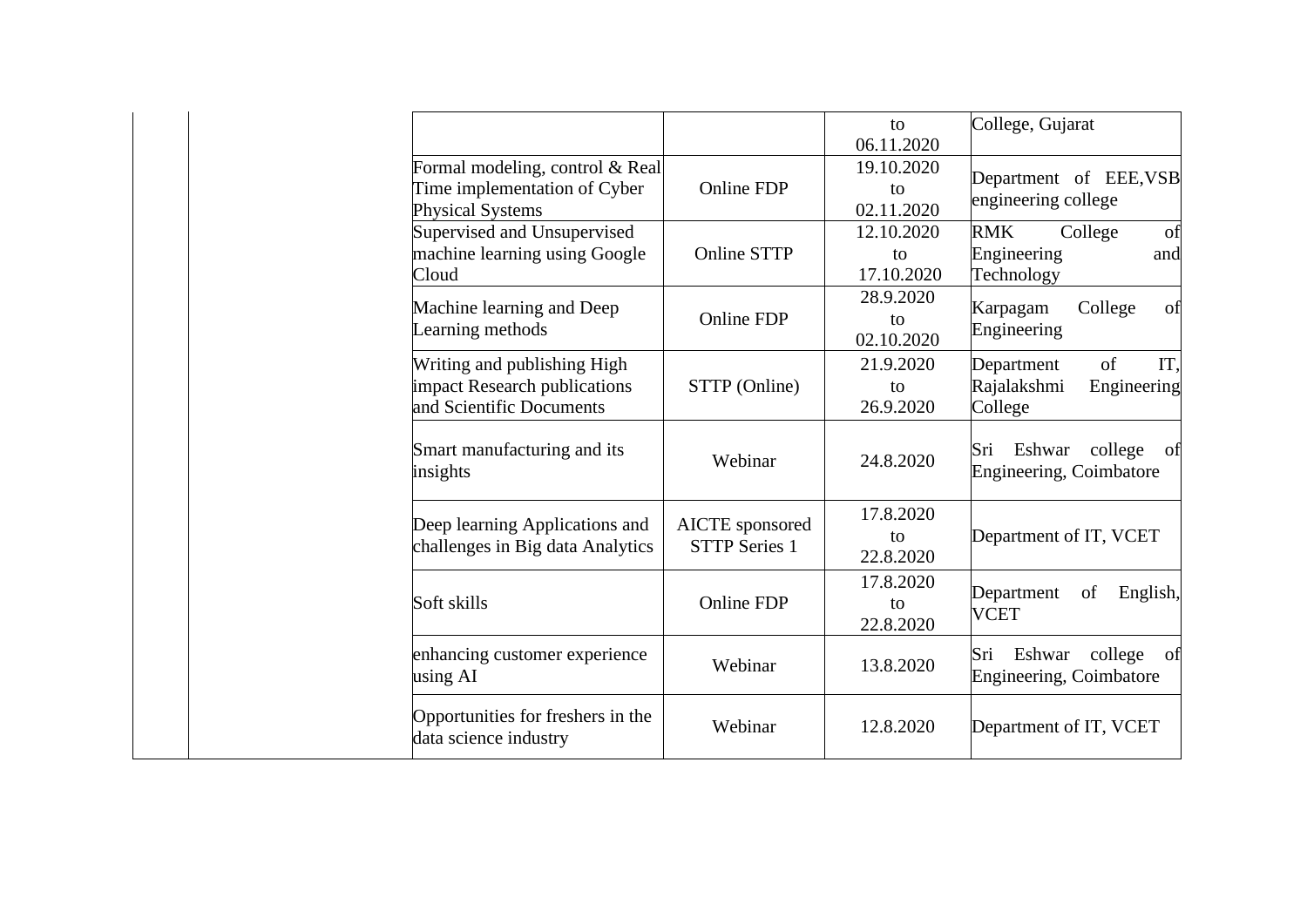|     |              | Andriod App using Kotlin                                        | <b>FDP</b>             | 26.07.2020<br>to<br>30.07.2020 | Green<br>ThinkerZ<br>in<br>Association with Spoken<br>Tutorial<br>Project,<br><b>IIT</b><br>Bombay |
|-----|--------------|-----------------------------------------------------------------|------------------------|--------------------------------|----------------------------------------------------------------------------------------------------|
|     |              | Hadoop and Bigdata analytics                                    | Two Day workshop       | 24.7.2020<br>to<br>25.07.2020  | Department of CSE, Malla<br>Reddy<br>institute<br>of<br>technology<br>and science.<br>Secunderabad |
|     |              | Introduction to artificial<br>intelligence and its applications | Webinar                | 21.7.2020                      | of<br>EEE,<br>Department<br>Institute<br>Kanpur<br>of<br>Technology                                |
|     |              | An insight into mobility                                        | Webinar                | 17.7.2020                      | Sri Eshwar college<br>of<br>Engineering, Coimbatore                                                |
|     |              | Evolution of IoT and its Real<br>time applications              | <b>FDP</b>             | 13.07.2020<br>to<br>17.07.2020 | Department of CSE, Malla<br>Reddy<br>institute<br>of<br>technology<br>and science.<br>Secunderabad |
|     |              | Python Numpy with Jupyter<br>notebook                           | Webinar                | 06.07.2020                     | Department of CSE, Malla<br>Reddy<br>institute<br>of<br>technology<br>and science.<br>Secunderabad |
|     |              | Where will you fit into a real<br>time project?                 | Webinar                | 02.07.2020                     | Sri Eshwar college<br>of<br>Engineering, Coimbatore                                                |
| 18. | Ms.D.Suganya | <b>Quantum Computing</b>                                        | <b>ATAL Online FDP</b> | 04.01.2021<br>to<br>08.01.2021 | K.S.Rangasamy College of<br>Technology                                                             |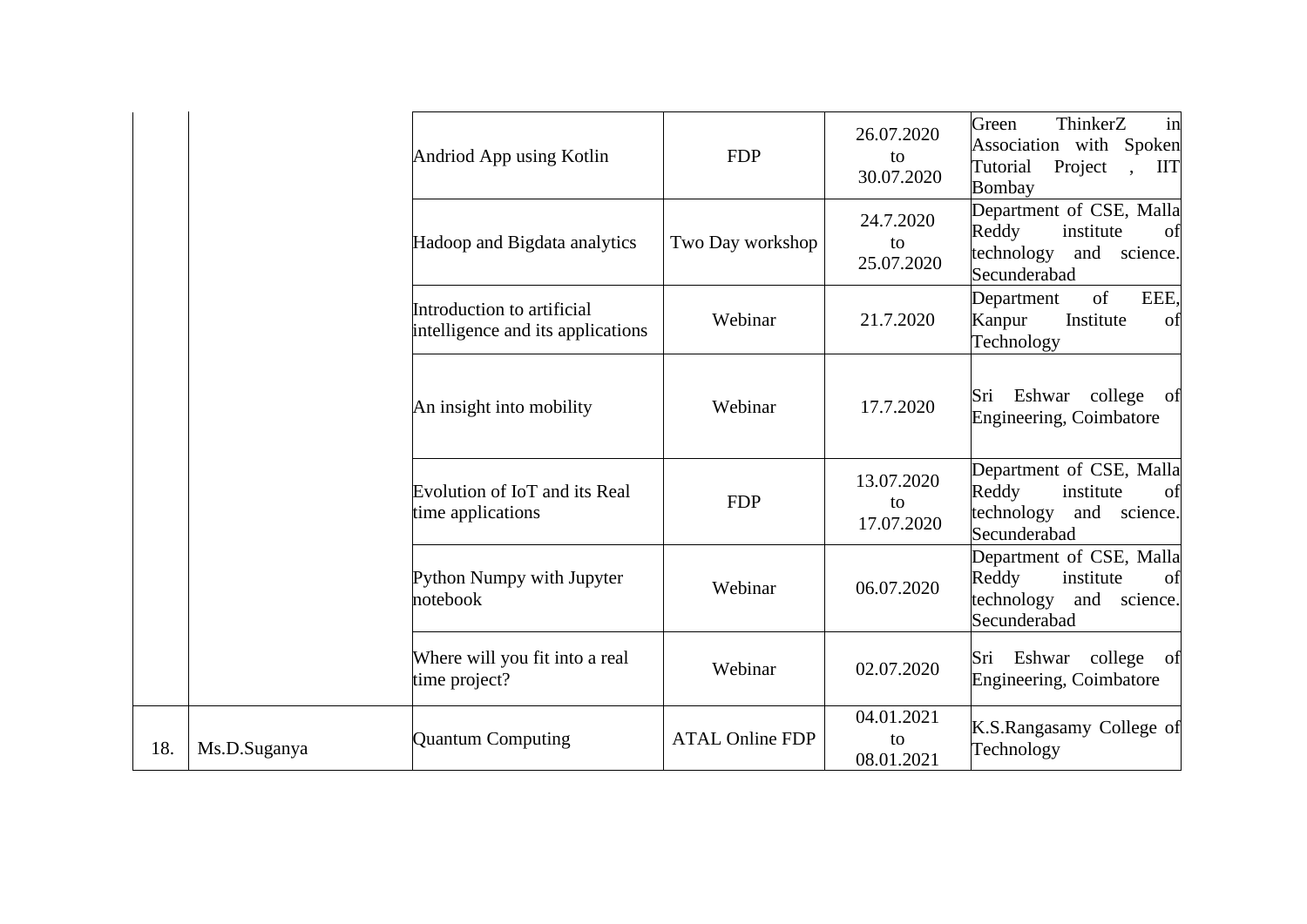| Cutting Edge Trends in Deep<br>Learning Approaches                                         | <b>AICTE FDP</b> | 07.12.2020<br>to<br>22.12.2020 | Engineering<br>Kongu<br>College                                        |
|--------------------------------------------------------------------------------------------|------------------|--------------------------------|------------------------------------------------------------------------|
| Blockchain, Innovation, Industry<br>AI Solutions & Applications<br>Security to DevSecOps   | <b>FDP</b>       | 07.12.2020<br>to<br>09.12.2020 | <b>PALS</b>                                                            |
| Stress management in<br>Entrepreneurship                                                   | Webinar          | 20.11.2020                     | Shakthi<br>institute<br>of<br>Information<br>and<br>Management studies |
| Copyrights in India                                                                        | Workshop         | 20.11.2020                     | Turnip<br>Innovations<br>Pvt.<br>Ltd.                                  |
| Data Science using Python                                                                  | <b>ATAL FDP</b>  | 17.11.2020<br>to<br>27.11.2020 | Government<br>Polytechnic<br>Gandhinagar                               |
| Cloud Technology                                                                           | <b>ATAL FDP</b>  | 02.11.2020<br>to<br>06.11.2020 | Engineering<br>Government<br>College, Gujarat                          |
| Formal modeling, control & Real<br>Time implementation of Cyber<br><b>Physical Systems</b> | Online FDP       | 19.10.2020<br>to<br>02.11.2020 | Department of EEE, VSB<br>engineering college                          |
| Rural Development with people's<br>participants                                            | Webinar          | 25.08.2020                     | Sri Eshwar college of<br>Engineering, Coimbatore                       |
| Smart manufacturing and its<br>insights                                                    | Webinar          | 24.8.2020                      | Sri Eshwar college of<br>Engineering, Coimbatore                       |
| <b>Cyber Security &amp; Forensics</b>                                                      | <b>STTP</b>      | 24.08.2020<br>to<br>29.08.2020 | Sri Aurobindo Institute of<br>Technology                               |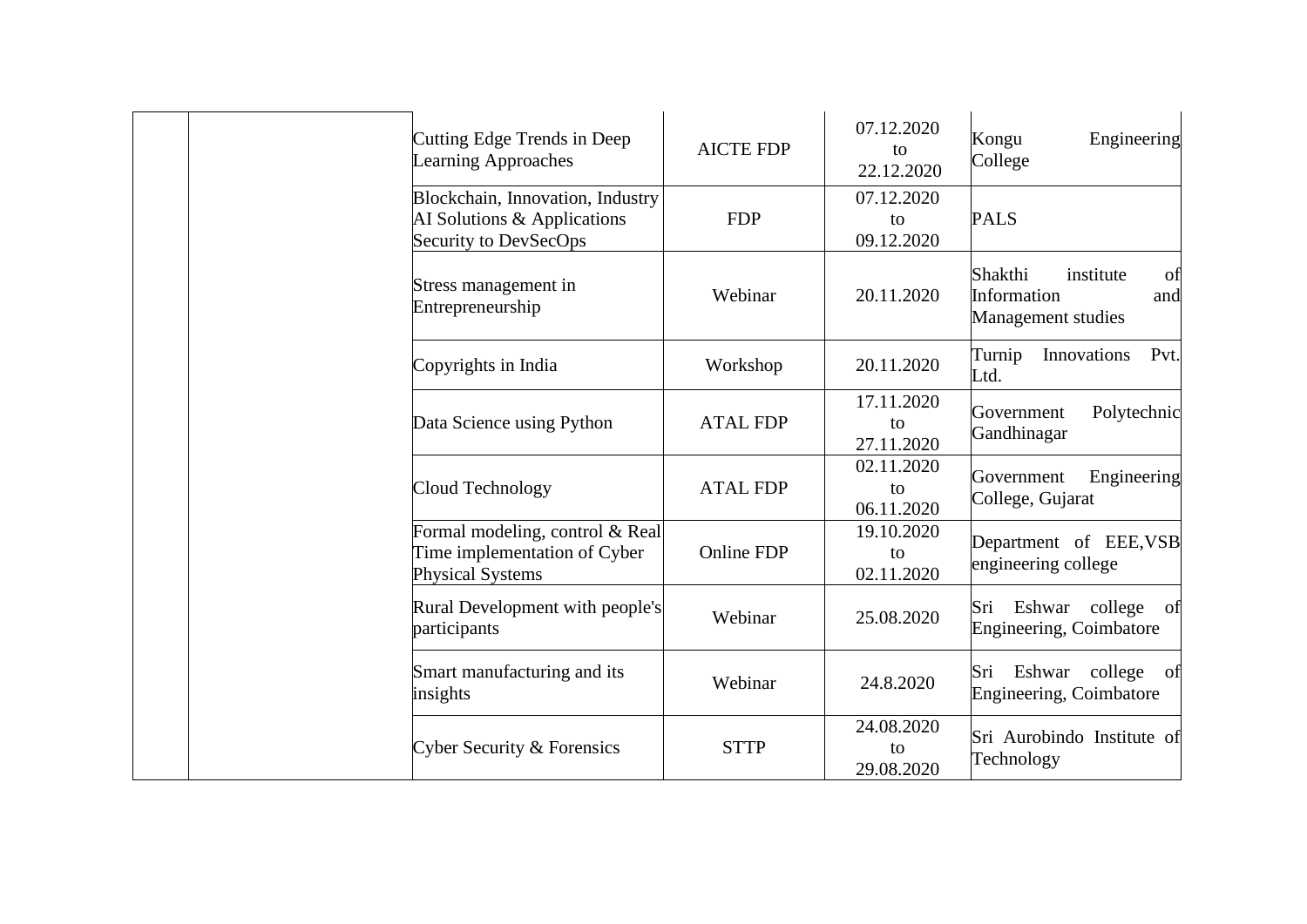| Deep learning Applications and<br>challenges in Big data Analytics                                | <b>STTP</b> | 17.08.2020<br>to<br>22.08.2020 | Department of IT, VCET                                              |
|---------------------------------------------------------------------------------------------------|-------------|--------------------------------|---------------------------------------------------------------------|
| Study Engineering with learn by<br>doing practices                                                | Webinar     | 14.08.2020                     | Sri Eshwar college of<br>Engineering, Coimbatore                    |
| Enhancing customer experience<br>using AI                                                         | Webinar     | 13.8.2020                      | Sri Eshwar college of<br>Engineering, Coimbatore                    |
| Opportunities for freshers in the<br>data science industry                                        | Webinar     | 12.8.2020                      | Department of IT, VCET                                              |
| Changing the ME; Residing in<br>ME - Live SAFE<br>Managing (Stress, Anger, Fear &<br>Expectation) | Webinar     | 10.08.2020                     | Sri Eshwar college of<br>Engineering, Coimbatore                    |
| R-Programming                                                                                     | Workshop    | 28.07.2020<br>to<br>30.07.2020 | Malla Reddy Institution of<br>Technology and Science                |
| Automative                                                                                        | Webinar     | 25.07.2020                     | Malla Reddy Institution of<br>Technology and Science                |
| <b>Hadoop and Bigdata Analytics</b>                                                               | Workshop    | 24.07.2020<br>to<br>25.07.2020 | Malla Reddy Institution of<br>Technology and Science                |
| Introduction to artificial<br>intelligence and its applications                                   | Webinar     | 21.7.2020                      | EEE,<br>of<br>Department<br>Kanpur<br>Institute<br>of<br>Technology |
| Linear Regression model in<br>machine Learning                                                    | Webinar     | 14.07.2020                     | Sri Eshwar college of<br>Engineering, Coimbatore                    |
| Evolution of IoT and its Real                                                                     | <b>FDP</b>  | 13.07.2020                     | Department of CSE, Malla                                            |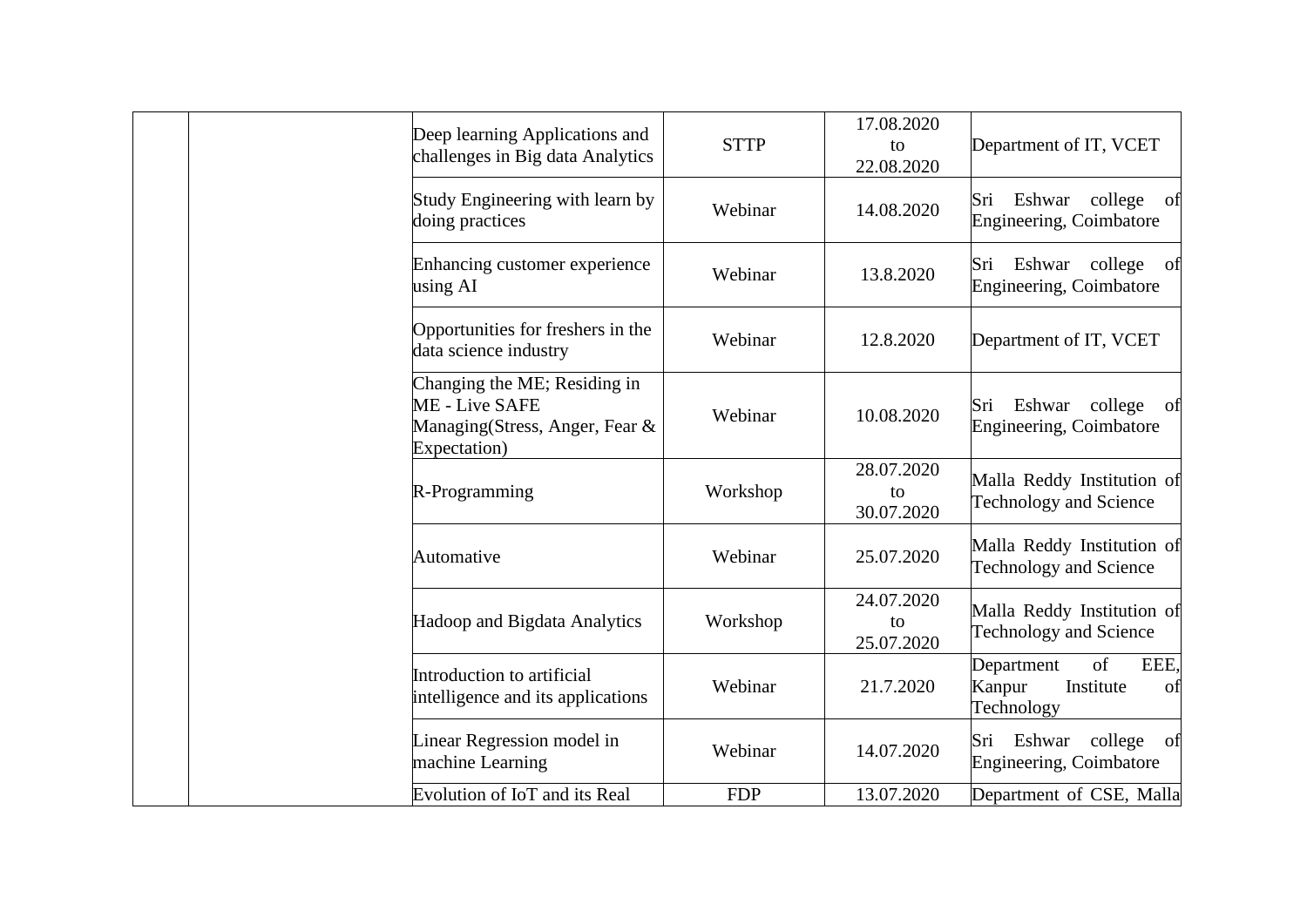|             | time applications                                                              |          | to<br>17.07.2020               | Reddy<br>institute<br>of<br>technology<br>and<br>science.<br>Secunderabad                             |
|-------------|--------------------------------------------------------------------------------|----------|--------------------------------|-------------------------------------------------------------------------------------------------------|
|             | E-Mobility: Electrifcation of<br>Vechicle Powertrains                          | Webinar  | 11.07.2020                     | Sri Eshwar college of<br>Engineering, Coimbatore                                                      |
|             | <b>Effective Communication</b>                                                 | Webinar  | 11.07.2020                     | Narayana<br>Guru<br>Sree<br>college of Engineering and<br>Technology                                  |
| your target | Quit your comfort zone and Hit                                                 | Webinar  | 08.07.2020                     | Sri Eshwar college<br>- of<br>Engineering, Coimbatore                                                 |
| notebook    | Python Numpy with Jupyter                                                      | Webinar  | 06.07.2020                     | Department of CSE, Malla<br>Reddy<br>institute<br>of<br>technology<br>science.<br>and<br>Secunderabad |
| Things      | Security issues in Internet of                                                 | Webinar  | 06.07.2020                     | St.Mother<br>Theresa<br><b>Engineering College</b>                                                    |
|             | Where will you fit into a real<br>time project?                                | Webinar  | 02.07.2020                     | Sri Eshwar college<br>of<br>Engineering, Coimbatore                                                   |
|             | Quality, Reliability and Safety-<br>An Overview                                | Webinar  | 01.07.2020                     | Sri Eshwar college of<br>Engineering, Coimbatore                                                      |
|             | You can become a good<br>reasearcher - Research Planning<br>and Implementation | Webinar  | 29.06.2020                     | Sri Eshwar college<br>of<br>Engineering, Coimbatore                                                   |
| Education   | <b>Reinforcement of Quality</b>                                                | Workshop | 26.06.2020<br>to<br>02.07.2020 | College<br>Vellalar<br>for<br>Women                                                                   |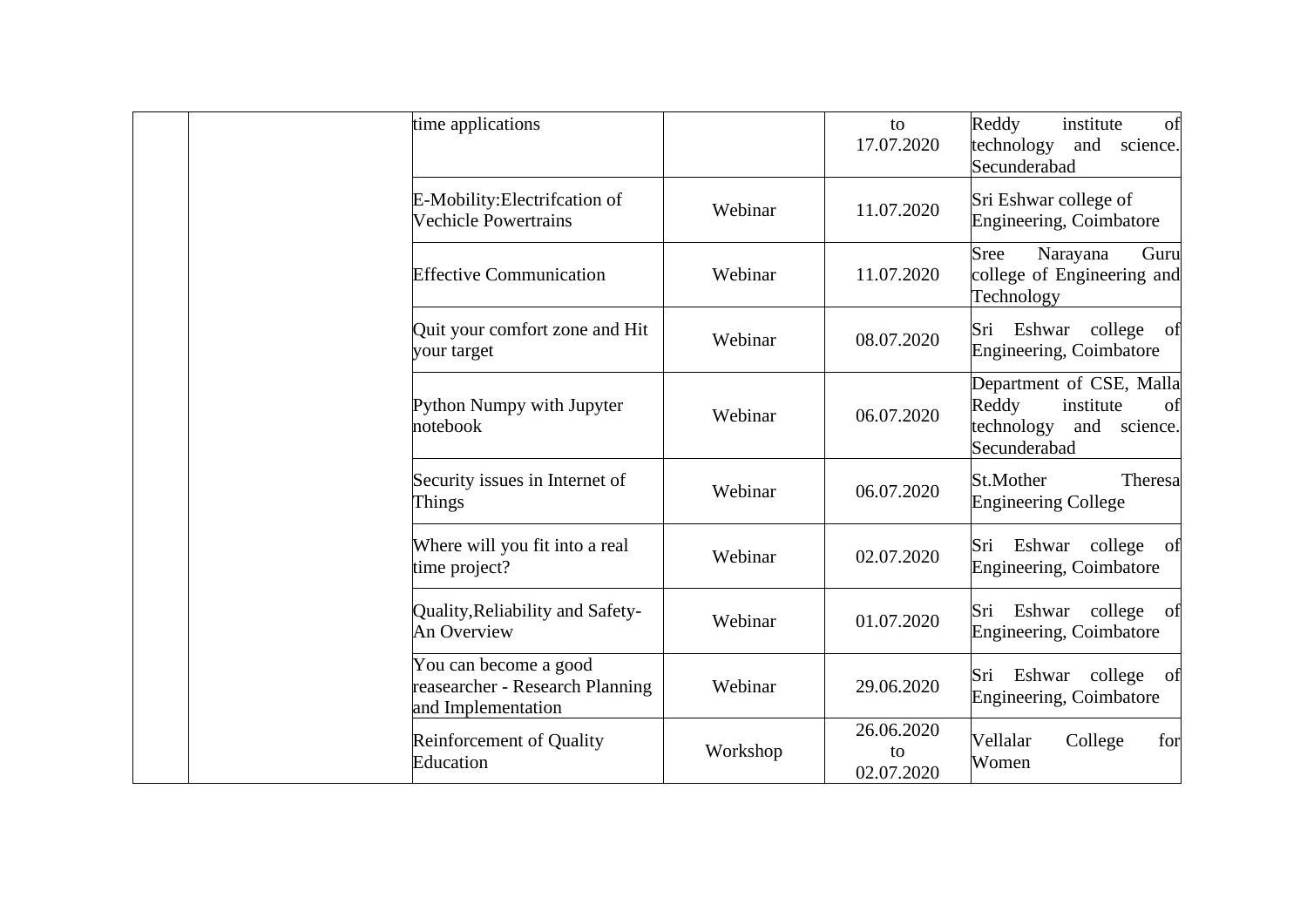| You can become a good<br>reasearcher - Building Research<br>Capacity in Institutions | Webinar                                   | 26.06.2020                     | Sri<br>Eshwar<br>college<br>of<br>Engineering, Coimbatore           |
|--------------------------------------------------------------------------------------|-------------------------------------------|--------------------------------|---------------------------------------------------------------------|
| Blockchain technology                                                                | Webinar                                   | 25.06.2020                     | <b>SECAB</b><br>Institute<br>of<br>Engineering<br>and<br>Technology |
| <b>Understanding Legal Risks in</b><br>Remote Teaching and Learning                  | Webinar                                   | 25.06.2020                     | Karpagam Institute of<br>Technology                                 |
| You can do social Service-Social<br>Responsibilty                                    | Webinar                                   | 25.06.2020                     | Eshwar college<br>Sri<br>- of<br>Engineering, Coimbatore            |
| <b>User Interface Design</b>                                                         | Webinar                                   | 24.06.2020                     | Sathyabama<br>Institute<br>-of<br>Science and Technology            |
| Emerging trends in Information<br>technology                                         | <b>International Online</b><br><b>FDP</b> | 23.06.2020<br>to<br>27.06.2020 | College<br>Karpagam<br>Engineering<br>and<br>Technology             |
| Meandering of Specialization                                                         | Webinar                                   | 23.06.2020                     | college<br>Mahendra<br>of<br>Engineering                            |
| Human Resource Excellence<br>Through Scientific Spirituality                         | Webinar                                   | 23.06.2020                     | Kanpur<br>Institute<br>of<br>Technology                             |
| You can become a Entrepreneur                                                        | Webinar                                   | 23.06.2020                     | Eshwar<br>college<br>Sri<br>of<br>Engineering, Coimbatore           |
| Alibaba Cloud                                                                        | Webinar                                   | 19.06.2020                     | Sri Ramakrishna Institute<br>of Technology                          |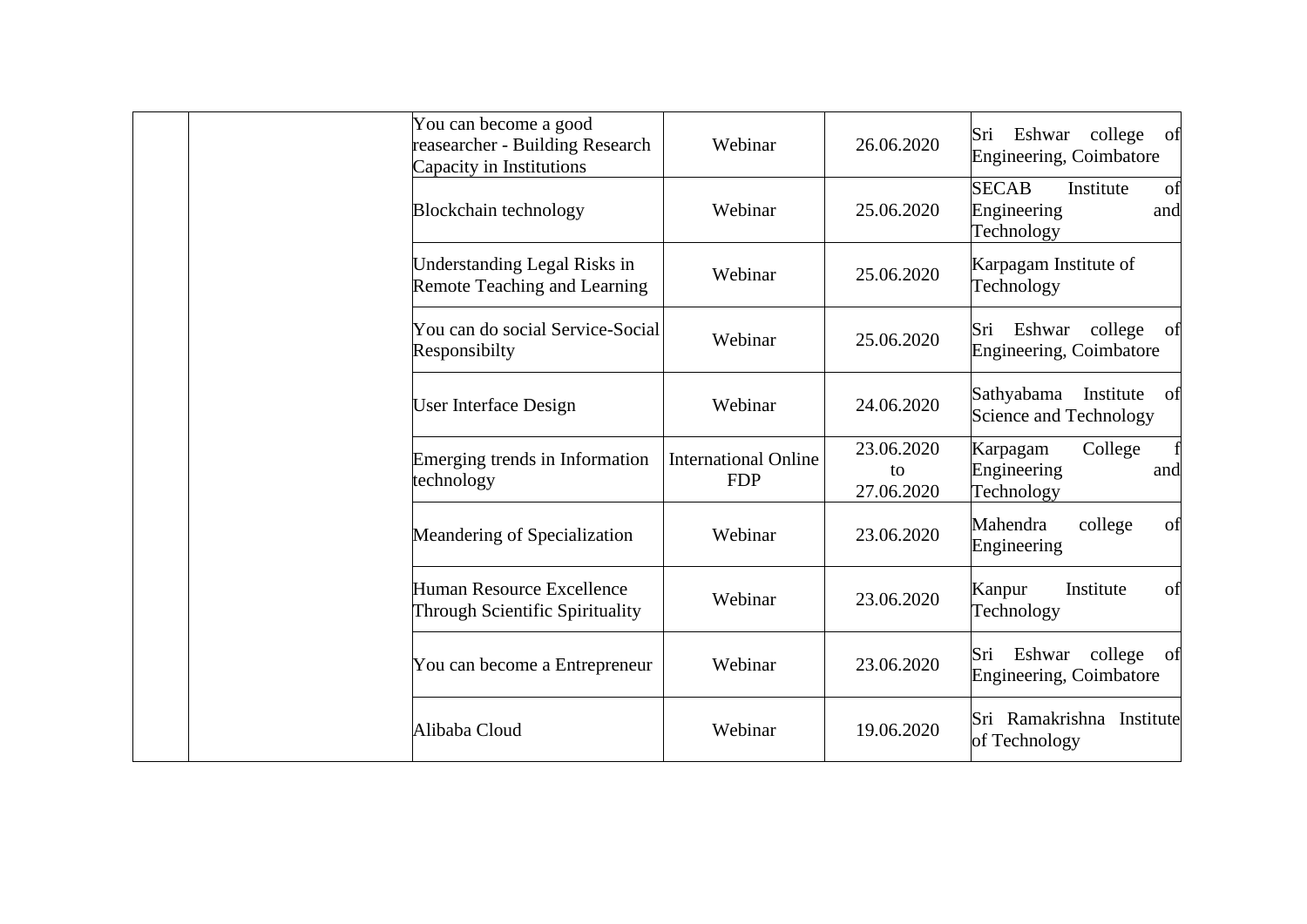|     |              | You can get your dream Job -<br>Employability is the purpose of<br>Graduation | Webinar                                 | 19.06.2020                     | Sri<br>Eshwar college<br>- of<br>Engineering, Coimbatore                        |
|-----|--------------|-------------------------------------------------------------------------------|-----------------------------------------|--------------------------------|---------------------------------------------------------------------------------|
|     |              | <b>Recent Trends in Information</b><br>Technology                             | International<br>Webinar                | 16.06.2020<br>to<br>20.06.2020 | Sacred Heart of College                                                         |
|     |              | Arduino                                                                       | <b>FDP</b>                              | 12.06.2020<br>to<br>17.06.2020 | Manakula<br>Vinayagar<br>Institute of technology                                |
|     |              | Advanced Technology on Big<br>Data                                            | Training program by<br>TalentNext       | 22.01.2021 to<br>25.01.2021    | Wipro                                                                           |
| 19. | Ms.K.Nivedha | <b>Advanced Technology Program</b>                                            | Training program by<br>TalentNext       | 20.07.2020<br>to<br>24.07.2020 | TalentNext, Wipro                                                               |
|     |              | Rural development with people's<br>participation                              | Webinar                                 | 25.8.2020                      | Eshwar college<br>Sri<br>of<br>Engineering, Coimbatore                          |
|     |              | Smart manufacturing and its<br>insights                                       | Webinar                                 | 24.8.2020                      | Eshwar college of<br>Sri<br>Engineering, Coimbatore                             |
| 20. | Ms.R.Supriya | Deep learning Applications and<br>challenges in Big data Analytics            | AICTE sponsored<br><b>STTP Series 1</b> | 17.8.2020<br>to<br>22.8.2020   | Department of IT, VCET                                                          |
|     |              | enhancing customer experience<br>using AI                                     | Webinar                                 | 13.8.2020                      | Sri<br>Eshwar college<br>of<br>Engineering, Coimbatore                          |
|     |              | VERILOG HDL in chip design<br>cycle & importance of hardware<br>emulation     | Webinar                                 | 8.8.2020                       | Department of ECE, Malla<br>Reddy<br>institute<br>of<br>technology and science. |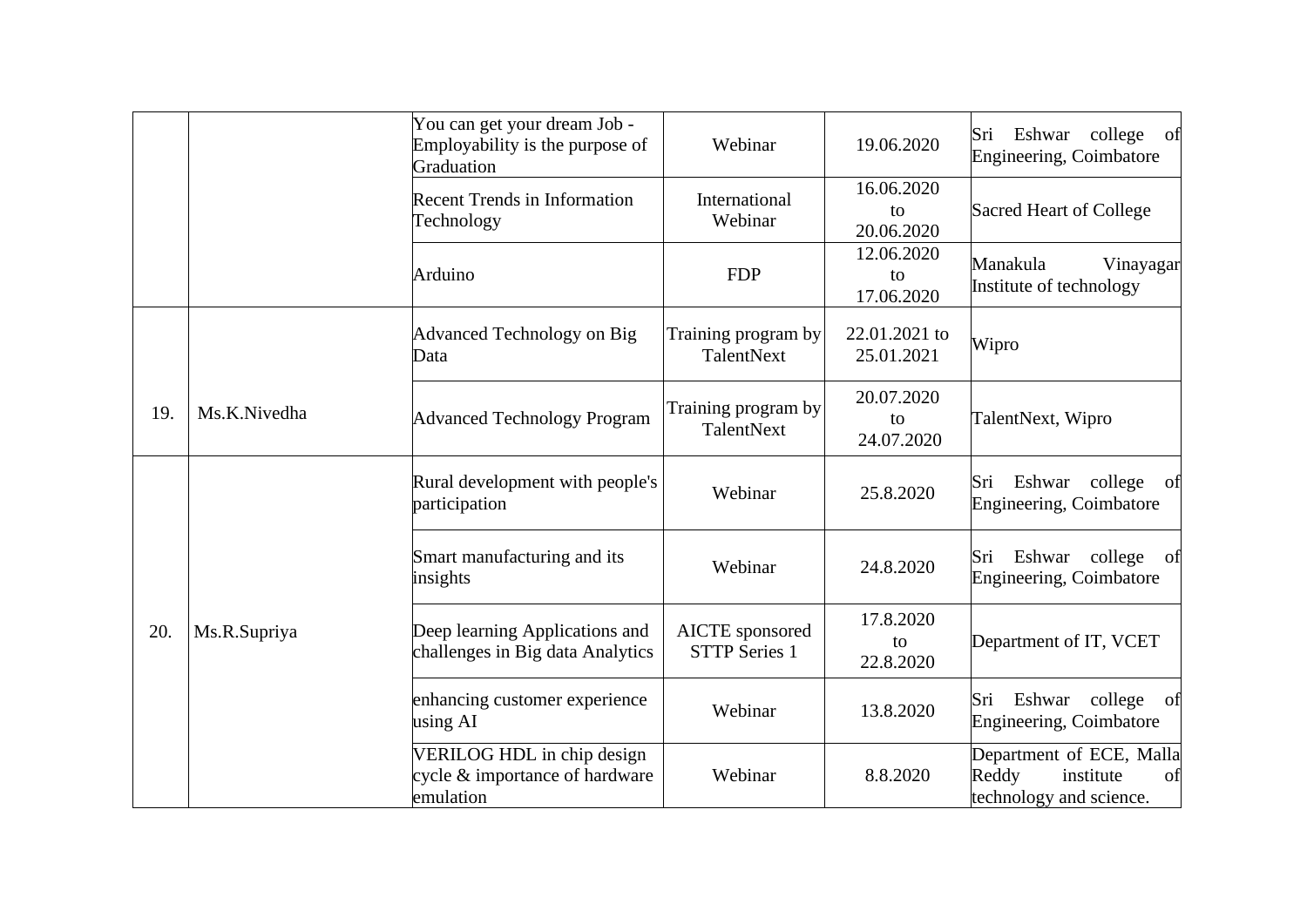| Blockchain technology                                           | Webinar          | 30.7.2020                      | Princeton<br>institute<br>of<br>engineering and technology<br>for women         |
|-----------------------------------------------------------------|------------------|--------------------------------|---------------------------------------------------------------------------------|
| R-Programming                                                   | Workshop         | 28.7.2020<br>to<br>30.7.2020   | Department of CSE, Malla<br>Reddy<br>institute<br>of<br>technology and science. |
| Android App using Kotlin                                        | <b>FDP</b>       | 26.07.2020<br>to<br>30.07.2020 | Green Thinkerz, Spokern<br>Tutorial<br>Project,<br><b>IIT</b><br><b>Bombay</b>  |
| <b>Automotive Embedded Systems</b>                              | Webinar          | 25.07.2020                     | Department of ECE, Malla<br>Reddy<br>institute<br>of<br>technology and science. |
| Hadoop and Bigdata analytics                                    | Two Day workshop | 24.7.2020<br>to<br>25.07.2020  | Department of CSE, Malla<br>Reddy<br>institute<br>of<br>technology and science. |
| Introduction to artificial<br>intelligence and its applications | Webinar          | 21.7.2020                      | Department<br>of<br>EEE,<br>Kanpur<br>Institute<br>of<br>Technology             |
| <b>Research Paper Writing using</b><br>Latex                    | <b>FDP</b>       | 20.07.2020<br>to<br>24.07.2020 | Green Thinkerz, Spokern<br>Tutorial<br>Project,<br><b>IIT</b><br>Bombay         |
| An insight into mobility                                        | Webinar          | 17.7.2020                      | Sri Eshwar<br>college<br>of<br>Engineering, Coimbatore                          |
| Linear Regression Model in<br>Machine Learning                  | Webinar          | 14.7.2020                      | Sri Eshwar college<br>of<br>Engineering, Coimbatore                             |
| Evolution of IoT and its Real<br>time applications              | <b>FDP</b>       | 13.07.2020<br>to<br>17.07.2020 | Department of CSE, Malla<br>Reddy<br>institute<br>of<br>technology and science. |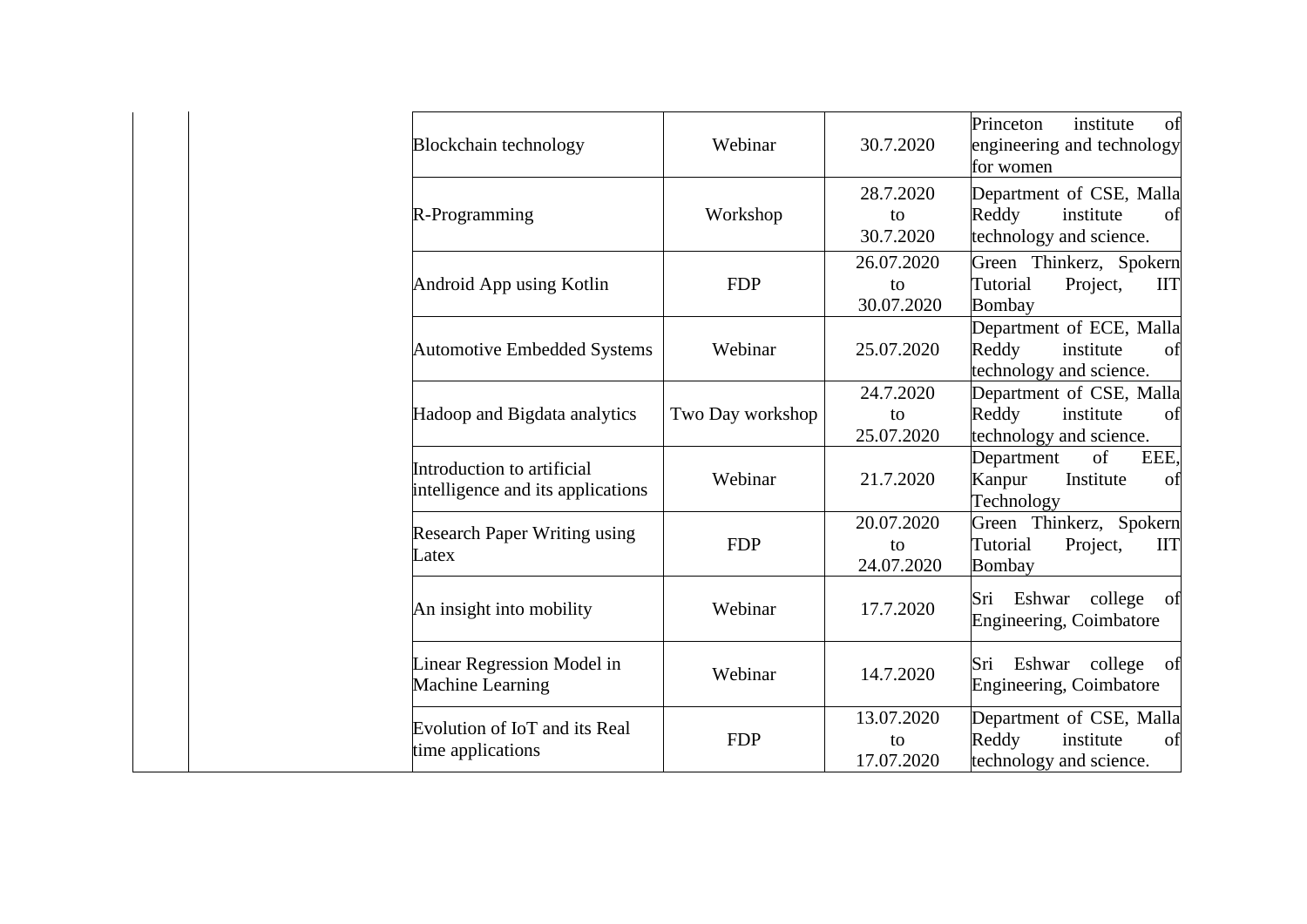|     |                  | <b>Effective communication</b>                                                                       | Webinar                | 11.07.2020                     | Sree Narayana guru college<br>engineering<br>of<br>and<br>technology                                 |
|-----|------------------|------------------------------------------------------------------------------------------------------|------------------------|--------------------------------|------------------------------------------------------------------------------------------------------|
|     |                  | Engineer your thoughts for IT<br>Industry                                                            | Webinar                | 09.07.2020                     | Sri Eshwar college<br>of<br>Engineering, Coimbatore                                                  |
|     |                  | Leveraging data science to<br>unleash econmic growth- a<br>conservative and aspirational<br>forecast | <b>FDP</b>             | 08.07.2020                     | Department of BCA, New<br>horizon college, Marathalli                                                |
|     |                  | Quit your comfort zone and hit<br>your target                                                        | Webinar                | 08.07.2020                     | Sri Eshwar college of<br>Engineering, Coimbatore                                                     |
|     |                  | Python Numpy with Jupyter<br>notebook                                                                | Webinar                | 06.07.2020                     | Department of CSE, Malla<br>institute<br>Reddy<br>of<br>technology<br>and science.<br>Secunderabad   |
|     |                  | Security issues in Internet of<br>Things                                                             | Webinar                | 06.07.2020                     | of<br>CSE,<br>Department<br>St.Mother<br>Theresa<br><b>Engineering College</b>                       |
|     |                  | Where will you fit into a real<br>time project?                                                      | Webinar                | 02.07.2020                     | Sri Eshwar college of<br>Engineering, Coimbatore                                                     |
|     |                  | Machine Learning for AI                                                                              | Webinar                | 01.07.2020                     | PG & Research department<br>of<br>science,<br>computer<br>Muthurangam Govt. Arts<br>college, Vellore |
| 21. | Ms.N.V.Keerthana | <b>Quantum Computing</b>                                                                             | <b>ATAL Online FDP</b> | 04.01.2021<br>to<br>08.01.2021 | K.S.Rangasamy College of<br>Technology                                                               |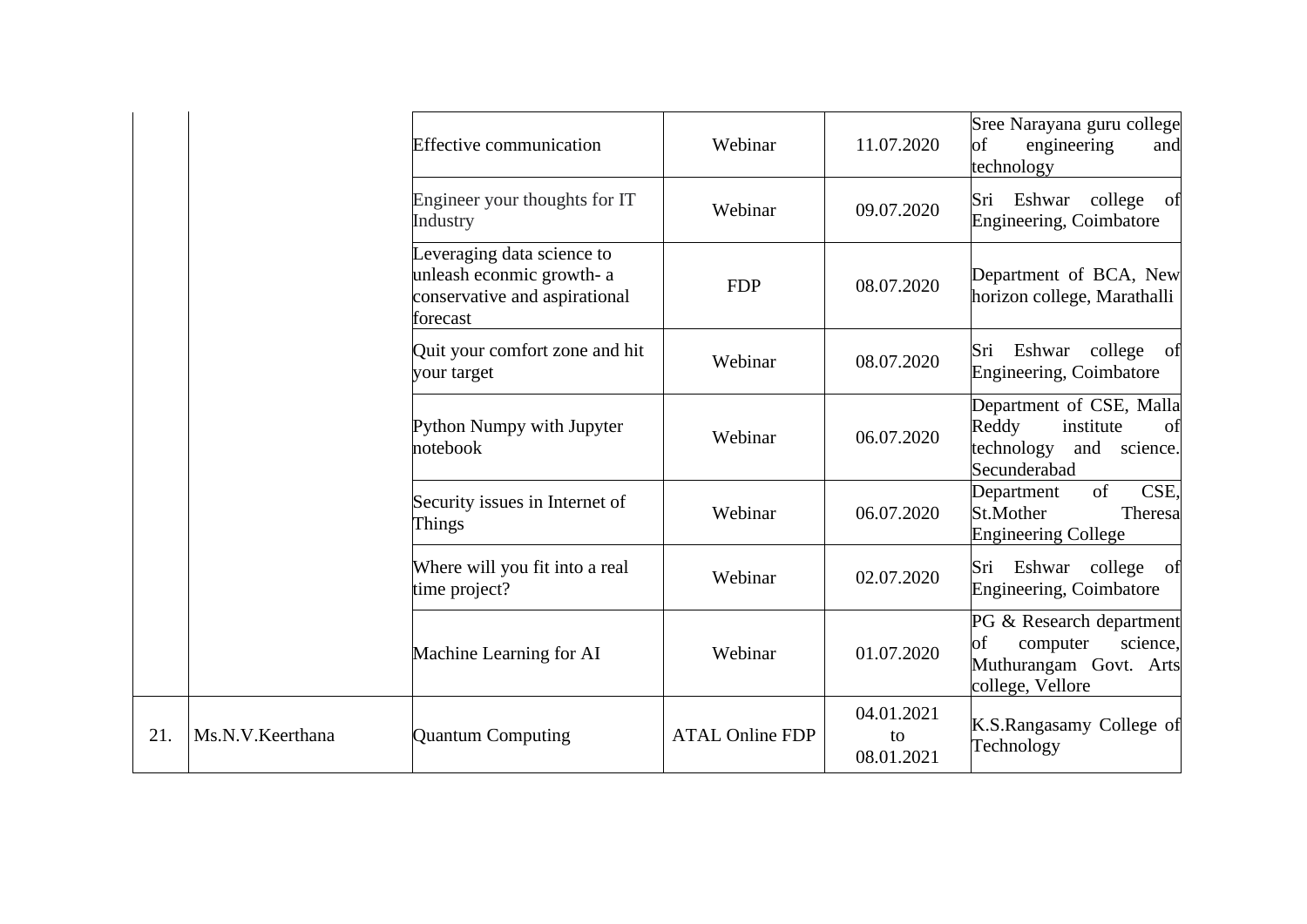| Cutting Edge Trends in Deep<br><b>Learning Approaches</b>                                  | <b>AICTE FDP</b>   | 07.12.2020<br>to<br>22.12.2020 | Kongu<br>Engineering<br>College                                 |
|--------------------------------------------------------------------------------------------|--------------------|--------------------------------|-----------------------------------------------------------------|
| Data Science using Python                                                                  | <b>ATAL FDP</b>    | 17.11.2020<br>to<br>27.11.2020 | Polytechnic<br>Government<br>Gandhinagar                        |
| IOT based WSN using COOJA<br>network simulator                                             | STTP (Online)      | 05.11.2020<br>to<br>11.11.2020 | college<br><b>IFET</b><br>of<br>Engineering, Villupuram         |
| Cloud Technology                                                                           | <b>ATAL FDP</b>    | 02.11.2020<br>to<br>06.11.2020 | Engineering<br>Government<br>College, Gujarat                   |
| Formal modeling, control & Real<br>Time implementation of Cyber<br><b>Physical Systems</b> | <b>Online FDP</b>  | 19.10.2020<br>to<br>02.11.2020 | Department of EEE, VSB<br>engineering college                   |
| Supervised and Unsupervised<br>machine learning using Google<br>Cloud                      | <b>Online STTP</b> | $12.10.2020 -$<br>17.10.2020   | <b>RMK</b><br>College<br>of<br>Engineering<br>and<br>Technology |
| Writing and Publishing High<br>impact Research Pblications and<br>Scientific Documents     | <b>Online STTP</b> | 21.09.2020 -<br>26.09.2020     | Rajalakshmi<br>Engineering<br>College                           |
| Rural development with people's<br>participation                                           | Webinar            | 25.8.2020                      | Eshwar<br>college<br>Sri<br>of<br>Engineering, Coimbatore       |
| Smart manufacturing and its<br>insights                                                    | Webinar            | 24.8.2020                      | college<br>Sri<br>Eshwar<br>of<br>Engineering, Coimbatore       |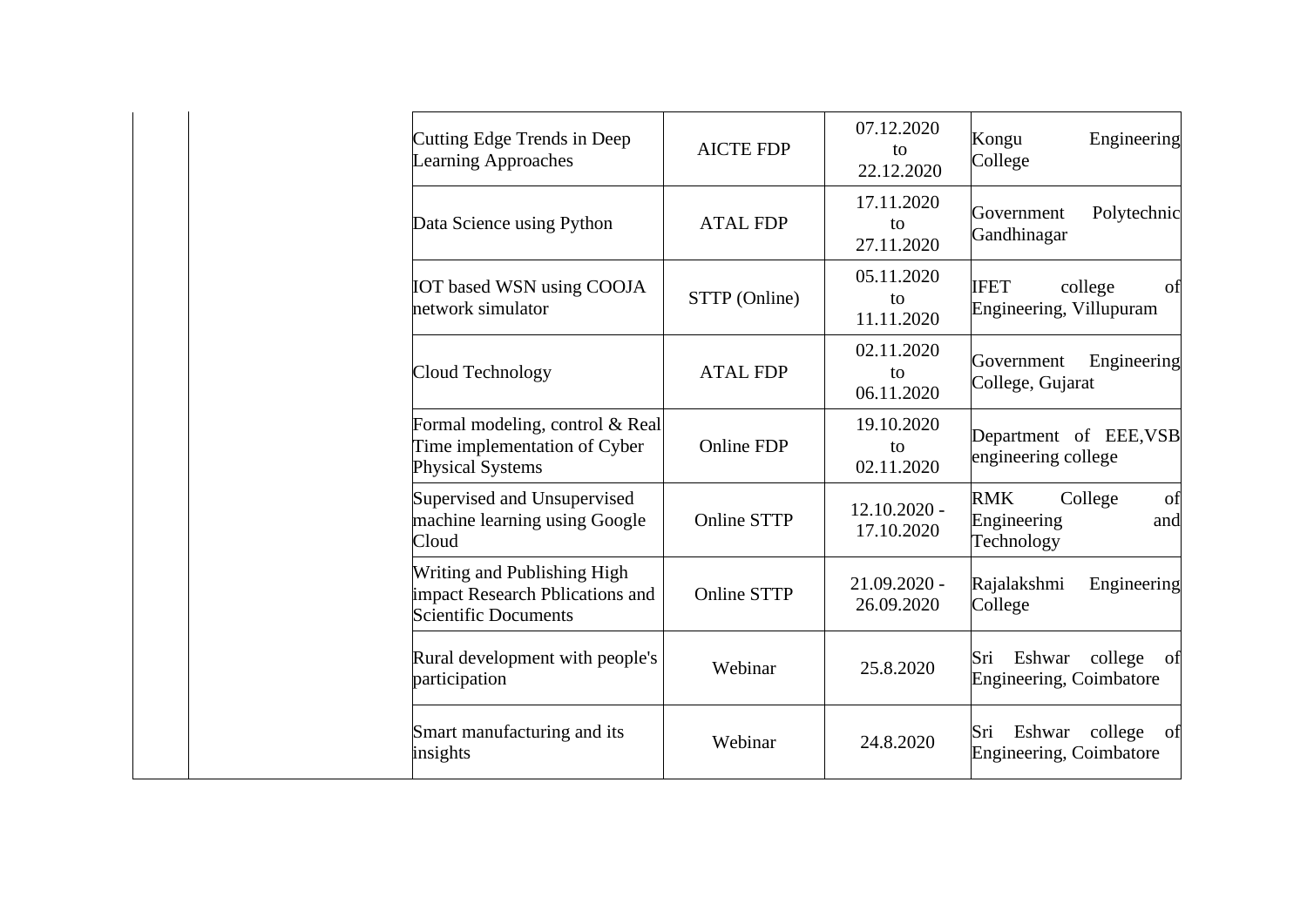| Deep Learning Applications and<br>challenges in Big Data Analytics        | <b>Online STTP</b>                           | 17.08.2020-<br>22.08.2020  | <b>VCET, AICTE Sponsored</b>                                                                          |
|---------------------------------------------------------------------------|----------------------------------------------|----------------------------|-------------------------------------------------------------------------------------------------------|
| Study Engineering with Learn by<br>doing practices                        | Webinar                                      | 14.8.2020                  | Eshwar<br>college<br>Sri<br>of<br>Engineering, Coimbatore                                             |
| Enhancing customer experience<br>using AI                                 | Webinar                                      | 13.8.2020                  | college<br>Sri<br>Eshwar<br>of<br>Engineering, Coimbatore                                             |
| Opportunities for freshers in the<br>data science industry                | Webinar                                      | 12.8.2020                  | Department of IT, VCET                                                                                |
| VERILOG HDL in chip design<br>cycle & importance of hardware<br>emulation | Webinar                                      | 8.8.2020                   | Department of ECE, Malla<br>Reddy<br>institute<br>of<br>technology<br>and science.<br>Secunderabad    |
| Blockchain technology                                                     | Webinar                                      | 30.7.2020                  | Princeton<br>institute<br>of<br>engineering and technology<br>for women                               |
| R-Programming                                                             | Workshop                                     | 28.7.2020 to<br>30.7.2020  | Department of CSE, Malla<br>Reddy<br>institute<br>of<br>technology<br>science.<br>and<br>Secunderabad |
| Future Scope of Engineering in<br><b>Global Development</b>               | Online Industrial<br><b>Training Program</b> | 27.07.2020 -<br>31.07.2020 | <b>VCET, Pantech Solutions</b>                                                                        |
| Hadoop and Bigdata analytics                                              | Two Day workshop                             | 24.7.2020 to<br>25.07.2020 | Department of CSE, Malla<br>Reddy<br>institute<br>of<br>technology<br>and science.                    |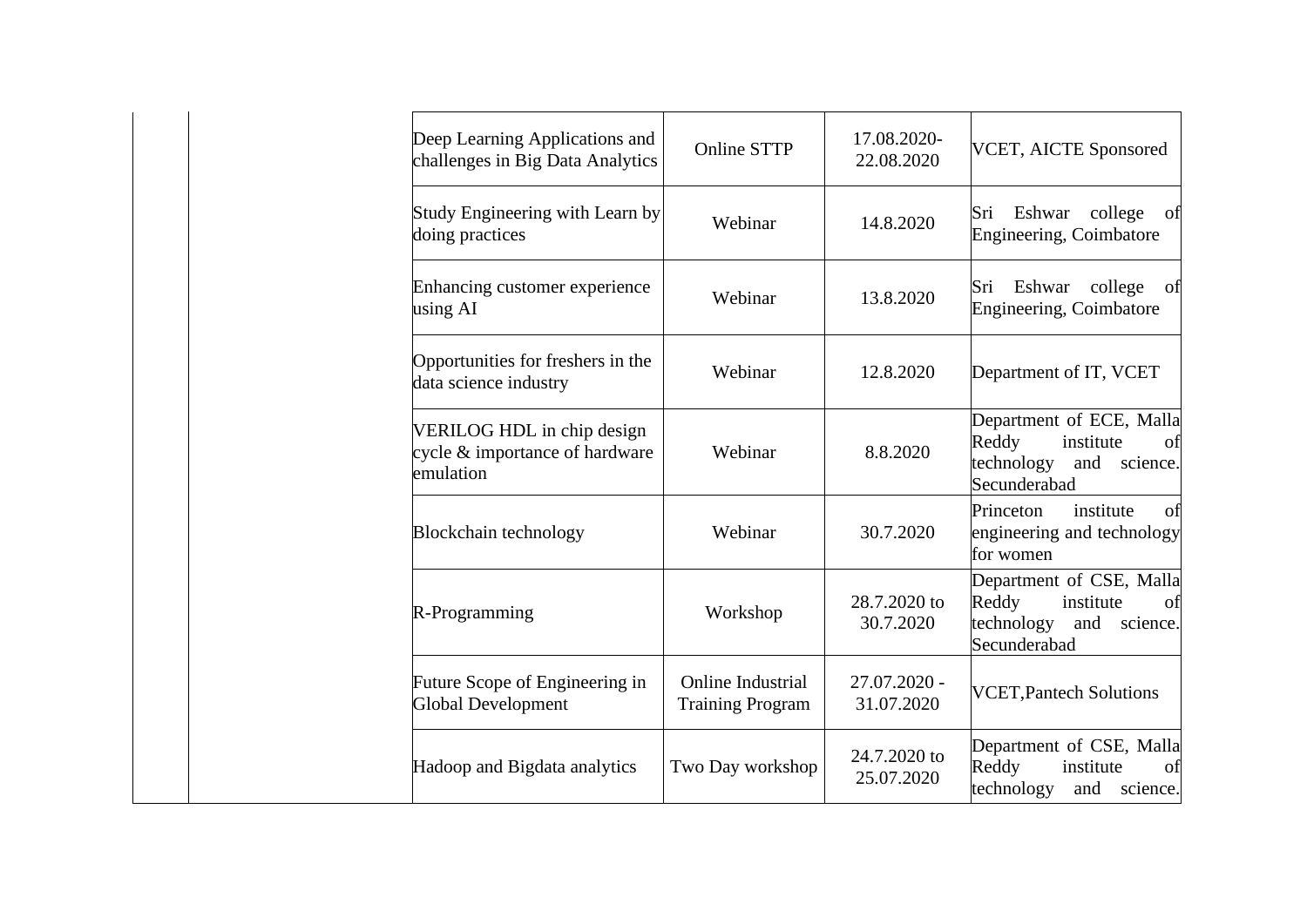|                                                                                                      |                   |                           | Secunderabad                                                                   |
|------------------------------------------------------------------------------------------------------|-------------------|---------------------------|--------------------------------------------------------------------------------|
| Introduction to artificial<br>intelligence and its applications                                      | Webinar           | 21.7.2020                 | of<br>EEE.<br>Department<br>Kanpur<br>Institute<br>of<br>Technology            |
| An insight into mobility                                                                             | Webinar           | 17.7.2020                 | Sri Eshwar<br>college<br>of<br><b>Engineering, Coimbatore</b>                  |
| Evolution of IOT and Real time<br>applications                                                       | <b>Online FDP</b> | 13.07.2020-<br>17.07.2020 | Department of CSE, Malla<br>Reddy<br>institute<br>of<br>technology and science |
| <b>Effective communication</b>                                                                       | Webinar           | 11.07.2020                | Sree Narayana guru college<br>engineering<br>of<br>and<br>technology           |
| Product lifecycle management                                                                         | Webinar           | 10.07.2020                | Eshwar college<br>Sri<br>of<br>Engineering, Coimbatore                         |
| Engineer your thoughts for IT<br>Industry                                                            | Webinar           | 09.07.2020                | Sri<br>Eshwar college<br>of<br><b>Engineering, Coimbatore</b>                  |
| Quit your comfort zone and hit<br>your target                                                        | Webinar           | 08.07.2020                | Eshwar college<br>Sri<br>of<br><b>Engineering, Coimbatore</b>                  |
| Leveraging data science to<br>unleash econmic growth- a<br>conservative and aspirational<br>forecast | Webinar           | 08.07.2020                | Department of BCA, New<br>horizon college, Marathalli                          |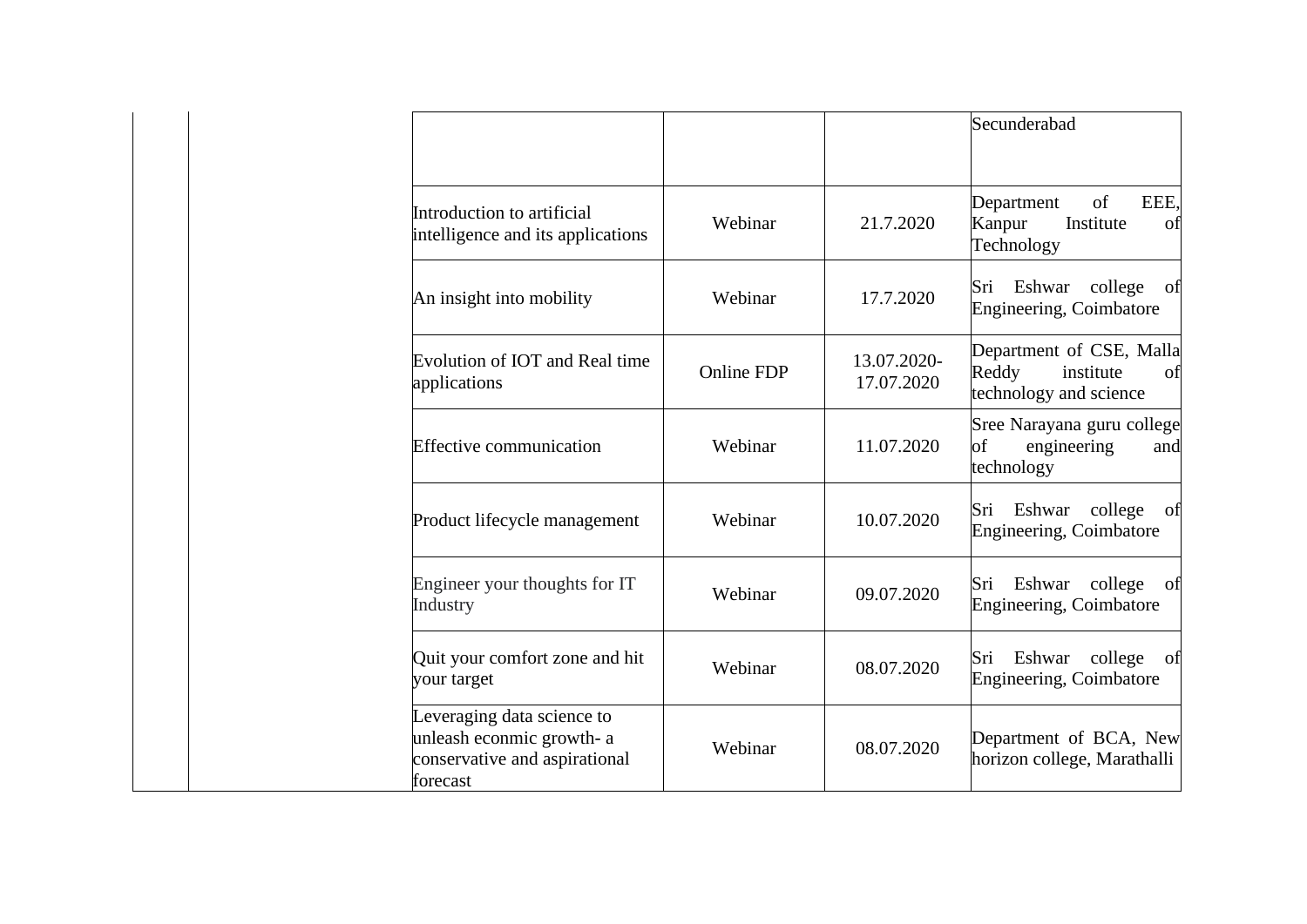| Security issues in Internet of<br>Things                         | Webinar                      | 06.07.2020                | of<br>CSE,<br>Department<br>St.Mother<br>Theresa<br><b>Engineering College</b>     |
|------------------------------------------------------------------|------------------------------|---------------------------|------------------------------------------------------------------------------------|
| Python Numpy with Jupyter<br>notebook                            | Webinar                      | 06.07.2020                | Department of CSE, Malla<br>Reddy<br>institute<br>of<br>technology and science     |
| Where will you fit into a real<br>time project?                  | Webinar                      | 02.07.2020                | Sri<br>Eshwar<br>college<br>of<br>Engineering, Coimbatore                          |
| Machine Learning for AI                                          | Webinar                      | 01.07.2020                | Muthurangam<br>Govt.arts<br>College                                                |
| <b>Energing Trends in Information</b><br>Technology              | <b>Online FDP</b>            | 23.06.2020-<br>27.06.2020 | if<br>IT.<br>Department<br>Karpagam<br>college<br>of<br>Engineering                |
| Building web applications with<br><b>MEAN</b> stack technologies | <b>Online FDP</b>            | 15.06.2020-<br>19.06.2020 | Department of CSE, Kongu<br>engineering College                                    |
| Python for AI and ML                                             | Handson Online<br><b>FDP</b> | 27.06.2020                | of<br>MCS.<br>Deparment<br>Dayananda sagar college of<br>art and science, commerce |
| <b>Block chain Technology</b>                                    | Webinar                      | 25.06.2020                | Department of CSE, Secab<br>Institute of Engineering and<br>Technology             |
| Understanding Legal risks in<br>Remote teaching and Learning     | Webinar                      | 25.06.2020                | of<br>EEE.<br>Department<br>Kanpur<br>Institute<br>of<br>Technology                |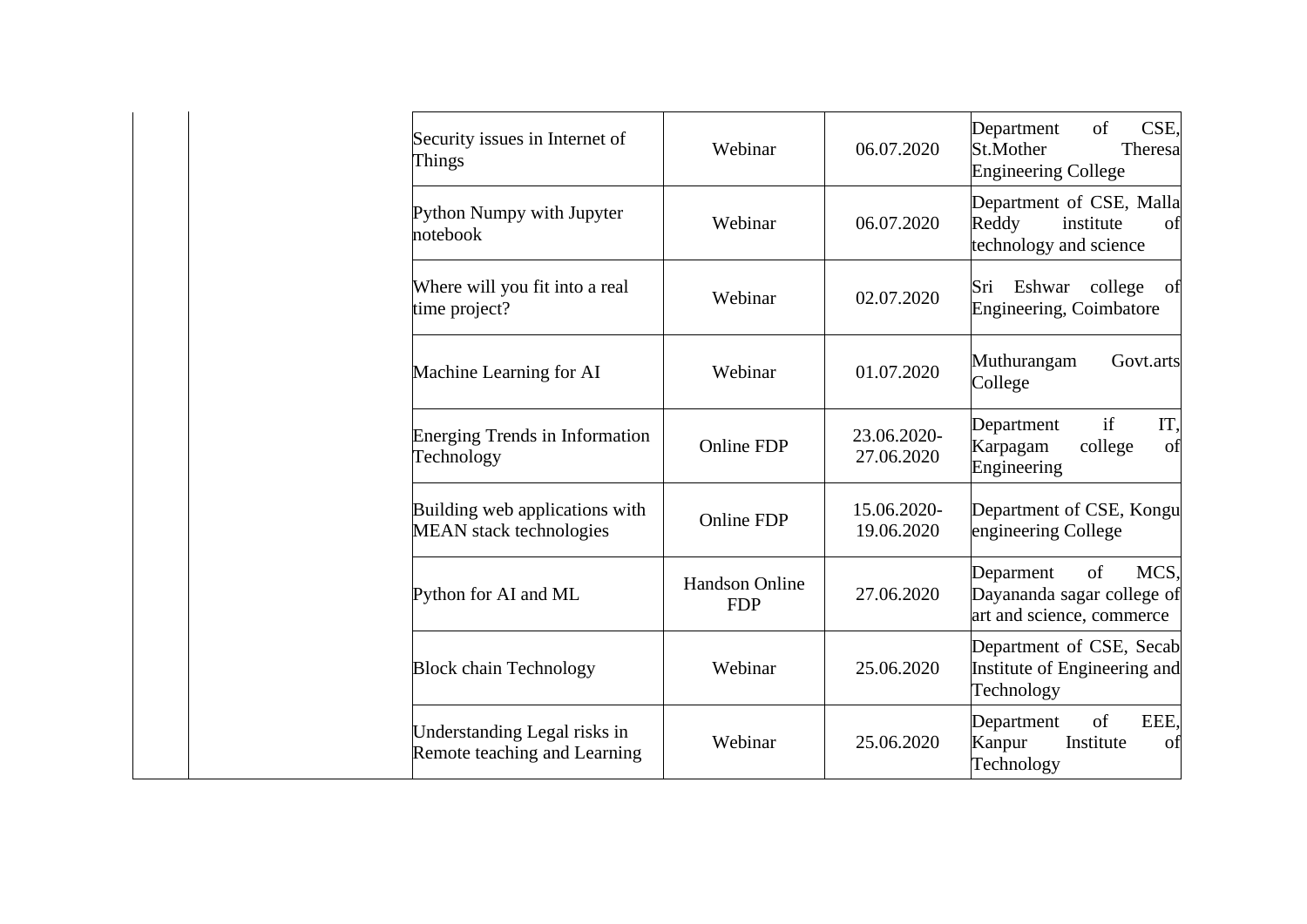| Alibaba Cloud                                                                 | Webinar           | 19.06.2020                   | Department of CSE,<br>Sri<br>Ramakrishna<br>Institute<br>of<br>Technology   |
|-------------------------------------------------------------------------------|-------------------|------------------------------|-----------------------------------------------------------------------------|
| Recent trends in Information<br>sciences                                      | Webinar           | $16.06.2020 -$<br>20.06.2020 | Department of CSE, Sacred<br>Heart college                                  |
| Software testing                                                              | Webinar           | 13.06.2020                   | Eshwar<br>College<br>of<br>Sri<br>Engineering, Chennai                      |
| Arduino                                                                       | <b>Online FDP</b> | $12.06.2020 -$<br>17.06.2020 | of<br>IT.<br>Department<br>Manakula<br>Vinayagar<br>Institute of Technology |
| Introduction to Devops                                                        | Webinar           | 11.06.2020                   | Sri<br>Eshwar<br>College<br>of<br>Engineering, Chennai                      |
| Design and Development of<br>Online courses through<br><b>MOODLE</b> platform | <b>Online FDP</b> | 11.06.2020                   | Department of CSE, Pioneer<br>college of Arts and science,<br>Coimbatore    |
| Aspire-Plan-Execute-Achieve(A<br>life changing Webinar on Goal<br>Setting)    | Webinar           | 10.06.2020                   | Sri Eshwar<br>College<br>of<br>Engineering, Chennai                         |
| Data Science and IoT                                                          | <b>Online FDP</b> | $09.06.2020 -$<br>13.06.2020 | Department of CSE, Secab<br>Institute of Engineering and<br>Technology      |
| <b>Ergonomic Design Principles</b>                                            | Webinar           | 09.06.2020                   | Eshwar<br>College<br>of<br>Sri<br>Engineering, Chennai                      |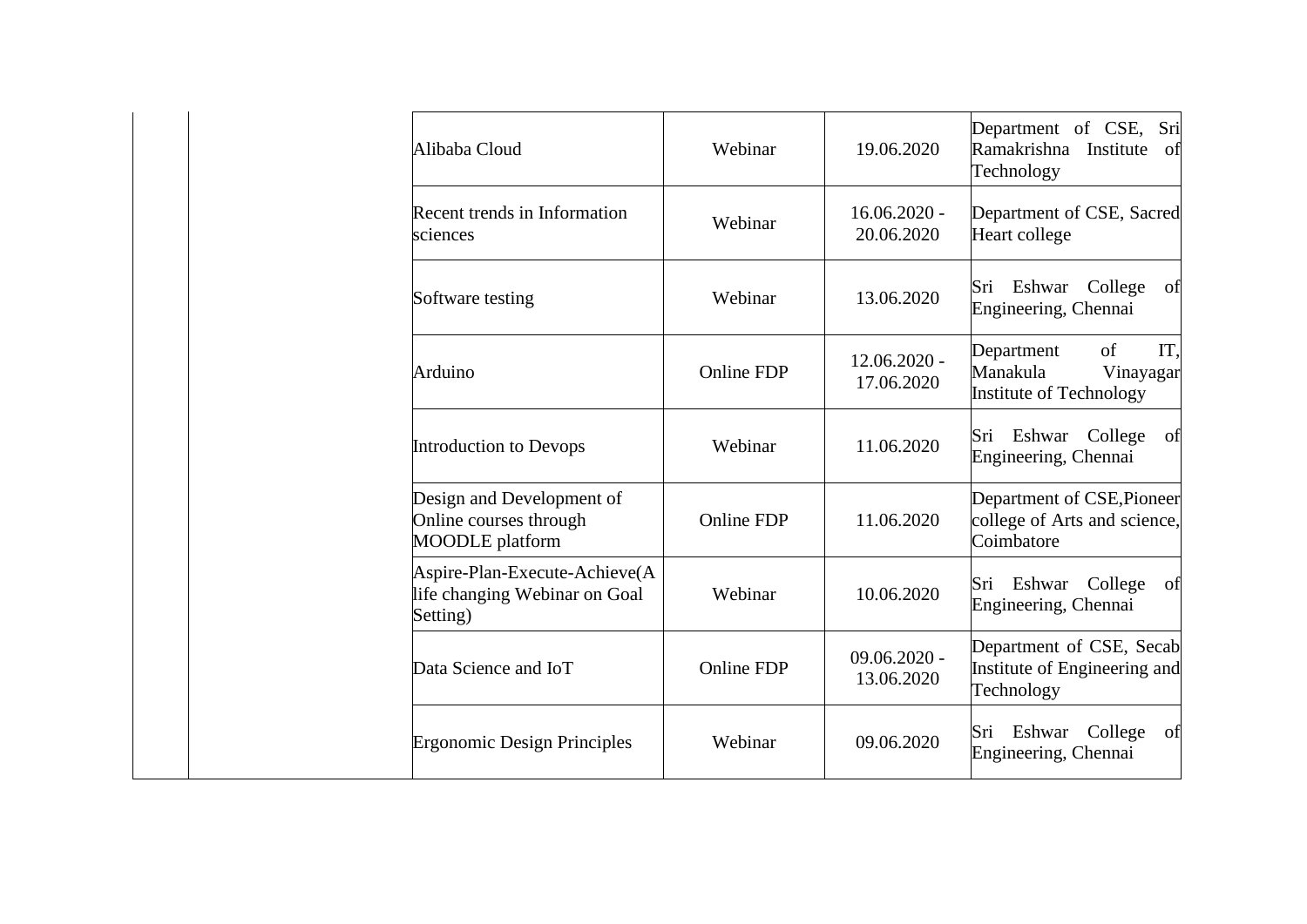|     |                 | IoT: The Magic Wand of<br>Tomorrow                                                                           | Webinar                                 | 05.06.2020                     | <b>VCET</b>                                                                                                       |
|-----|-----------------|--------------------------------------------------------------------------------------------------------------|-----------------------------------------|--------------------------------|-------------------------------------------------------------------------------------------------------------------|
|     |                 | Data Science With R<br>Programming for Data Analytics                                                        | Online FDP                              | 04.06.2020-<br>09.06.2020      | Department of CSE, Sharad<br>of<br>Institute<br>Technology<br>of<br>Engineering<br>College<br>Yadrav-Ichalkaranji |
|     |                 | How to Publish Research Article<br>in SCI Journal using Info-<br><b>Graphic Tools</b>                        | Webinar                                 | 04.06.2020                     | Rai University, Gujarat                                                                                           |
| 22. | Ms.S.Kavya      | <b>Quantum Computing</b>                                                                                     | <b>ATAL Online FDP</b>                  | 04.01.2021<br>to<br>08.01.2021 | K.S.Rangasamy College of<br>Technology                                                                            |
|     | Ms.T.Kokilavani | <b>Quantum Computing</b>                                                                                     | <b>ATAL Online FDP</b>                  | 04.01.2021<br>to<br>08.01.2021 | K.S.Rangasamy College of<br>Technology                                                                            |
|     |                 | <b>Writing And Publishing High</b><br><b>Impact Research Publications</b><br><b>And Scientific Documents</b> | <b>STTP</b>                             | 19.10.2020<br>to<br>24.10.2020 | Rajalakshmi<br>Engineering<br>College                                                                             |
|     |                 | <b>Teach With Cheers</b>                                                                                     | International<br>Seminar                | 14.10.2020                     | Muthayammal<br>Engineing<br>College                                                                               |
| 23. |                 | Data Sciences                                                                                                | <b>ATAL FDP</b>                         | 5.10.2020<br>to<br>9.10.2020   | College<br>University<br>Of<br>Engineering $(A)$                                                                  |
|     |                 | <b>Cyber Attacks And Attack</b><br><b>Handling Methods</b>                                                   | <b>INTERNATIONAL</b><br><b>WORKSHOP</b> | 30.09.2020                     | Avinashilingam<br>Institute<br>For Home Science And<br><b>Education For Women</b>                                 |
|     |                 | Data Science Face Detection                                                                                  | <b>WORKSHOP</b>                         | 19.08.2020                     | <b>Coding Blocks</b>                                                                                              |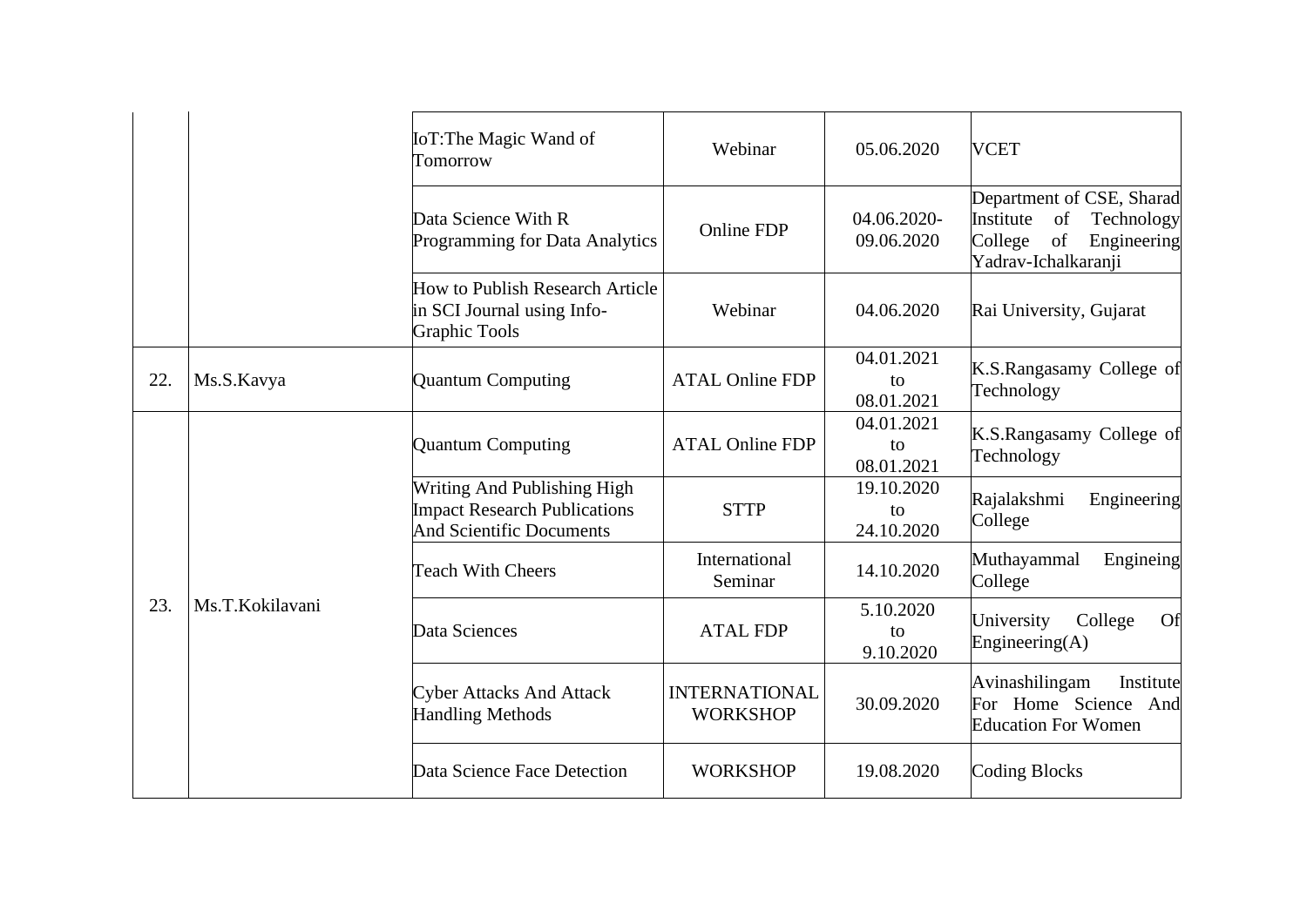| Opportunities For Freshers In<br>Data Science Industry | <b>WEBINAR</b>  | 12.08.2020                     | College<br>Of<br>Velalar<br>Engineering<br>And<br>Technology                |
|--------------------------------------------------------|-----------------|--------------------------------|-----------------------------------------------------------------------------|
| <b>Block Chain Technology</b>                          | <b>WEBINAR</b>  | 30.07.2020                     | Princeton Institute Of<br><b>Engineering And</b><br>Technology For Women    |
| R-Programming                                          | <b>WORKSHOP</b> | 28.7.2020<br>to<br>30.7.2020   | Malla Reddy Institute Of<br><b>Technology And Science</b>                   |
| Android App Using Kotlin                               | <b>FDP</b>      | 26.7.2020<br>to<br>30.7.2020   | Thinkerz<br>Green<br>Association With Spoken<br>Tutorial Project Iit Bombay |
| <b>Automotive Embedded Systems</b>                     | <b>WEBINAR</b>  | 25.07.2020                     | Malla Reddy Institute Of<br><b>Technology And Science</b>                   |
| <b>Research Paper Writing Using</b><br>Latex           | <b>FDP</b>      | 20.07.2020<br>to<br>24.07.2020 | Thinkerz<br>Green<br>Association With Spoken<br>Tutorial Project Iit Bombay |
| Evolution Of Iot & Its Real Time<br>Applications       | <b>FDP</b>      | 13.07.2020<br>to<br>17.07.2020 | Malla Reddy Institute Of<br>Technology And Science                          |
| <b>Effective Communication</b>                         | <b>WEBINAR</b>  | 11.07.2020                     | Sree<br>Narayana<br>Guru<br>College Of Engineering<br>And Technology        |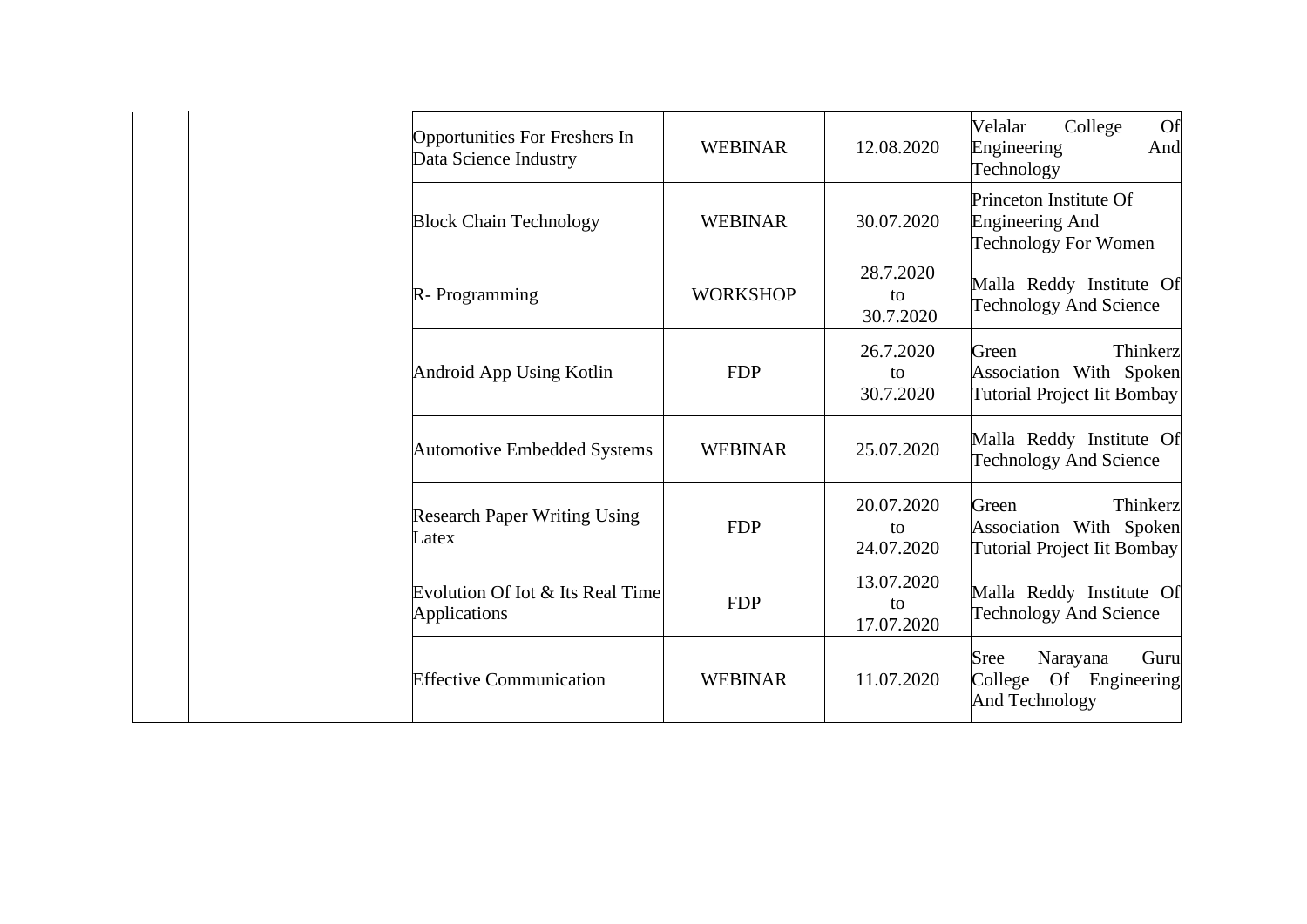## **ACADEMIC YEAR 2019-2020**

| <b>S.No.</b> | <b>Faculty Name</b>     | <b>Title</b>                                                  | FDP/STTP/<br><b>Trainings</b>                     | Date (From - to)               | <b>Organized by</b><br>(Department, College)<br>name)                          |
|--------------|-------------------------|---------------------------------------------------------------|---------------------------------------------------|--------------------------------|--------------------------------------------------------------------------------|
|              |                         | Cryptography and Network<br>Security                          | <b>Online FDP</b>                                 | 11.05.2020<br>to<br>15.05.2020 | Panimalar Institute of<br>Technology, Chennai                                  |
|              | Dr.V.K.Manavalasundaram | Quality Article Writing – TIPS<br><b>AND TRICKS</b>           | Seven days Live<br>webinar                        | 22.04.2020<br>to<br>28.04.2020 | Dr.MGR Educational and<br><b>Research Institute</b>                            |
|              |                         | <b>Outcome based Learning</b><br>Approach in Higher Education | <b>Online Faculty</b><br>Development<br>Programme | 23.04.2020<br>to<br>30.04.2020 | KristuJayanti College,<br>Bengaluru.                                           |
| 1.           |                         | Data Science for Engineers                                    | Webinar                                           | 13.05.2020                     | Sri Eshwar College of<br>Engineering                                           |
|              |                         | Season 1-ICTACT                                               | Webinar                                           | 09.04.2020<br>to<br>13.04.2020 | <b>ICT</b> Academy                                                             |
|              |                         | <b>E-Learning and Moocs</b>                                   | National<br>Workshop                              | 14.09.2019                     | Guru Angad Dev<br><b>Teaching Learning</b><br>Centre of MHRD and<br>AU Chennai |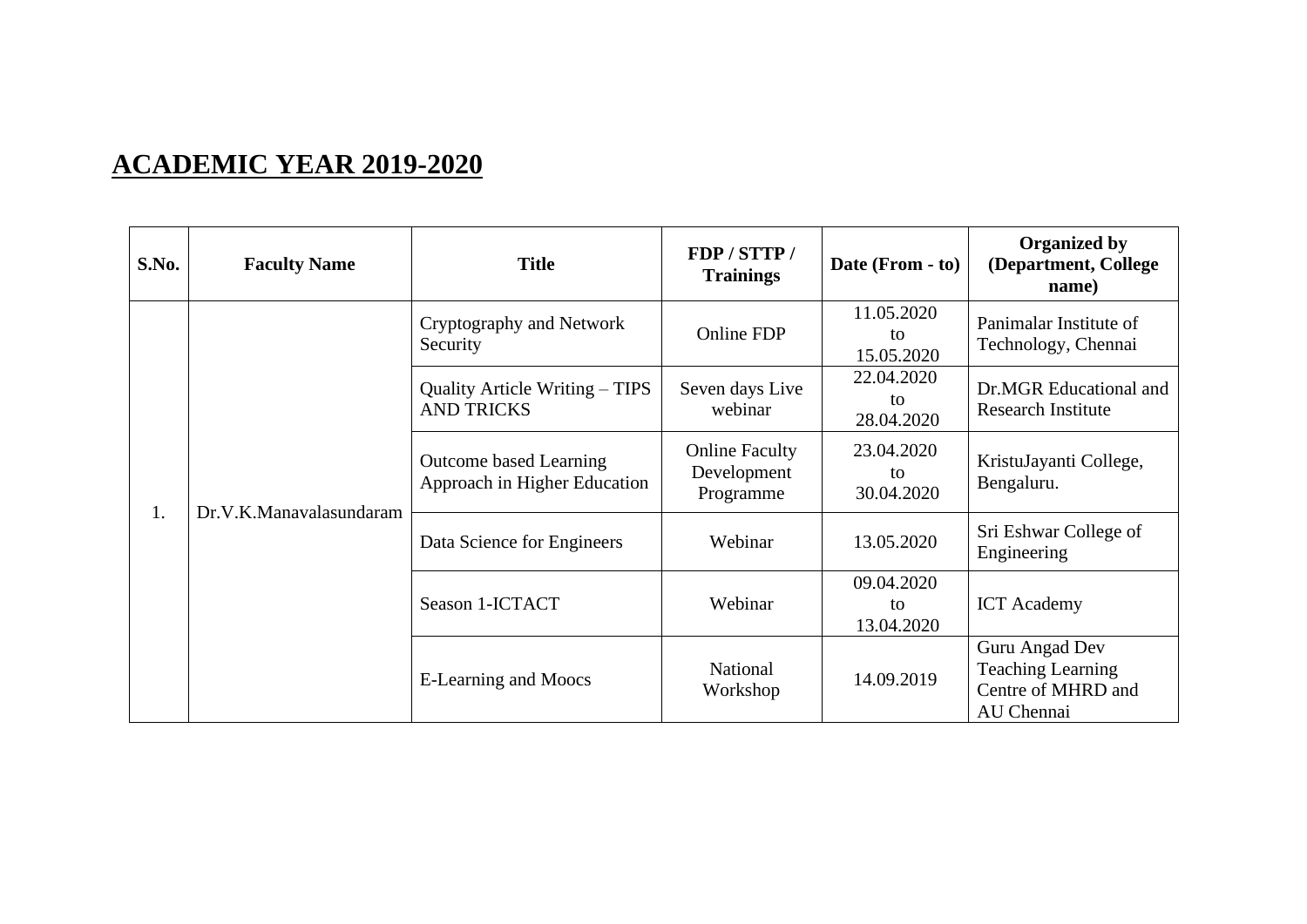| 2. |                    | Artificial Intelligence                                                               | <b>FDP</b> | 11.052020<br>to<br>15.05.2020  | <b>AICTE Training And</b><br>Learning (ATAL)<br>Academy, University<br>Institute of Engineering<br>and<br>Technology, Kurukshetra<br>University, Kurukshetra |
|----|--------------------|---------------------------------------------------------------------------------------|------------|--------------------------------|--------------------------------------------------------------------------------------------------------------------------------------------------------------|
|    |                    | <b>Insights into Quality Research</b><br>and Innovation                               | <b>FDP</b> | 13.05.2020<br>to<br>20.05.2020 | Research &<br>Development Cell and<br>Institution's Innovation<br>Council of Vivekanandha<br>College of<br><b>Engineering for Women</b>                      |
|    | Dr. K.Ganesh Kumar | Cryptography and Network<br>Security                                                  | <b>FDP</b> | 11.05.2020<br>to<br>15.05.2020 | Department of Computer<br>Science and Engineering,<br>Panimalar Institute of<br>Technology                                                                   |
|    |                    | Data Analytics and Data using<br>Tableau                                              | <b>FDP</b> | 14.05.2020<br>to<br>15.05.2020 | Department of Computer<br>Applications, Shri<br>Krishnaswamy College<br>for Women                                                                            |
|    |                    | Impact of COVID – 19 $&$<br>Management of<br>Personal Finances through this<br>period | <b>FDP</b> | 05.09.2020                     | M.O.P. Vaishnav College<br>for Women                                                                                                                         |
|    |                    | Outcome based learning<br>approach in higher education                                | <b>FDP</b> | 23.04.2020<br>to<br>30.04.2020 | IQAC, Kristu Jayanti<br>College.                                                                                                                             |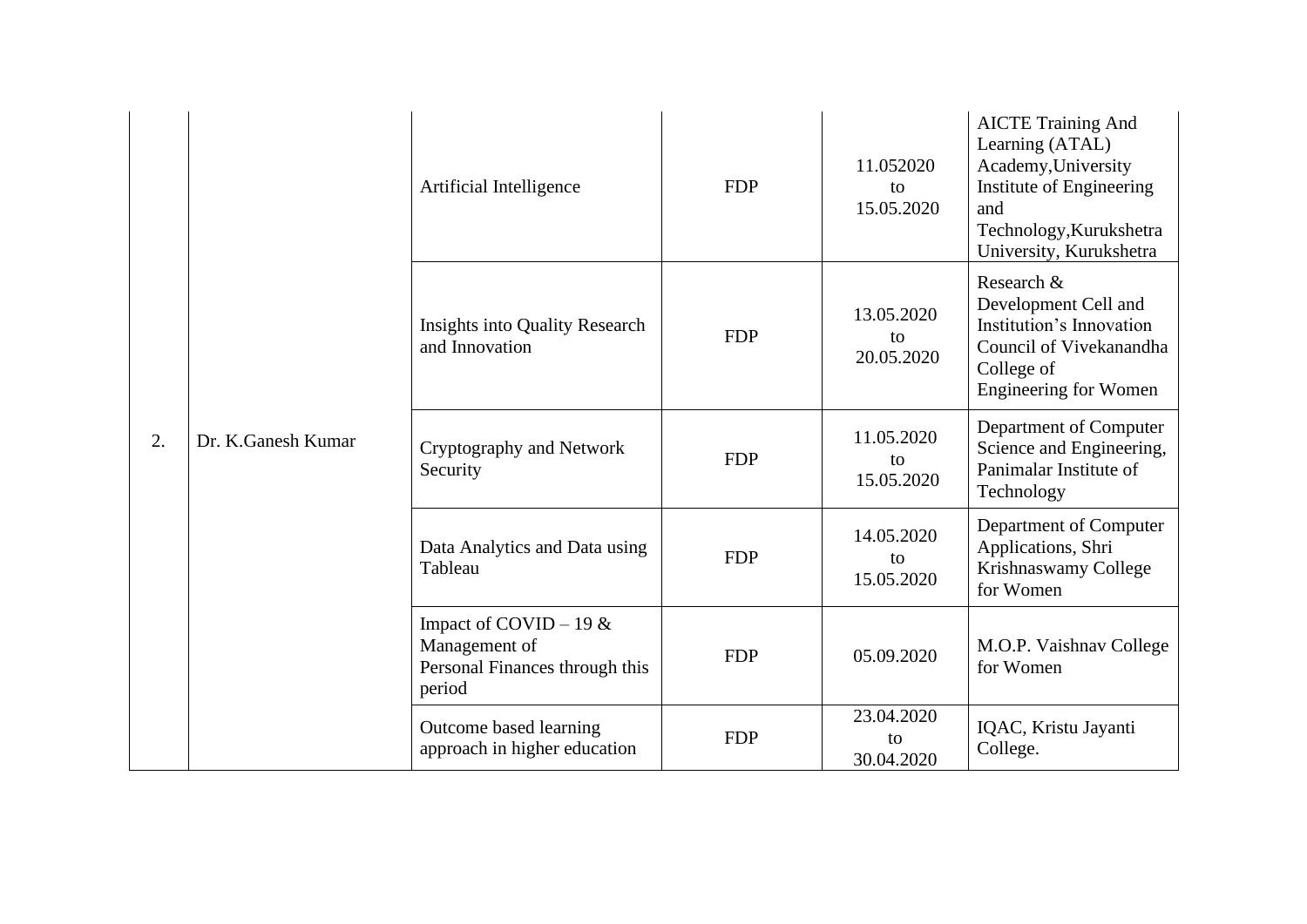| Python 3.4.3                                                                                                                      | <b>FDP</b> | 09.04.2020<br>to<br>16.04.2020            | Department of Computer<br>Science and Engineering,<br>Vivekanandha College<br>Of Engineering For<br>Women                                         |
|-----------------------------------------------------------------------------------------------------------------------------------|------------|-------------------------------------------|---------------------------------------------------------------------------------------------------------------------------------------------------|
| Machine Learning using<br><b>Python and Data Analytics</b><br>using Hadoop                                                        | <b>FDP</b> | 16.12.2019<br>to<br>27.12.2019            | Department of Computer<br>Science and Engineering,<br>Erode Sengunthar<br><b>Engineering College</b>                                              |
| <b>Outcome based Education</b>                                                                                                    | <b>FDP</b> | 16.10.2019<br>$\mathsf{to}$<br>18.10.2019 | <b>Teaching Learning</b><br>Centre, IIT Madras                                                                                                    |
| Post Covid -19, job<br>opportunities and<br><b>Entrepreneurial Possibilities -</b><br>Indian and Global scenario -<br>An analysis | Webinar    | 05.04.2020                                | EDC Cell in association<br>with Institution's<br>Innovation Council of<br><b>Francis Xavier</b><br>Engineering College,<br>Tirunelveli, Tamilnadu |
| Cloud Applications -<br>Deployment and Maintenance                                                                                | Webinar    | 06.01.2020                                | Department of Computer<br>Science and Engineering,<br><b>SRM TRP Engineering</b><br>College, Trichy                                               |
| IoT: The Magic wand of<br>Tomorrow                                                                                                | Webinar    | 06.05.2020                                | Department of<br>Electronics and<br>Communication<br>Engineering, Velalar<br>College of Engineering<br>and Technology                             |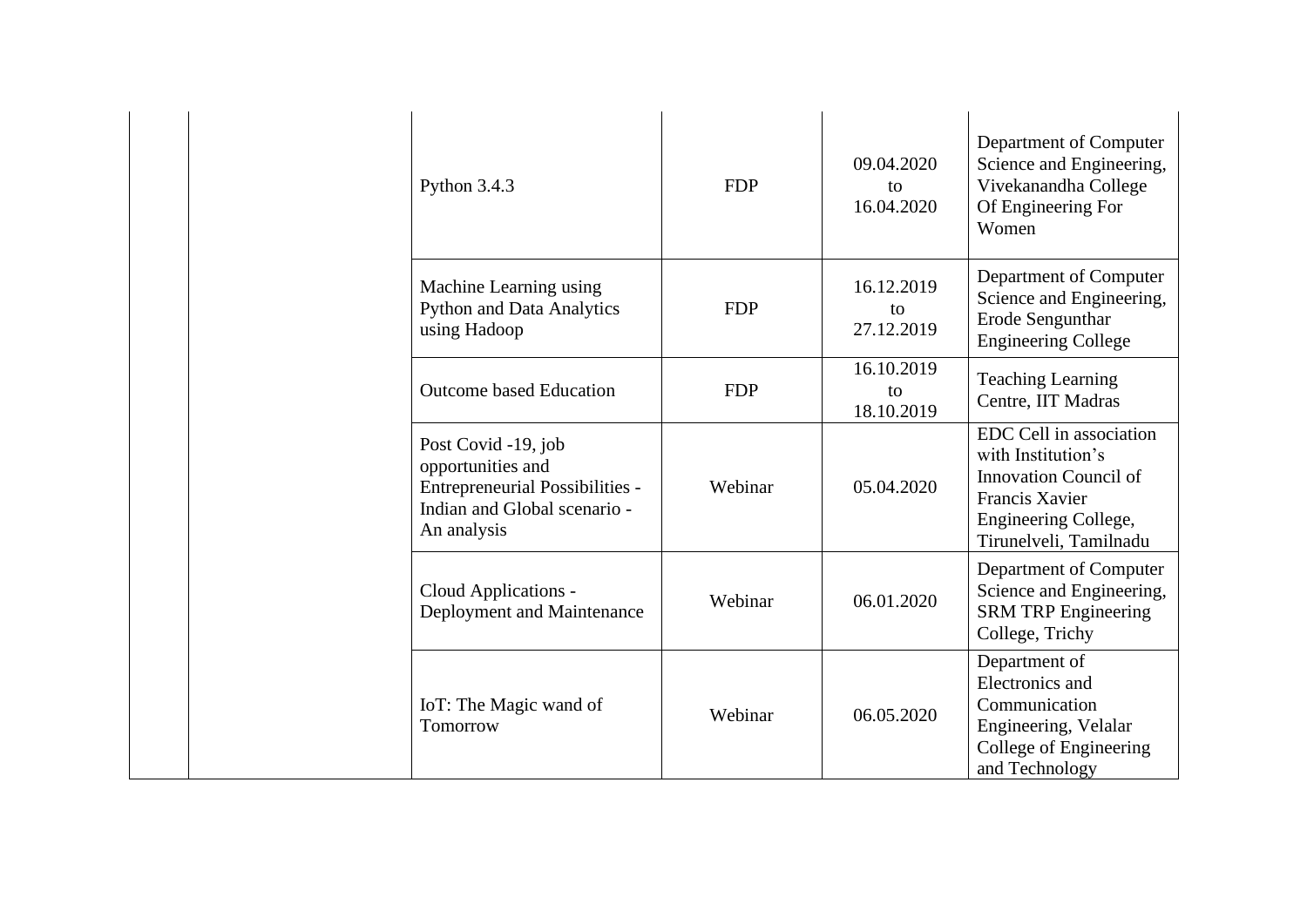|    |                | Exploring OBE and NBA<br>Process                                                          | Webinar    | 07.05.2020<br>to<br>13.05.2020 | IQAC, Knowledge<br><b>Institute of Technology</b>                                 |
|----|----------------|-------------------------------------------------------------------------------------------|------------|--------------------------------|-----------------------------------------------------------------------------------|
|    |                | Technology For Future -<br><b>Robotic Process Automation:</b><br><b>Basics and Beyond</b> | Webinar    | 10.04.2020                     | Sky Campus, ICT<br>Academy                                                        |
|    |                | Introduction to VMWare<br>Cloud                                                           | Webinar    | 11.04.2020                     | Sky Campus, ICT<br>Academy                                                        |
|    |                | <b>Accelerating Experiential</b><br>Learning in Engineering                               | Webinar    | 13.04.2020                     | Sky Campus, ICT<br>Academy                                                        |
|    |                | The Future of Making                                                                      | Webinar    | 14.04.2020                     | Sky Campus, ICT<br>Academy                                                        |
|    |                | Introduction to AI & ML                                                                   | Webinar    | 15.04.2020                     | Sky Campus, ICT<br>Academy                                                        |
|    |                | <b>Cybersecurity Essentials</b>                                                           | Webinar    | 16.04.2020                     | Sky Campus, ICT<br>Academy                                                        |
|    |                | Design Thinking - Preparing<br>the mind for disruption                                    | Webinar    | 17.04.2020                     | Sky Campus, ICT<br>Academy                                                        |
|    |                | Digital Transformation in<br>Enterprise                                                   | Webinar    | 18.04.2020                     | Sky Campus, ICT<br>Academy                                                        |
|    |                | Webinar on Emerging<br>Technologies                                                       | Webinar    | 20.04.2020<br>to<br>22.04.2020 | Vidyalankar Institute of<br>Technology                                            |
|    |                | Tax Planning for salaried<br>Employees                                                    | Webinar    | 14.05.2020                     | Shsaun Jain college for<br>Women                                                  |
| 3. | Dr.R.Mynavathi | Artificial Intelligence and<br>Machine Learning                                           | <b>FDP</b> | 18.05.2020<br>to<br>22.05.2020 | <b>CMR</b> Technical Campus,<br>Hyderabad along with<br><b>BlackBug Engineers</b> |
|    |                |                                                                                           |            |                                |                                                                                   |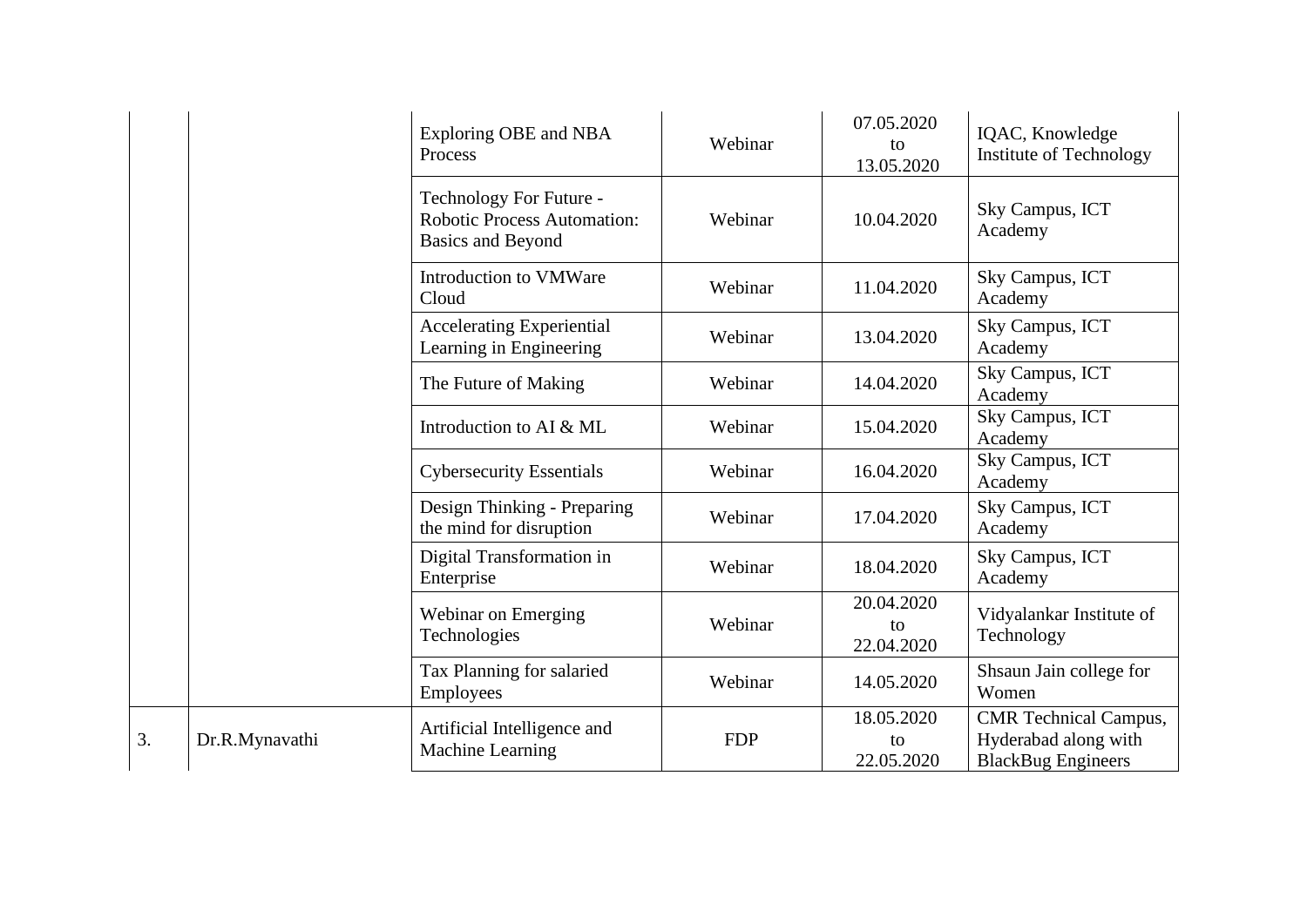|    |             | <b>Insights into Quality Research</b><br>and Innovation              | <b>FDP</b>     | 13.05.2020 to<br>20.05.2020      | Vivekanandha<br>College of Engineering<br>for Women |
|----|-------------|----------------------------------------------------------------------|----------------|----------------------------------|-----------------------------------------------------|
|    |             | <b>Outcome Based Curriculum</b><br>Design                            | <b>FDP</b>     | 24.02.2020<br>to<br>29.02.2020   | Kongu Engineering<br>College, Erode                 |
|    |             | <b>Outcome Based Learning</b><br>Approach in Higher Education        | <b>FDP</b>     | 22.04.2020<br>to<br>30.04.2020   | Kristu Jayanti College,<br>Bengaluru                |
|    |             | <b>Exploring Outcome Based</b><br>Education (OBE) And NBA<br>Process | Webinar series | 07.05.2020<br>to<br>13.05.2020   | Knowledge Institute of<br>Technology, Salem         |
|    |             | Levers of Digital Industry                                           | Webinar        | 01.05.2020                       | Chennai Institute of<br>Technology, Chennai         |
|    |             | <b>AICTE Examination Reforms</b>                                     | Online course  | 22.04.2020<br>to<br>25.04.2020   | <b>AICTE</b>                                        |
| 4. | Ms.R.Menaka | <b>Emerging Technologies</b>                                         | Webinar        | 20.04.2020<br>to<br>22.04.2020   | <b>VIT</b>                                          |
|    |             | <b>Technology for Future</b>                                         | Webinar        | 14.04.2020<br>to<br>18.04.2020   | <b>ICT</b> Academy                                  |
|    |             | Leading in VUCA World                                                | Webinar        | 23.04.2020<br>$\&$<br>24.04.2020 | <b>ICT</b> Academy                                  |
|    |             | Machine learning                                                     | <b>FDP</b>     | 23.04.2020<br>to<br>30.04.2020   | <b>CSI-TVS</b>                                      |
|    |             | Outcome based learning<br>approach in Higher Studies                 | <b>FDP</b>     | 23.04.2020<br>to<br>30.04.2020   | IQAC                                                |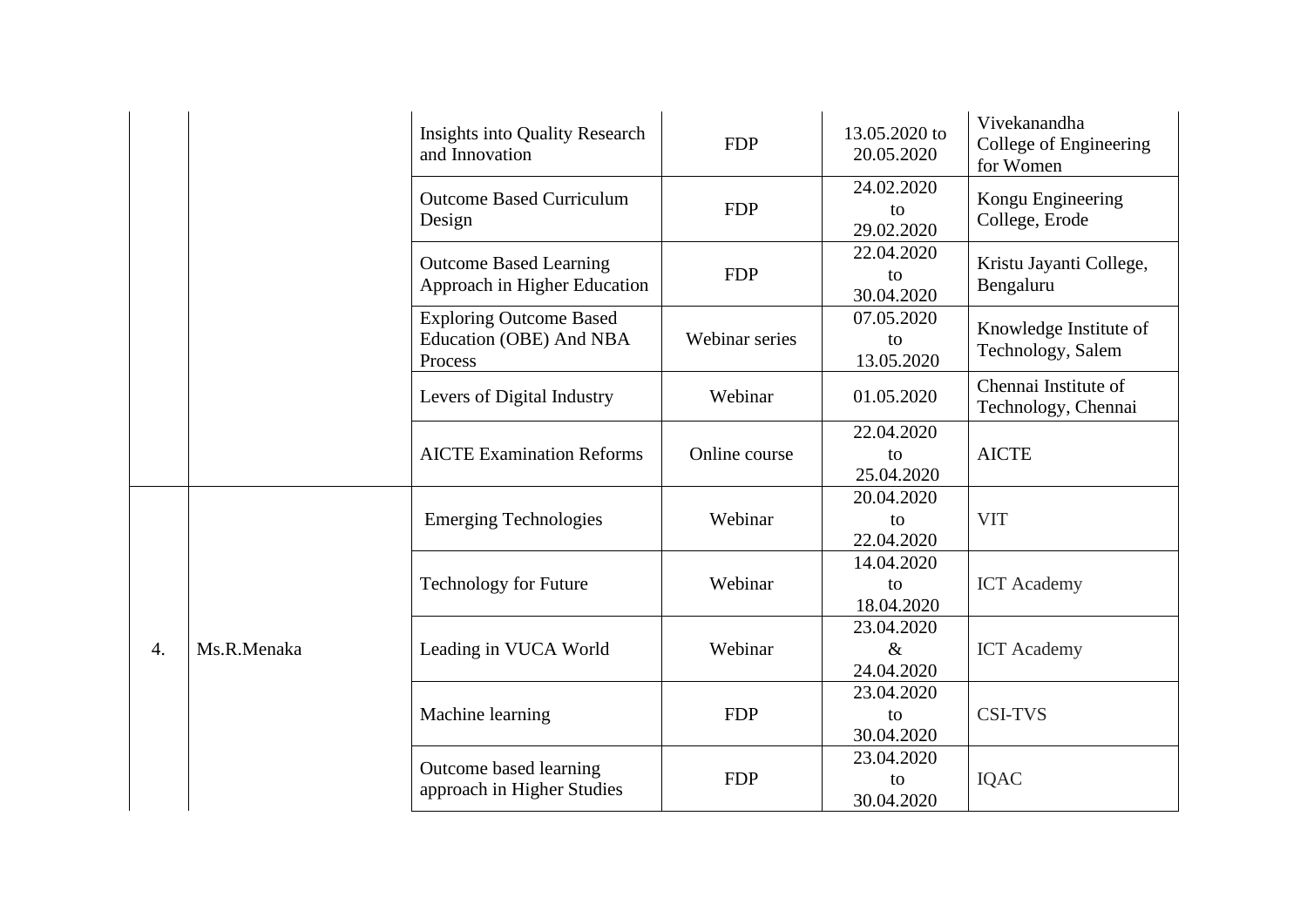|    |                | Design and Development of<br><b>Engineering Applications</b><br><b>Using Free/Open Source</b><br>Software(FOSS) | <b>STTP</b> | 25.11.2019<br>to<br>30.11.2029 | <b>ECE Department, VCET</b>                                                               |
|----|----------------|-----------------------------------------------------------------------------------------------------------------|-------------|--------------------------------|-------------------------------------------------------------------------------------------|
|    |                | <b>Bigdata Analytics</b>                                                                                        | <b>FDP</b>  | 18.05.2020<br>to<br>22.05.2020 | National Institute of<br><b>Technical Teachers</b><br>Training & Research,<br>Chandigarth |
|    |                | Scope of AI & ML in<br>Automation                                                                               | <b>FDP</b>  | 11.05.2020<br>to<br>17.05.2020 | Department of IT,<br><b>VCET</b>                                                          |
|    |                | <b>Agent Based Intelligent</b><br><b>Systems</b>                                                                | <b>FDP</b>  | 04.05.2020<br>to<br>06.05.2020 | School of Computing,<br>Sathyabama Institute of<br>Science and Technology                 |
| 5. | Ms.T.Premamala | Network and Security                                                                                            | <b>FDP</b>  | 26.05.2020<br>to<br>28.05.2020 | NMAM Institute of<br>Tech., Kaekala, Udupi,<br>Karnataka                                  |
|    |                | VLab                                                                                                            | <b>FDP</b>  | 27.05.2020<br>to<br>29.05.2020 | Sonal College of<br>Technology                                                            |
|    |                | <b>Exploring Outcome Based</b><br>Education(OBE) and NBA<br>Process                                             | Webinar     | 07.05.2020<br>to<br>13.05.2020 | Department of IT,<br>Knowledge Institue of<br>Technology                                  |
|    |                | Leading in a VUCA World                                                                                         | Webinar     | 20.4.2020                      | <b>ICT</b> Academy                                                                        |
|    |                | How to prepare Technical<br>papers, Design thinking as a<br>pedagogy,                                           | Webinar     | 29.4.2020                      | Department of<br>Mechanical Enginerring,<br><b>Excel Engineering</b><br>College           |
|    |                | <b>Teachers as Educators</b>                                                                                    | Webinar     | 04.05.2020                     | <b>ICT</b> Academy                                                                        |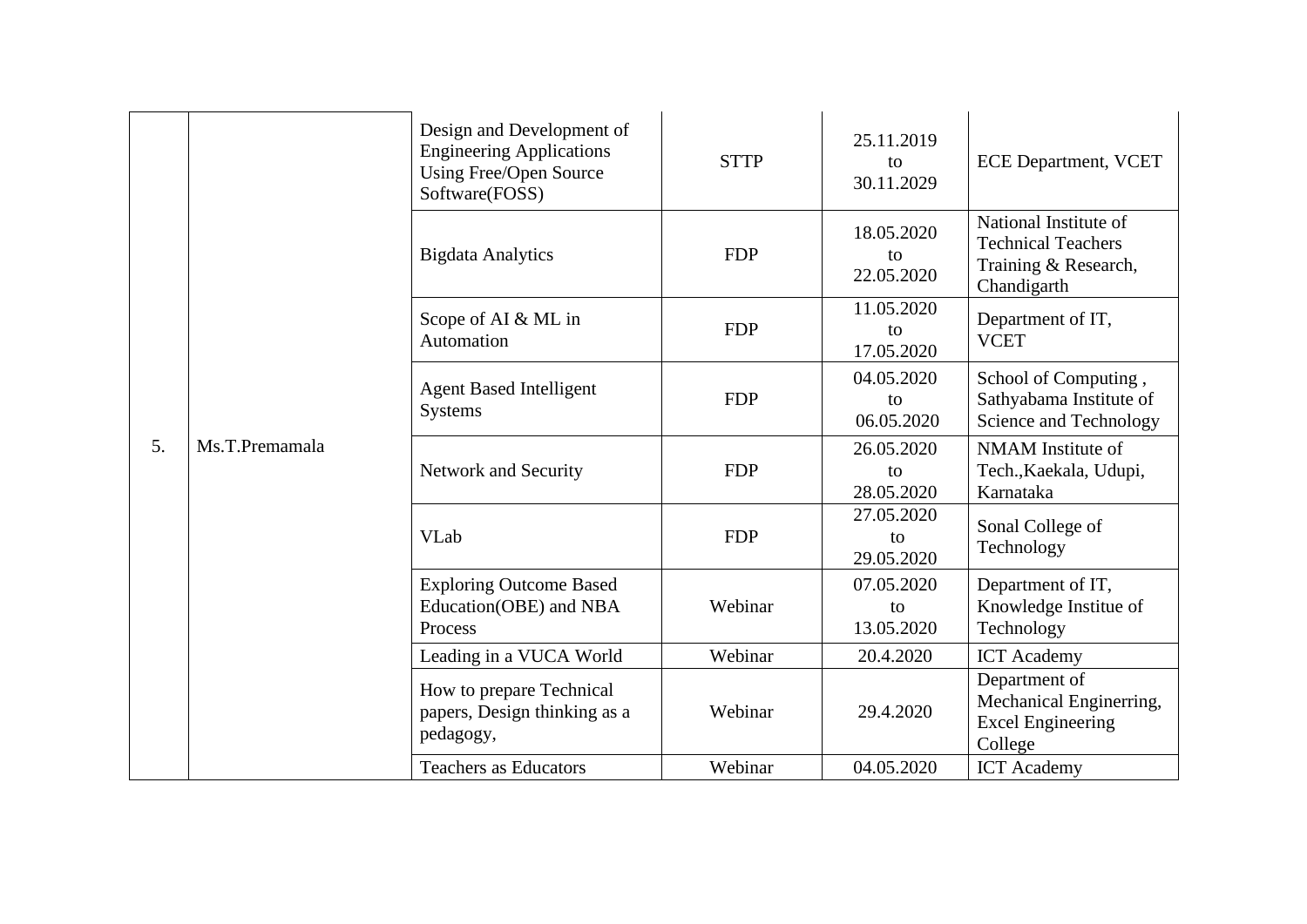|    |               | Development in Modeling of<br><b>Biomedical Instrumentation</b><br>Design Using Molecular<br>Dynamics and Monte Carlo<br>Techniques | <b>CSIR Sponsored</b><br><b>National Level</b><br>Workshop | 11.07.2019<br>$\&$<br>12.07.2019     | Department of BME,<br><b>VCET</b>                                           |
|----|---------------|-------------------------------------------------------------------------------------------------------------------------------------|------------------------------------------------------------|--------------------------------------|-----------------------------------------------------------------------------|
|    |               | Machine Learning for Data<br>Science and Analytics                                                                                  | CSIR sponsored<br><b>National Seminar</b>                  | 21.08.2019<br>$\&$<br>22.08.2019     | Department of CSE,<br><b>VCET</b>                                           |
|    |               | <b>Emerging Applications of</b><br>Number Theory                                                                                    | CSIR sponsored<br><b>National Seminar</b>                  | 18.09.2019                           | Department of Maths,<br><b>VCET</b>                                         |
|    |               | Webinar Series - Session 1                                                                                                          | Webinar                                                    | 10.04.2020<br>to<br>18.04.2020       | <b>ICT</b> Academy                                                          |
| 6. | Dr.M.Kavitha  | <b>Emerging Networking</b><br>Technologies and Tools-<br><b>Research Perspective</b>                                                | <b>FDP</b>                                                 | 07.06.19<br>to<br>13.06.19           | Dept of ECE,<br>PSG College of<br>Tehnology.Coimbatore.                     |
|    |               | Machine Learning for<br>Data Science and<br>Analytics                                                                               | Seminar                                                    | 21.08.19<br>to<br>22.08.19           | Dept of CSE, Velalar<br>college of Engineering<br>and Technology,<br>Erode. |
|    |               | <b>Technology for Future</b>                                                                                                        | Webinar                                                    | 10.04.20<br>$\mathbf{f}$<br>18.04.20 | <b>ICT</b> Academy                                                          |
|    |               | Leading in VUCA World                                                                                                               | Webinar                                                    | 20.04.20<br>to<br>24.04.20           | <b>ICT</b> Academy                                                          |
| 7. | Dr. S. Viveka | Outcome based Learning<br>Approach in Higher Education                                                                              | Online FDP                                                 | 23.04.2020<br>to<br>30.04.2020       | Kristu Jayanti College                                                      |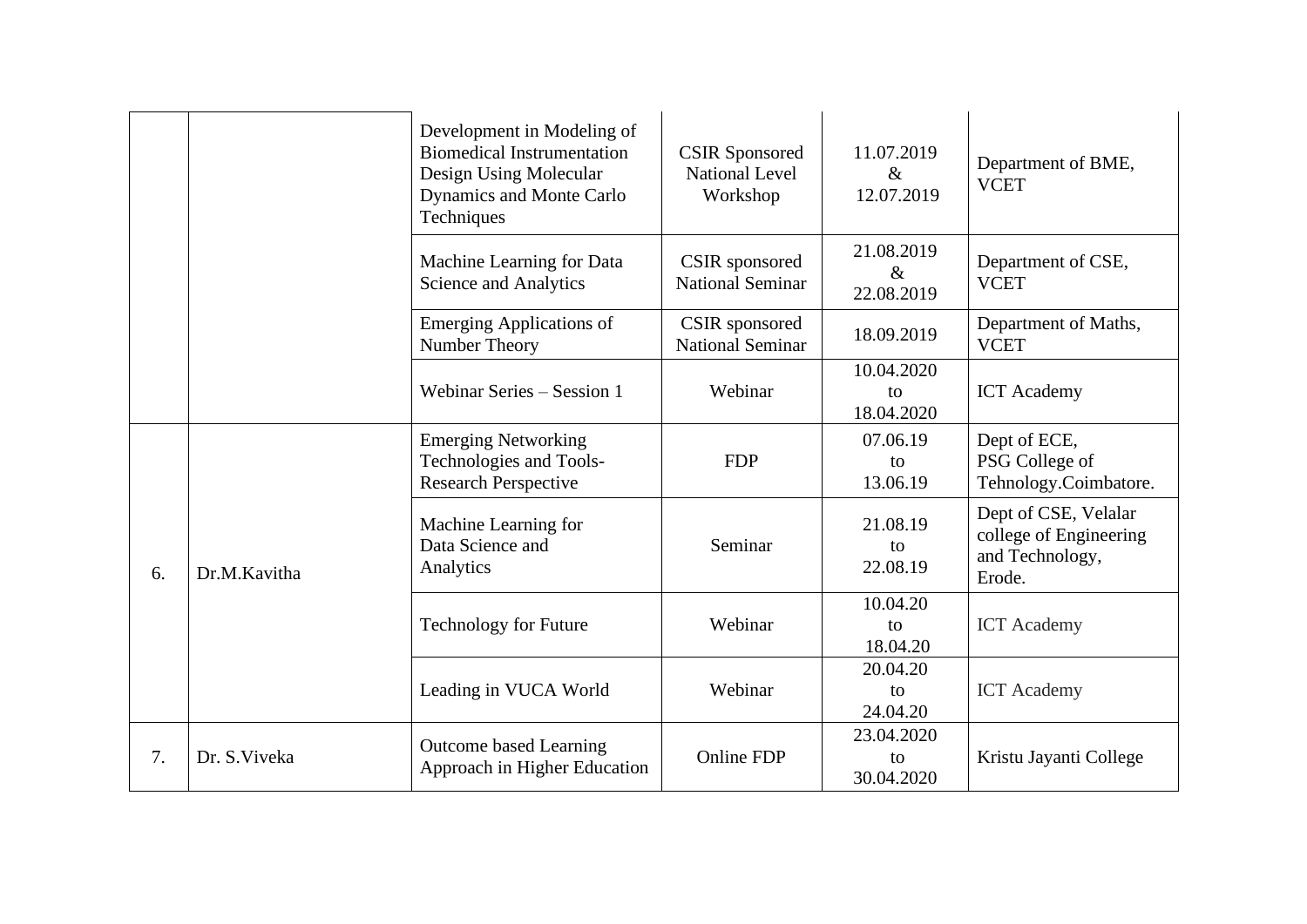| <b>Improving Your</b><br>Research Visibility - Research<br><b>Impact and Metrics</b> | <b>Online FDP</b> | 11.05.2020<br>to<br>13.05.2020            | Velalar College of<br>Engineering and<br>Technology           |
|--------------------------------------------------------------------------------------|-------------------|-------------------------------------------|---------------------------------------------------------------|
| CS6701- Cryptography and<br><b>Network Security</b>                                  | <b>Online FDP</b> | 11.05.2020<br>$\mathsf{to}$<br>15.05.2020 | Panimalar Institute of<br>Technology                          |
| Scope of Artificial Intelligence<br>and Machine Learning In<br>Automation            | <b>Online FDP</b> | 11.05.2020<br>to<br>17.05.2020            | Velalar College of<br>Engineering and<br>Technology           |
| The Scope and impact of Open<br>Source Technologies                                  | <b>Online FDP</b> | 26.05.2020<br>to<br>30.05.2020            | Velalar College of<br>Engineering and<br>Technology           |
| <b>VLabs</b>                                                                         | <b>FDP</b>        | 27.05.2020<br>to<br>29.05.2020            | Sona College of<br>Technology, Salem                          |
| Art of writing Research<br>Articles and Funding<br>Proposals                         | <b>Online FDP</b> | 21.05.2020<br>to<br>23.05.2020            | Manakula Vinayagar<br>Institute of Technology,<br>Puducherry. |
| <b>Blockchain Technology</b>                                                         | Online FDP        | 30.05.2020<br>to<br>31.05.2020            | MITS-Madanapalle                                              |
| Machine Learning for Data<br>Science and Analytics                                   | Seminar           | 21.08.2019<br>to<br>22.08.2020            | Velalar College of<br>Engineeing and<br>Technology            |
| <b>Patent Search and Analytics</b>                                                   | Workshop(Online)  | 22.05.2020                                | Shri Shankarlal<br>Sundarbai Shasun Jain<br>College for Women |
| <b>Strategy for Enhancing Article</b><br>Citation and H index                        | Webinar           | 13.04.2020                                | <b>True Analyst Research</b><br>Organisation                  |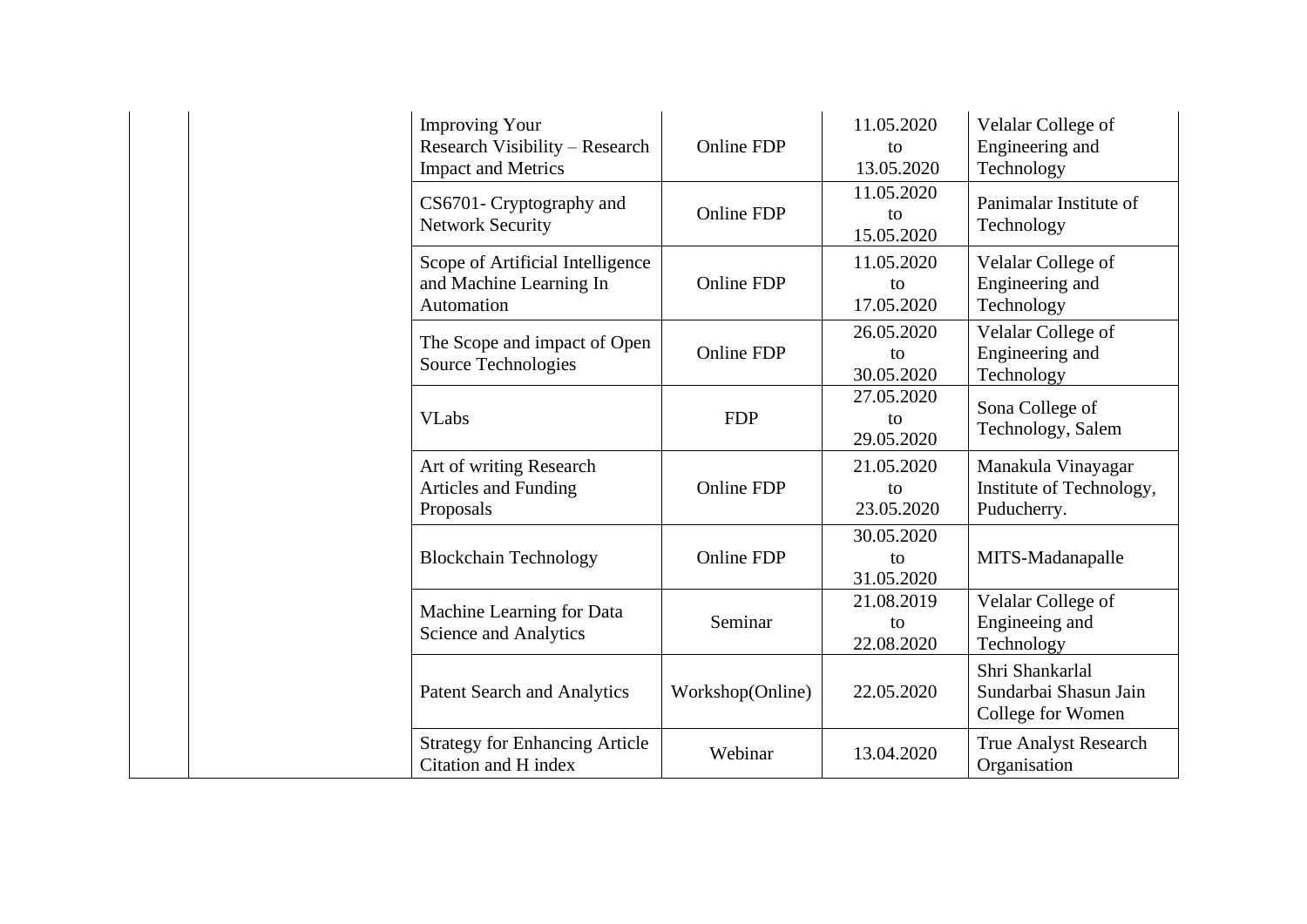|    |                  | Webinar online series                                                      | Webinar     | 29.04.2020<br>to<br>02.05.2020 | <b>Excel Engineering</b><br>College                         |
|----|------------------|----------------------------------------------------------------------------|-------------|--------------------------------|-------------------------------------------------------------|
|    |                  | Webinar online series                                                      | Webinar     | 10.04.2020<br>to<br>01.05.2020 | ICT, Academy                                                |
| 8. | Ms.M.Shanthamani | Machine Learning using<br><b>Python and Data Analytics</b><br>using Hadoop | <b>FDP</b>  | 16.12.2019<br>to<br>27.12.2019 | CSE, Erode Sengunthar<br>Engineering College,<br>Perundurai |
|    |                  | <b>INFYTQ</b> based FP                                                     | <b>TTTP</b> | 27.06.2019<br>to<br>29.06.2019 | Infosys                                                     |
|    | Ms.T.Nithya      | <b>Outbased Learning Approach</b><br>in Higher Education                   | <b>FDP</b>  | 22.04.2020<br>to<br>30.04.2020 | Kristu Jayanti College                                      |
|    |                  | Insight into quality research<br>and innovation                            | <b>FDP</b>  | 10.05.2020<br>to<br>20.05.2020 | Vivekanadha college<br>engineering for Women                |
| 9. |                  | Artifical Intelligence and<br>Machine Learning                             | <b>FDP</b>  | 18.05.2020<br>to<br>22.05.2020 | <b>CMR</b> Campus                                           |
|    |                  | Publishing Articles in SCI<br>Indexed Journals & Filling<br><b>IPR</b>     | Workshop    | 25.07.2019<br>to<br>26.07.2019 | K.S.R Institute for<br>engineering and<br>Technology        |
|    |                  | Machine Learning for Data<br><b>Science and Analytics</b>                  | Seminar     | 21.08.2019<br>to<br>22.08.20   | Velalar College of<br>Engineering and<br>Technology         |
|    |                  | Emerging applications of<br>Number Theory                                  | Seminar     | 18.09.2020                     | Velalar College of<br>Engineering and<br>Technology         |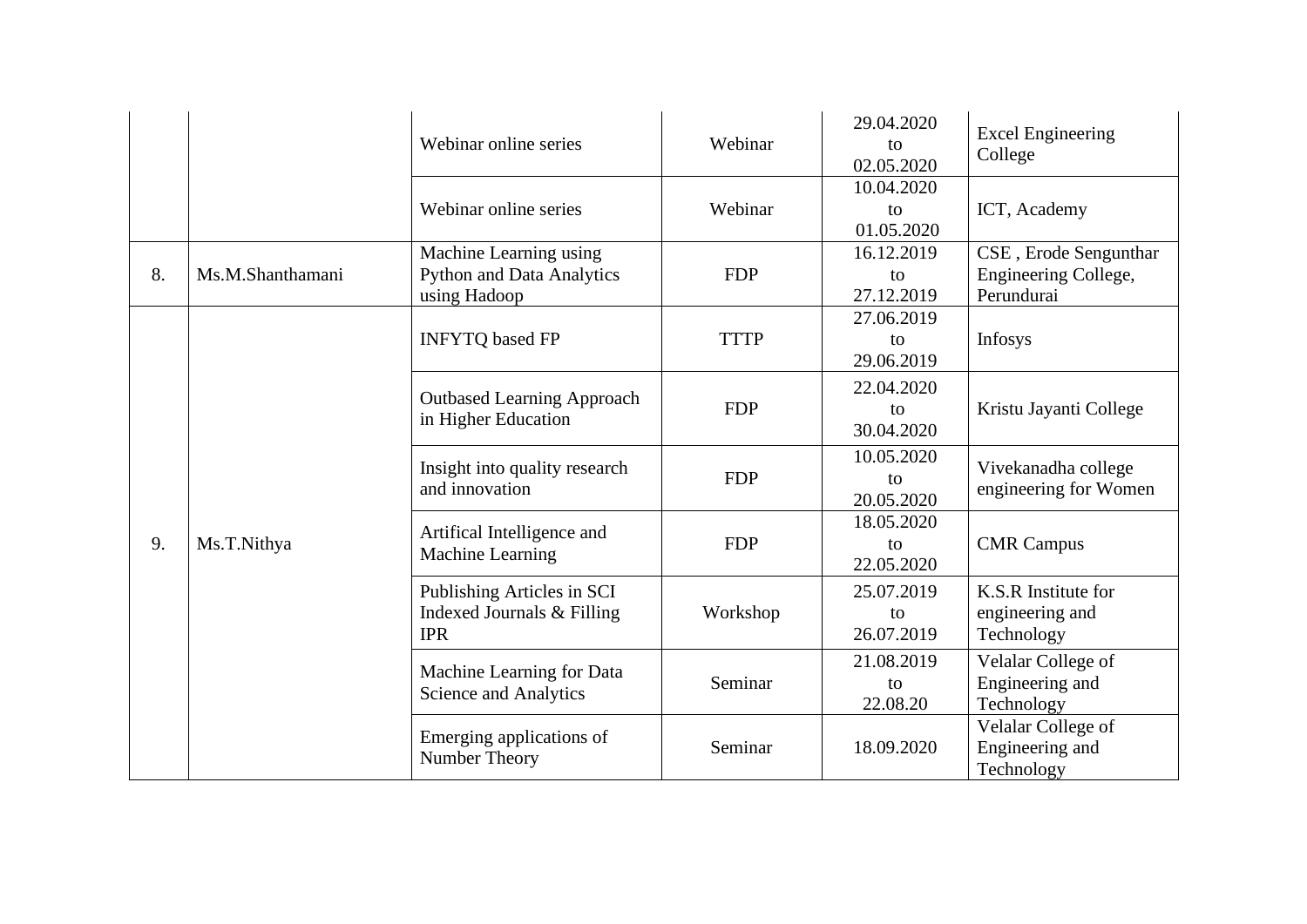|     |                 | <b>Strategy for Article citation</b><br>and H-index                                                                                                      | Webinar     | 13.04.2020                     | <b>True Analyst Research</b><br>Organization             |
|-----|-----------------|----------------------------------------------------------------------------------------------------------------------------------------------------------|-------------|--------------------------------|----------------------------------------------------------|
|     |                 | <b>Quality Article writing tips</b><br>and tricks                                                                                                        | Webinar     | 22.04.2020<br>to<br>20.04.2020 | Dr.M.G.R. Educational<br>and Research Institute          |
|     |                 | Importance of securing pattern<br>rights                                                                                                                 | Webinar     | 01.05.2020                     | Velammal Engineering<br>College                          |
|     |                 | Impact of COVID – 19 $&$<br><b>Management of Personal</b><br><b>Finances</b><br>through this period                                                      | <b>FDP</b>  | 09.05.2020                     | M.O.P. Vaishnav College<br>for Women                     |
|     |                 | <b>Cybersecurity Essentials</b>                                                                                                                          | Webinar     | 11.05.20<br>to<br>15.05.2020   | Panimalar Institute of<br>Technology                     |
|     |                 | Data science for Engineers                                                                                                                               | Webinar     | 13.05.2020                     | Eshwar College of<br>Engineering                         |
|     |                 | Cloud Applications -<br>Depolyment and Maintenance<br>01.06.2020 SRM TRP<br><b>Engineering College</b>                                                   | Webinar     | 01.06.2020                     | <b>SRM TRP Engineering</b><br>College                    |
|     |                 | <b>TCS R&amp;I</b>                                                                                                                                       | <b>FDP</b>  | 23.10.2019                     | PALS IIT, Chennai                                        |
| 10. | Mr. C.Saravanan | One Week Short Term<br><b>Training Programme</b><br>on Design and Development of<br>Engineering<br>Application using Free/Open<br>Source Software (FOSS) | <b>STTP</b> | 25.11.2019<br>to<br>30.11.2019 | ECE, Velalar College of<br>Engineering and<br>Technology |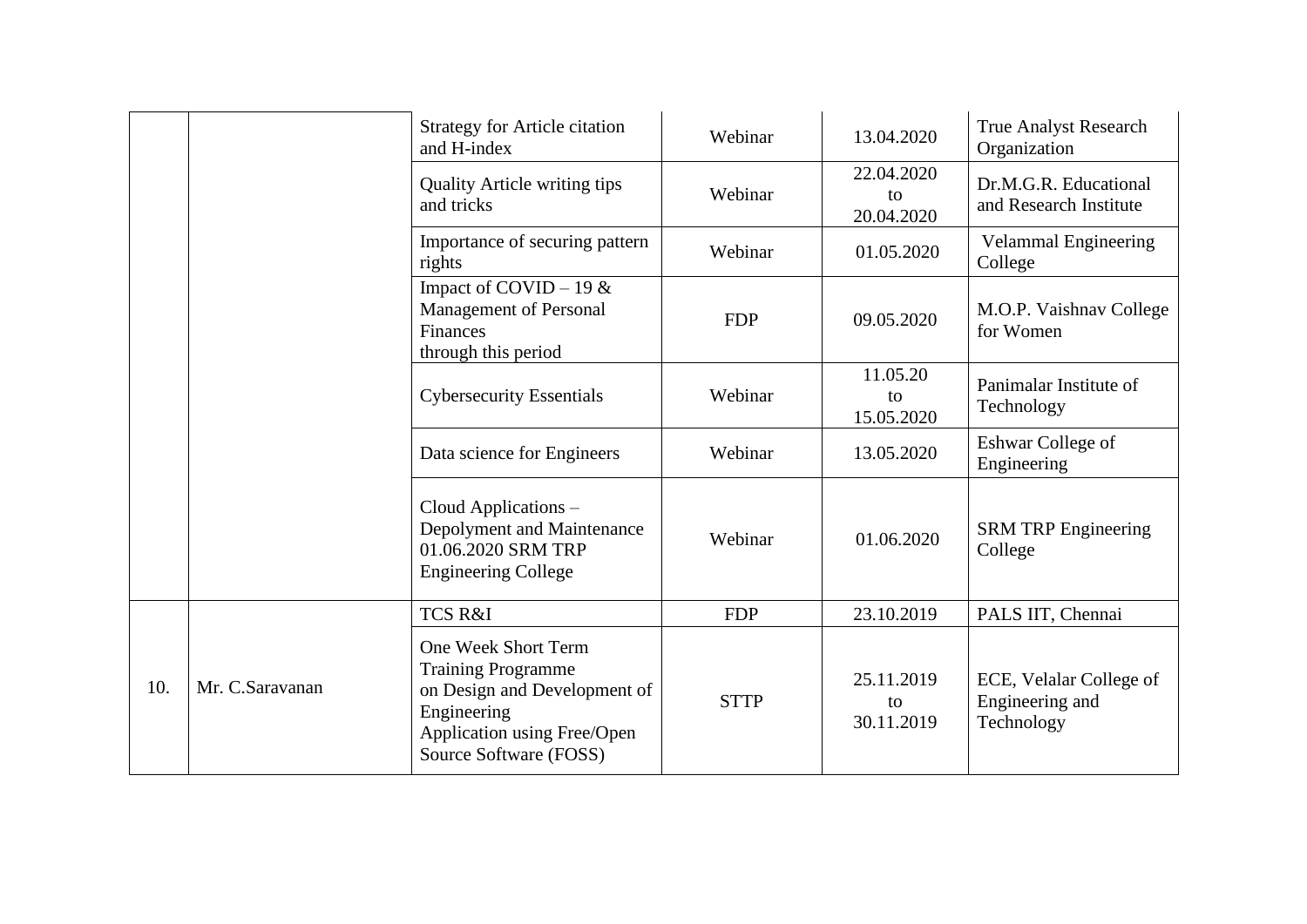| Machine Learning using<br><b>Python and Data Analytics</b><br>using Hadoop          | <b>FDP</b> | 16.12.2019<br>to<br>27.12.2019 | CSE, Erode Sengunthar<br>Engineering College,<br>Perundurai    |
|-------------------------------------------------------------------------------------|------------|--------------------------------|----------------------------------------------------------------|
| Training on "Design Thinking<br>& Innovations" - IIC-MHRD<br>Innovation Cell, AICTE | <b>FDP</b> | 06.01.2020<br>to<br>07.01.2020 | Sri Ramakrishna College<br>of<br>Engineering $&$<br>Technology |
| <b>AICTE Recognized Faculty</b><br>Development Programme on<br>Internet of Things   | <b>FDP</b> | 15.04.2020<br>to<br>19.04.2020 | NITTTR, Chandigarh                                             |
| <b>Outcome Based Learning</b><br>Approach in Higher Education                       | <b>FDP</b> | 23.04.2020<br>to<br>30.04.2020 | KristuJayanti College,<br>Autonomous Bangalore                 |
| Agent based Intelligent<br><b>Systems</b>                                           | <b>FDP</b> | 04.05.2020<br>to<br>06.05.2020 | Sathyabama Institute of<br>Science and Technology              |
| Microsoft Dynamics 365                                                              | <b>FDP</b> | 04.05.2020<br>to<br>05.05.2020 | Kristu Jayanti<br>College(Autonomous)                          |
| <b>Fundamentals Of Machine</b><br>Learning (Online Live FDP)                        | <b>FDP</b> | 25.05.2020<br>to<br>30.05.2020 | <b>ICT ACADEMY</b>                                             |
| Machine Learning for<br>Data Science and Analytics                                  | Seminar    | 21.08.2019<br>to<br>22.08.2019 | CSE, Velalar College of<br>Engineering<br>and Technology       |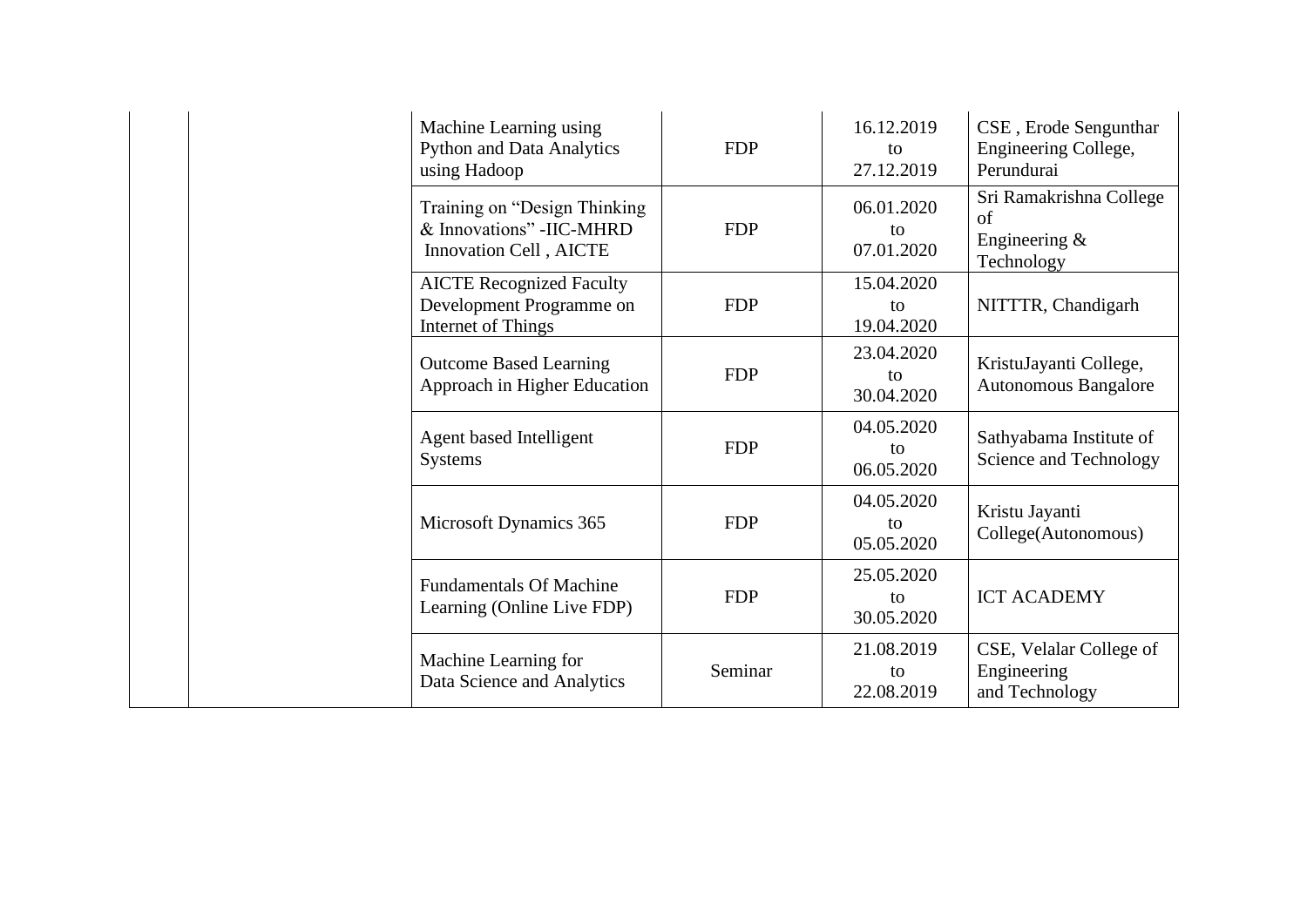| <b>CSIR Sponsored Two days</b><br>national level seminar<br>on"Rural Transformation by<br>Revolutionizing the Future of<br><b>Agriculture with Smart</b><br>Farming Techniques Using<br>Industrial Internet Of Things,<br>Artificial Intelligence and Big<br>Data Analytics" | Seminar  | 12.12.19<br>tο<br>13.12.19     | CSE, Hindusthan College<br>of Engineering and<br>Technology         |
|------------------------------------------------------------------------------------------------------------------------------------------------------------------------------------------------------------------------------------------------------------------------------|----------|--------------------------------|---------------------------------------------------------------------|
| <b>Technology For Future</b>                                                                                                                                                                                                                                                 | Webinar  | 10.04.2020<br>to<br>14.04.2020 | <b>ICT</b> Academy                                                  |
| Leading in a VUCA World                                                                                                                                                                                                                                                      | Webinar  | 20.04.2020<br>to<br>24.04.2020 | <b>ICT</b> Academy                                                  |
| <b>Emerging Technologies</b>                                                                                                                                                                                                                                                 | Webinar  | 20.04.2020<br>to<br>22.04.2020 | CSI Chapter,<br>Vidyalankar Institute of<br>Technology              |
| Teaching beyond curriculum                                                                                                                                                                                                                                                   | Workshop | 24.04.2020<br>to<br>30.04.2020 | Internal quality assurance<br>cell,<br>velalar college for<br>women |
| <b>Online Fake News</b>                                                                                                                                                                                                                                                      | Webinar  | 27.04.2020                     | Balaji Institute of<br>Technology                                   |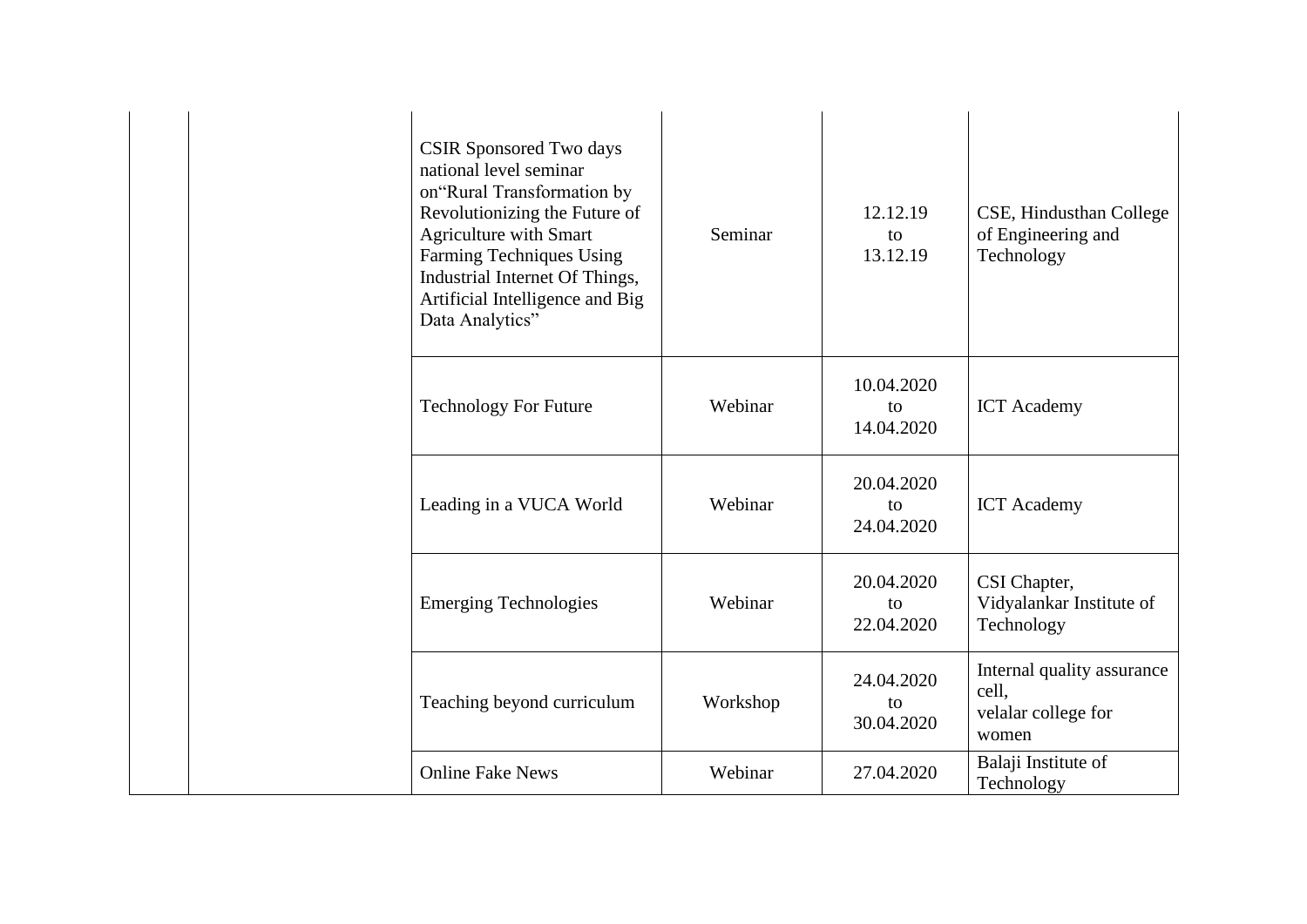|     |            | Cybersecurity in LockDown<br><b>Times</b>                                                                       | Webinar     | 30.04.2020                     | CSI Student Branch,<br>SAIT-Indore, MP                                                                                                 |
|-----|------------|-----------------------------------------------------------------------------------------------------------------|-------------|--------------------------------|----------------------------------------------------------------------------------------------------------------------------------------|
|     |            | Amalgamation of Data<br>Science with IOT                                                                        | Webinar     | 01.05.2020                     | KarpagaVinayaga<br>College of<br>Engineering and<br>Technology                                                                         |
|     |            | <b>Exploring Outcome Based</b><br>Education (OBE) and NBA<br>Process                                            | Webinar     | 07.05.2020<br>to<br>13.05.2020 | Knowledge Institute of<br>Technology                                                                                                   |
|     |            | <b>Improving Your</b><br>Research Visibility - Research<br><b>Impact and Metrics</b>                            | Webinar     | 11.05.2020<br>to<br>13.05.2020 | Research and<br>Development Cell and<br><b>Internal Quality</b><br>Assurance Cell, Velalar<br>College of Engineering<br>and Technology |
|     |            | <b>Reference Management</b><br><b>Tool for Research articles</b><br>& Thesis                                    | Workshop    | 20.05.2020                     | <b>IEEE Bangalore Section</b>                                                                                                          |
|     |            | Cloud Application-<br>Development & Maintenance                                                                 | Webinar     | 01.06.2020                     | <b>SRM TRP Engineering</b><br>College                                                                                                  |
|     |            | <b>AWS Cloud Computing</b>                                                                                      | Webinar     | 01.06.2020                     | Paavai Engineering<br>College                                                                                                          |
|     |            | Problem formulation in<br>Research                                                                              | Webinar     | 03.06.2020                     | Kongu Engineering<br>College                                                                                                           |
| 11. | Ms.V.Leela | Design and Development of<br><b>Engineering Applications</b><br><b>Using Free/Open Source</b><br>Software(FOSS) | <b>STTP</b> | 25.11.2019<br>to<br>30.11.2019 | Department of ECE,<br>Velalar College of<br>Engineering and<br>Technology                                                              |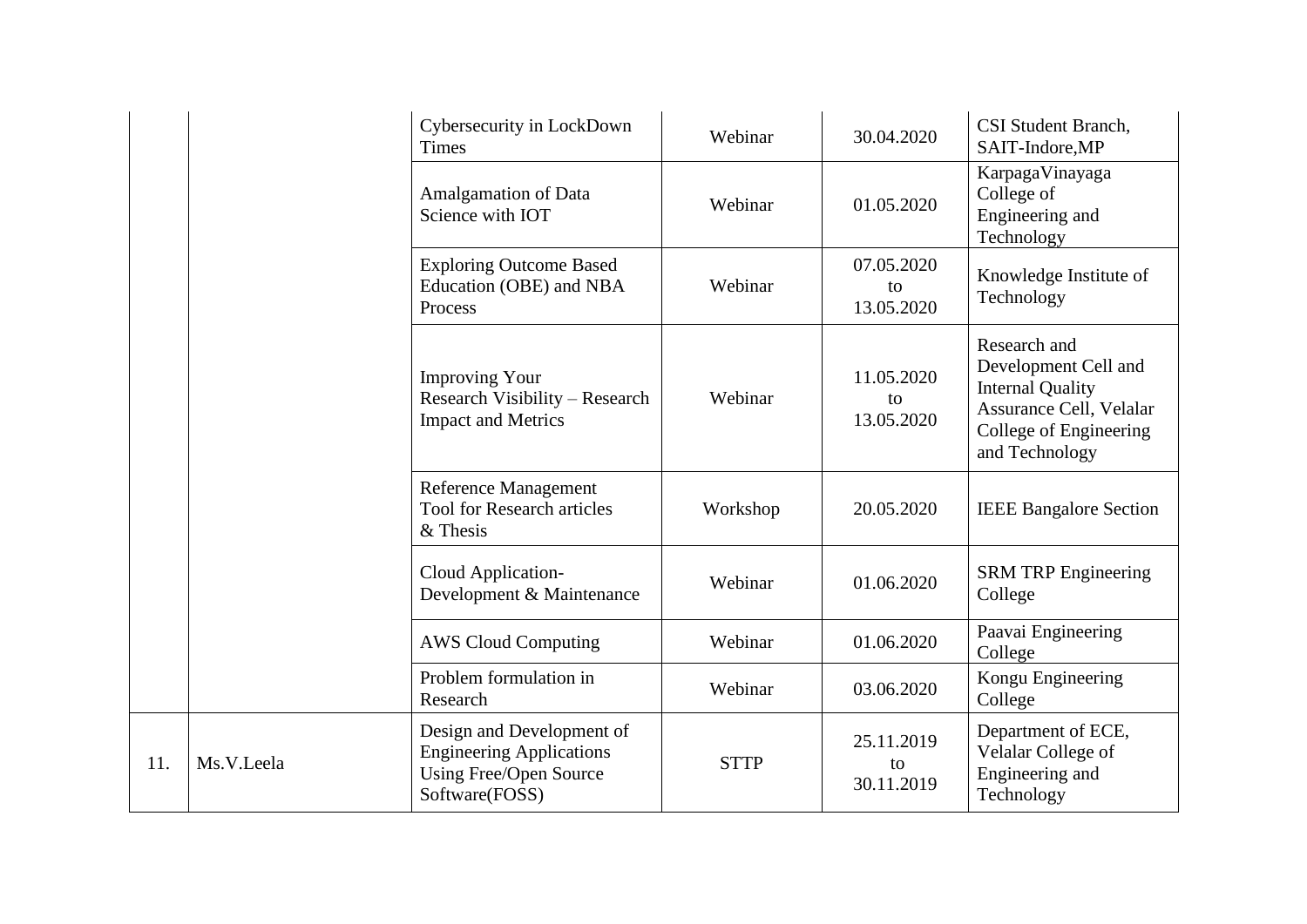| Python & LaTex, Spoken<br><b>Tutorial IIT Bombay</b>                               | <b>FDP</b> | 23.04.2020<br>to<br>29.04.2020 | Vellalar College for<br>Women                                 |
|------------------------------------------------------------------------------------|------------|--------------------------------|---------------------------------------------------------------|
| <b>Outcome Based Learning</b><br>Approach in Higher Education                      | <b>FDP</b> | 23.04.2020<br>to<br>30.04.2020 | Kristu Jayanti College,<br>Bengaluru                          |
| Agent based Intelligent<br><b>Systems</b>                                          | <b>FDP</b> | 04.05.2020<br>to<br>06.05.2020 | Sathyabama Institute of<br>Science and Technology,<br>Chennai |
| <b>Improving Your Research</b><br><b>Visibility-Research Impact</b><br>and Metrics | <b>FDP</b> | 11.05.2020<br>to<br>13.05.2020 | Velalar College of<br>Engineering and<br>Technology           |
| CS6701- Cryptography and<br><b>Network Security</b>                                | <b>FDP</b> | 11.05.2020<br>To<br>15.05.2020 | Panimalar Institute of<br>Technology, Chennai                 |
| Scope of Artificial Intelligence<br>and Machine Learning in<br>Automation          | <b>FDP</b> | 11.05.2020<br>to<br>17.05.2020 | Velalar College of<br>Engineering and<br>Technology           |
| <b>Big Data Analytics</b>                                                          | <b>FDP</b> | 18.05.2020<br>to<br>22.05.2020 | NITTTR, Chandigarh                                            |
| AI Based Proctoring in Next<br><b>Generation Education</b>                         | <b>FDP</b> | 23.05.2020                     | Shasun Jain College for<br>Women, Chennai                     |
| <b>VLabs</b>                                                                       | <b>FDP</b> | 27.05.2020<br>to<br>29.05.2020 | Sona College of<br>Technology                                 |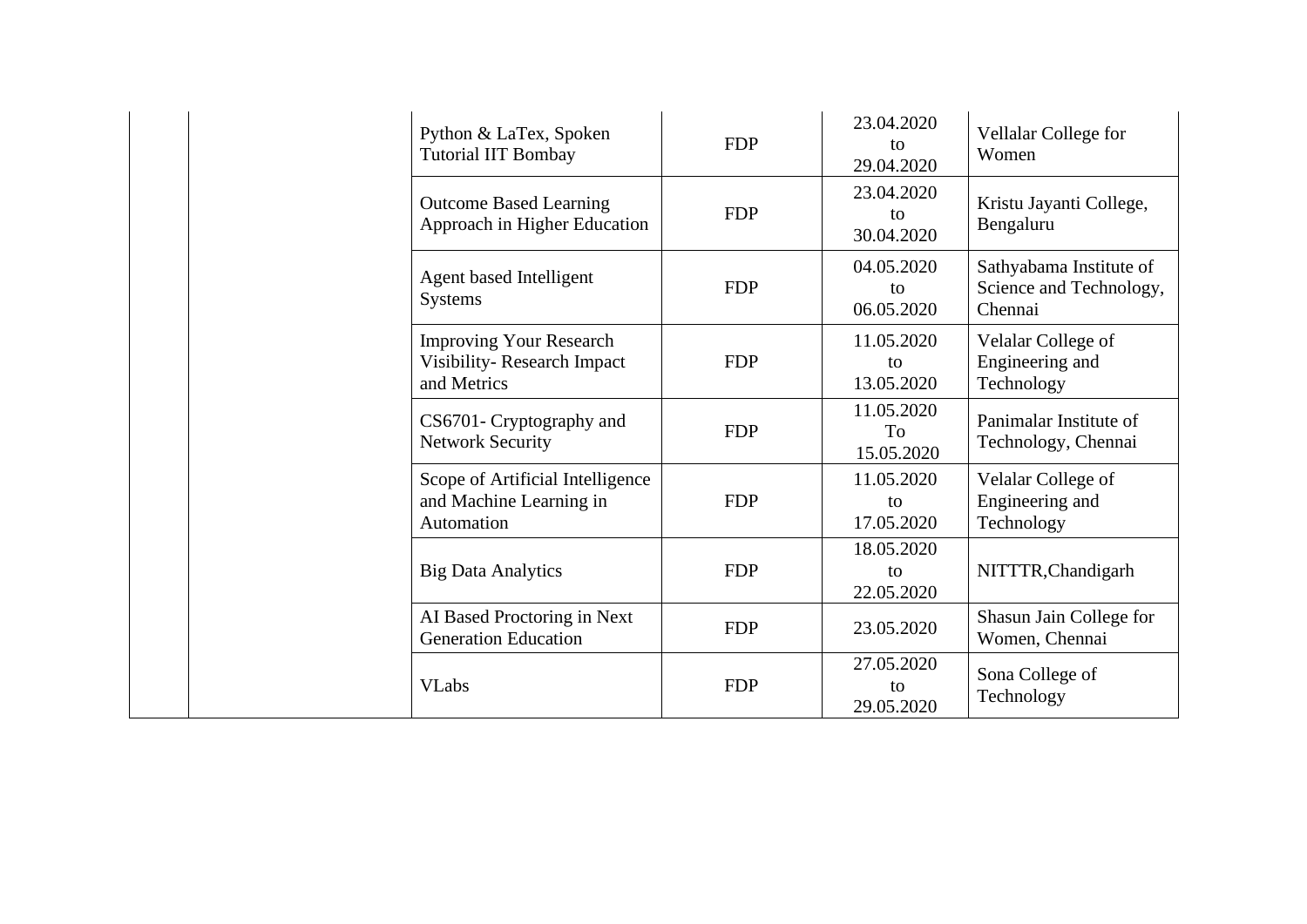| Development in Modeling of<br><b>Biomedical Instrumentation</b><br>Design Using Molecular<br>Dynamics and Monte Carlo<br>Techniques | <b>CSIR Sponsored</b><br><b>National Level</b><br>Workshop | 11.7.2019<br>to<br>12.7.2019   | Department of BME,<br><b>VCET</b>                                                  |
|-------------------------------------------------------------------------------------------------------------------------------------|------------------------------------------------------------|--------------------------------|------------------------------------------------------------------------------------|
| Machine Learning for Data<br>Science and Analytics                                                                                  | CSIR sponsored<br><b>National Seminar</b>                  | 21.8.2019<br>tΩ<br>22.8.2019   | Department of CSE,<br><b>VCET</b>                                                  |
| <b>Robotic Process Automation-</b><br><b>Basics and Beyond</b>                                                                      | Webinar                                                    | 10.04.2020                     | <b>ICT</b> Academy                                                                 |
| <b>VMWare Cloud</b>                                                                                                                 | Webinar                                                    | 11.04.2020                     | <b>ICT</b> Academy                                                                 |
| <b>Accelerating Experiential</b><br>Learning in Engineering                                                                         | Webinar                                                    | 13.04.2020                     | <b>ICT</b> Academy                                                                 |
| The Future of Making                                                                                                                | Webinar                                                    | 14.04.2020                     | <b>ICT</b> Academy                                                                 |
| Introduction to AI & ML                                                                                                             | Webinar                                                    | 15.04.2020                     | <b>ICT</b> Academy                                                                 |
| <b>Cybersecurity Essentials</b>                                                                                                     | Webinar                                                    | 16.04.2020                     | <b>ICT</b> Academy                                                                 |
| Design Thinking - Preparing<br>the mind for disruption                                                                              | Webinar                                                    | 17.04.2020                     | <b>ICT</b> Academy                                                                 |
| Digital Transformation in<br>Enterprise                                                                                             | Webinar                                                    | 18.04.2020                     | <b>ICT</b> Academy                                                                 |
| How to prepare Technical<br>papers<br>Design Thinking as Pedagogy<br><b>Automation Industry-Present</b><br>and Future<br>Fuel cell  | Webinar                                                    | 29.04.2020<br>To<br>02.05.2020 | Department of<br>Mechanical,<br><b>Excel Engineering</b><br>College, Komarapalayam |

 $\mathbb{R}$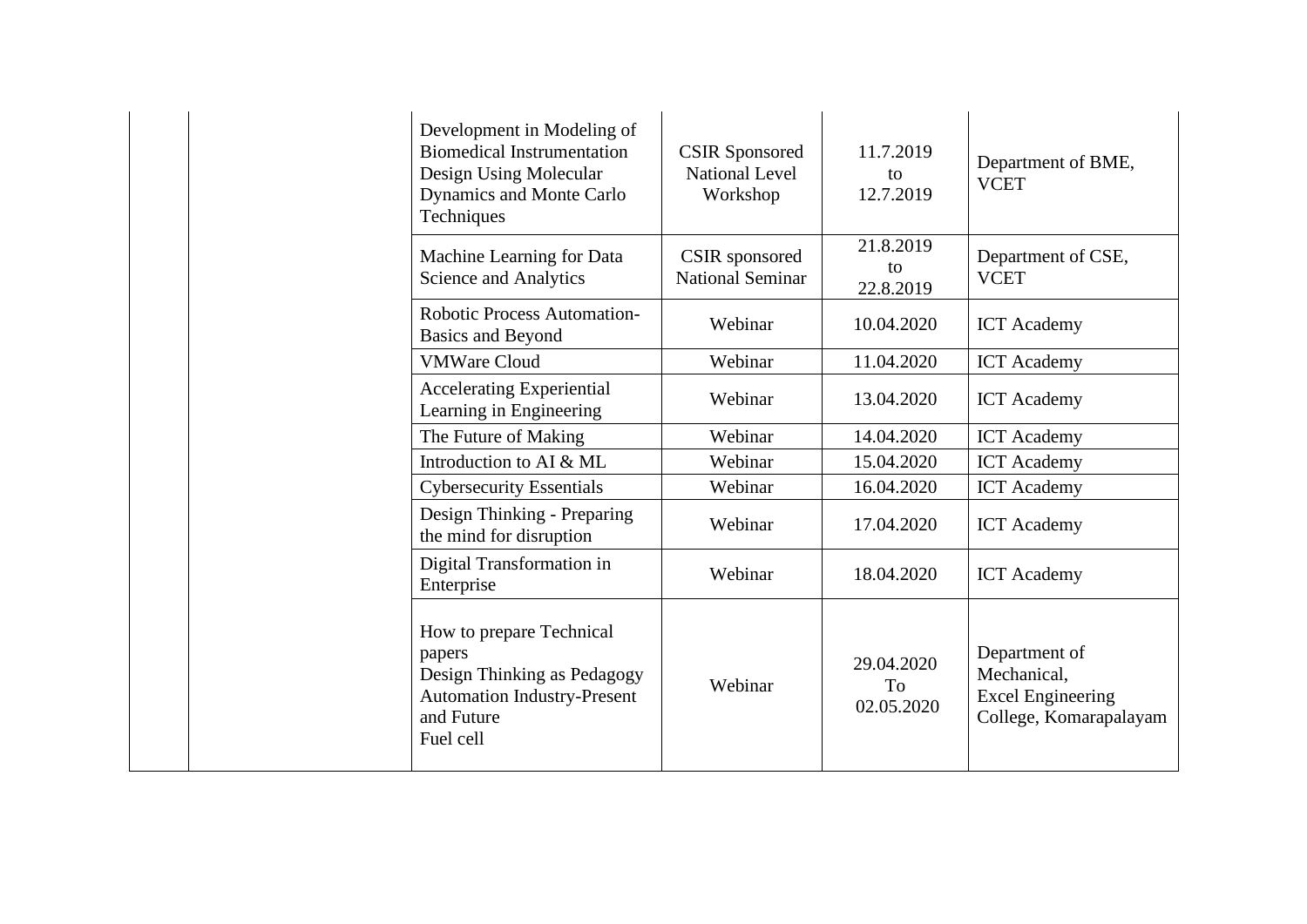|     |              | <b>Exploring Outcome Based</b><br>Education(OBE) and NBA<br>Process                                                           | Webinar    | 07.05.2020<br>to<br>13.05.2020 | Department of IT,<br>Knowledge Institute of<br>Technology     |
|-----|--------------|-------------------------------------------------------------------------------------------------------------------------------|------------|--------------------------------|---------------------------------------------------------------|
|     |              | Machine Learning using<br>Python                                                                                              | Webinar    | 09.05.2020                     | KBTCOE, Nashik &<br><b>PANTECH</b>                            |
|     |              | Cryptography and Network<br>Security                                                                                          | <b>FDP</b> | 11.05.2020<br>to<br>15.05.2020 | Panimalar Institute of<br>Technology, Chennai                 |
| 12. |              | Research Visibility – Research<br><b>Impact and Metrics</b>                                                                   | <b>FDP</b> | 11.05.2020<br>to<br>13.05.2020 | Velalar College of<br>Engineering and<br>Technology           |
|     |              | Machine and Deep Learning<br>using Python                                                                                     | <b>FDP</b> | 14.05.2020<br>to<br>20.05.2020 | Panimalar Institute of<br>Technology, Chennai                 |
|     | Ms.S.Suganya | Recent Developments in<br>Modeling of Bio-Medical<br>instrumentation using<br>Molecular Dynamics and<br>Monte CarloTechniques | Workshop   | 12.07.2019                     | <b>VCET</b>                                                   |
|     |              | Machine Learning for Data<br><b>Science and Analytics</b>                                                                     | Seminar    | 22.08.2019                     | <b>VCET</b>                                                   |
|     |              | Light weight protocols in<br>Internet of Things.                                                                              | Webinar    | 07.05.20                       | Sri Ranganathar Institute<br>of Engineering and<br>Technology |
|     |              | <b>Technology for Future</b>                                                                                                  | Webinar    | 13.05.20<br>to<br>17.05.20     | <b>ICT</b> Academy                                            |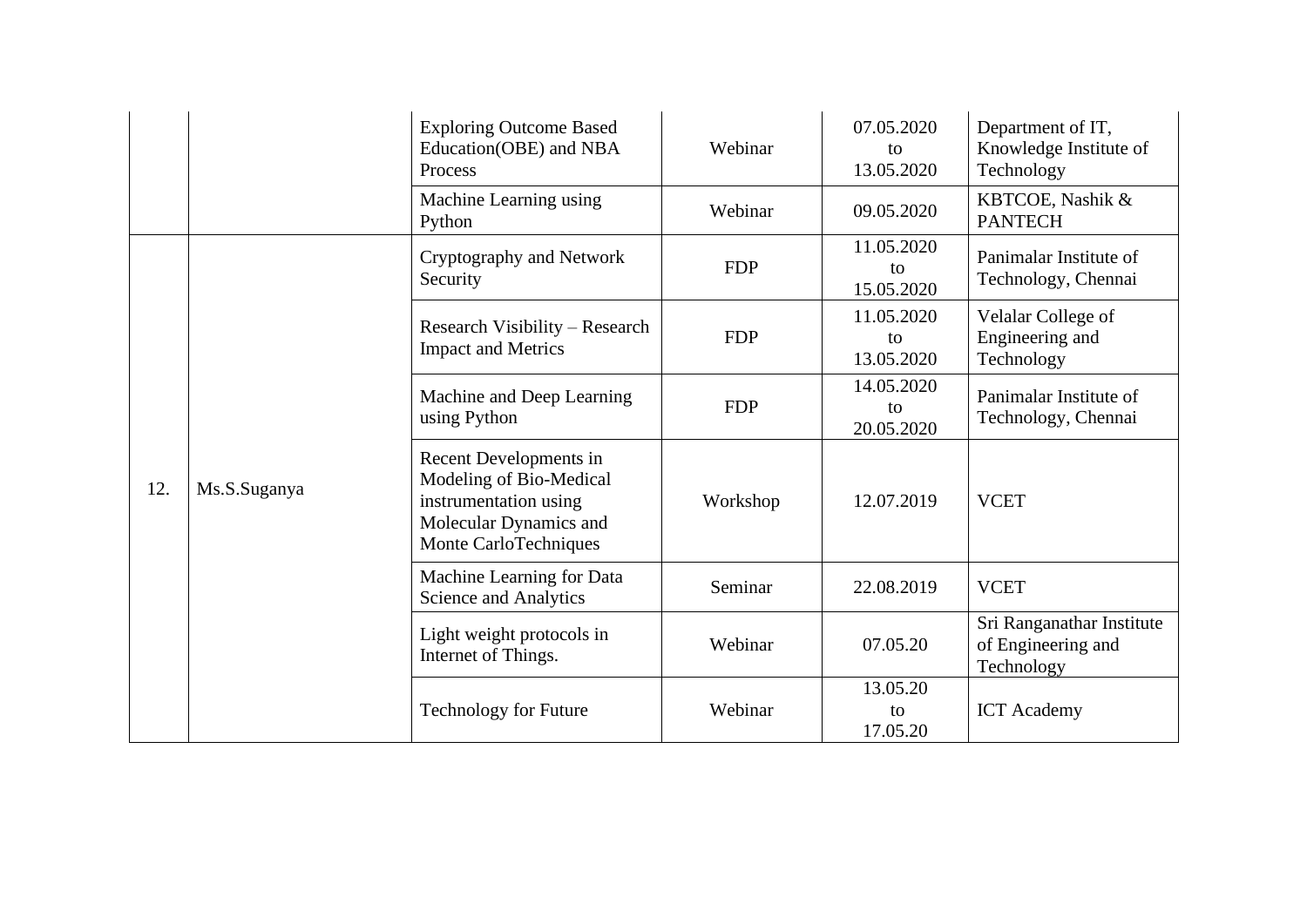| 13. |                | Research Visibility – Research<br><b>Impact and Metrics</b>        | <b>FDP</b> | 11.05.2020<br>to<br>13.05.2020 | Velalar College of<br>Engineering and<br>Technology                       |
|-----|----------------|--------------------------------------------------------------------|------------|--------------------------------|---------------------------------------------------------------------------|
|     |                | $CS6701$ – Cryptography and<br><b>Network Security</b>             | <b>FDP</b> | 11.05.2020<br>to<br>15.05.2020 | Panimalar Institute of<br>Technology, Chennai                             |
|     |                | Machine Learning using<br>Python                                   | Webinar    | 09.05.2020                     | MVSP KBTCOE,<br>Maharastra & Pantech<br>Solutions                         |
|     |                | Cloud Applications -<br>Development and Maintenance                | Webinar    | 01.06.2020                     | <b>SRM TRP Engineering</b><br>College                                     |
|     | Ms.R.Maheswari | Light weight protocols in<br>Internet of Things                    | Webinar    | 07.05.2020                     | Sri Ranganathar Institute<br>of Engineering and<br>Technology, Coimbatore |
|     |                | <b>Teaching beyond Curriculum</b>                                  | Workshop   | 24.04.2020<br>to<br>30.04.2020 | Vellalar College for<br>Women                                             |
|     |                | The future is here now                                             | Webinar    | 27.04.2020<br>to<br>01.05.2020 | <b>ICT</b> Academy                                                        |
|     |                | Leading in a VUCA world                                            | Webinar    | 20.04.2020<br>to<br>24.04.2020 | <b>ICT</b> Academy                                                        |
|     |                | Technology for future –<br>Digital Transformation in<br>Enterprise | Webinar    | 18.04.2020                     | <b>ICT</b> Academy                                                        |
|     |                | Technology for future - Cyber<br>security essentials               | Webinar    | 16.04.2020                     | <b>ICT</b> Academy                                                        |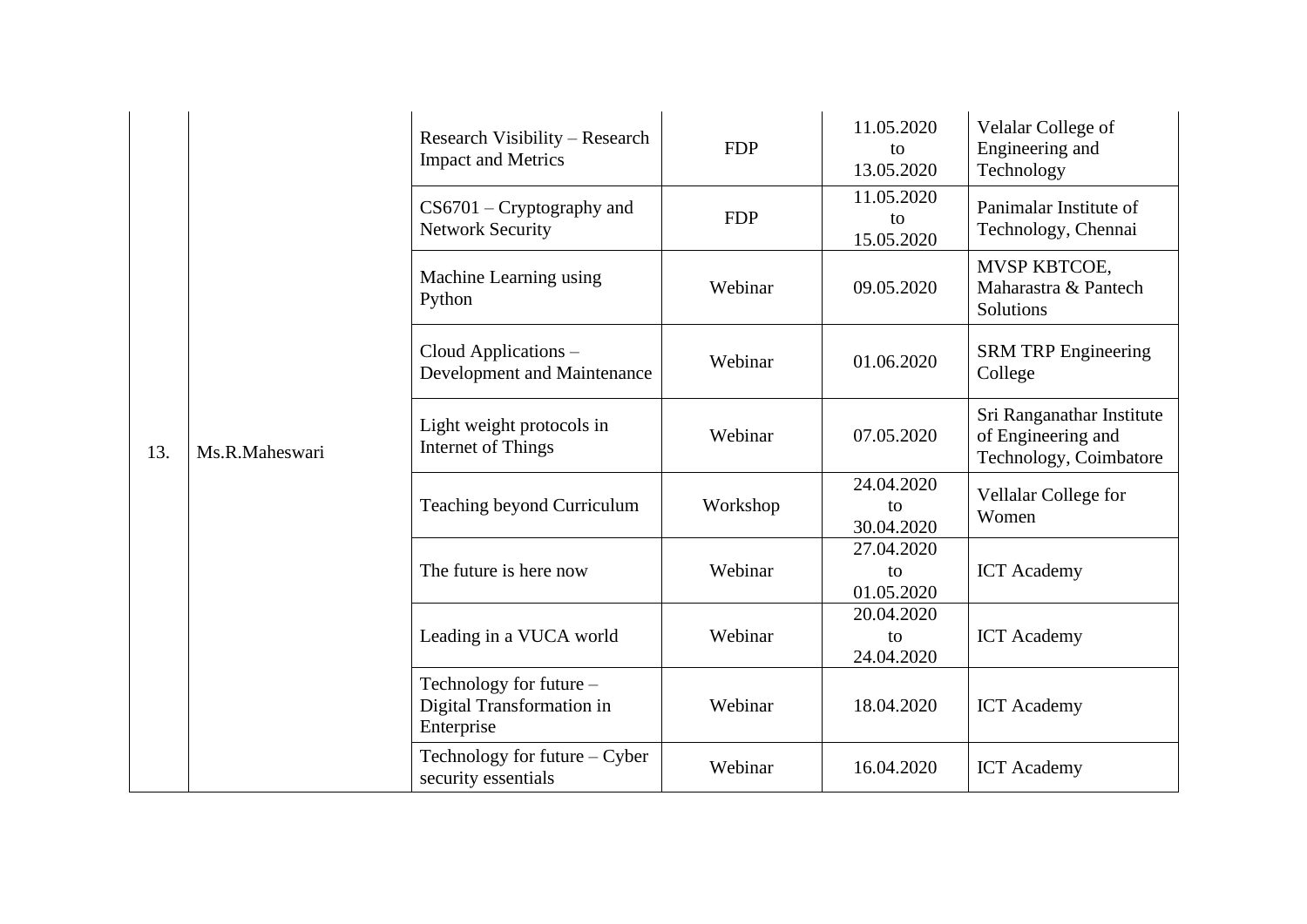|     |                  | <b>Residential Student Workshop</b>                                                                                            | Workshop                   | 17.1.2020<br>to<br>20.12.2019  | PALS - IIT, Madras                                          |
|-----|------------------|--------------------------------------------------------------------------------------------------------------------------------|----------------------------|--------------------------------|-------------------------------------------------------------|
|     |                  | Recent developments in<br>Modeling of Bio-Medical<br>Instrumentation using<br>Molecular Dynamics and<br>Monte Carlo Techniques | CSIR sponsored<br>Workshop | 11.07.2019<br>to<br>12.07.2019 | Velalar College of<br>Engineering and<br>Technology         |
|     |                  | Machine Learning for Data<br>Science and Analytics                                                                             | CSIR sponsored<br>Seminar  | 21.08.2019<br>to<br>22.08.2019 | Velalar College of<br>Engineering and<br>Technology         |
| 14. | Ms.P.Sathyavathy | Machine Learning using<br><b>Python and Data Analytics</b><br>using Hadoop                                                     | <b>FDP</b>                 | 16.12.2019<br>to<br>27.12.2019 | CSE, Erode Sengunthar<br>Engineering College,<br>Perundurai |
| 15. | Ms.C.Aarthi      | Machine Learning using<br><b>Python and Data Analytics</b><br>using Hadoop                                                     | <b>FDP</b>                 | 16.12.2019<br>to<br>27.12.2019 | CSE, Erode Sengunthar<br>Engineering College,<br>Perundurai |
| 16. | Ms.M.Sindhu      | Machine Learning using<br><b>Python and Data Analytics</b><br>using Hadoop                                                     | <b>FDP</b>                 | 16.12.2019<br>to<br>27.12.2019 | CSE, Erode Sengunthar<br>Engineering College,<br>Perundurai |
|     |                  | Machine Learning for Data<br><b>Science and Analytics</b>                                                                      | Seminar                    | 21.08.2019<br>to<br>22.08.2019 | Velalar college of<br>Engineering and<br>Technology         |
| 17. | Ms.S.Kiruba      | Machine Learning using<br><b>Python and Data Analytics</b><br>using Hadoop                                                     | <b>FDP</b>                 | 16.12.2019<br>to<br>27.12.2019 | CSE, Erode Sengunthar<br>Engineering College,<br>Perundurai |
| 18. | Mr.A.Logeswaran  | Software Testing and<br><b>Automation</b> tools                                                                                | <b>FDP</b>                 | 21.10.2019                     | PALS IIT, Chennai                                           |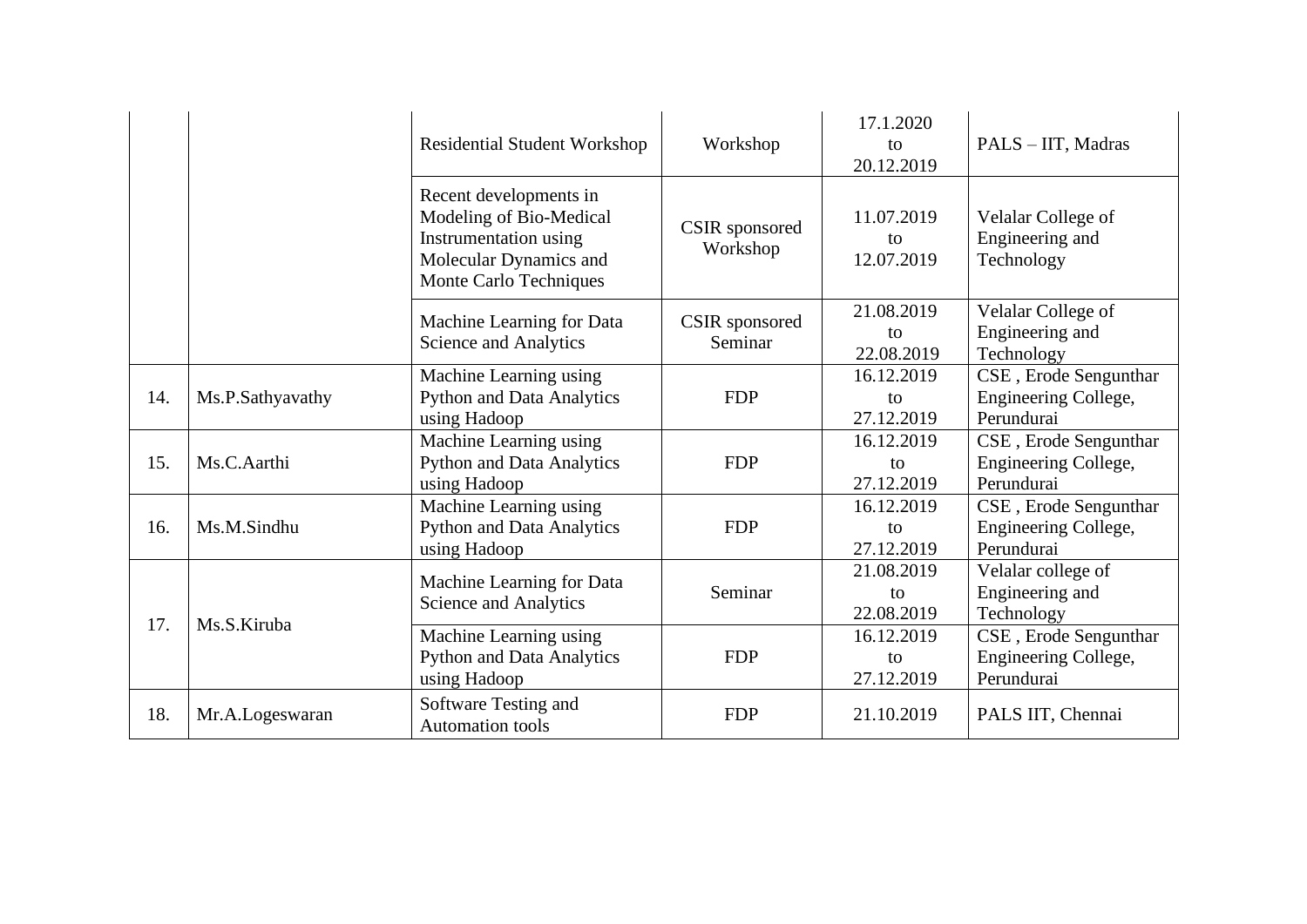| One Week Short Term<br>Training Programme on<br>Design and Development of<br><b>Engineering Application using</b><br>Free/Open Source Software<br>(FOSS) | <b>STTP</b> | 25.11.2019<br>to<br>30.11.2019  | Department of<br>Electronics and<br>Communication<br>Engineering, Velalar<br>College of Engineering<br>and Technology                  |
|----------------------------------------------------------------------------------------------------------------------------------------------------------|-------------|---------------------------------|----------------------------------------------------------------------------------------------------------------------------------------|
| Machine Learning using<br><b>Python and Data Analytics</b><br>using Hadoop                                                                               | <b>FDP</b>  | 16.12.2019<br>to<br>27.12.2019  | Department of Computer<br>Science and Engineering,<br>Erode Sengunthar<br>Engineering College,<br>Perundurai                           |
| <b>AICTE Recognized Faculty</b><br>Development Programme on<br>Internet of Things                                                                        | <b>FDP</b>  | 15.04.2020<br>to<br>19.04.2020  | NITTTR, Chandigarh                                                                                                                     |
| <b>Outcome Based Learning</b><br>Approach in Higher Education                                                                                            | <b>FDP</b>  | 23.04.2020<br>to<br>30.04.2020  | Kristu Jayanti College,<br>Autonomous Bangalore                                                                                        |
| <b>Teaching Beyond Curriculum</b>                                                                                                                        | <b>FDP</b>  | 24.04.2020<br>to<br>30.04.2020  | <b>Internal Quality</b><br>Assurance Cell, Velalar<br>College for Women                                                                |
| <b>Improving Your</b><br>Research Visibility - Research<br><b>Impact and Metrics</b>                                                                     | <b>FDP</b>  | 11.0-5.2020<br>to<br>13.05.2020 | Research and<br>Development Cell and<br><b>Internal Quality</b><br>Assurance Cell, Velalar<br>College of Engineering<br>and Technology |
| <b>AICTE Recognized Faculty</b><br>Development Programme on<br><b>Big Data Analytics</b>                                                                 | <b>FDP</b>  | 18.05.2020<br>to<br>22.05.2020  | NITTTR, Chandigarh                                                                                                                     |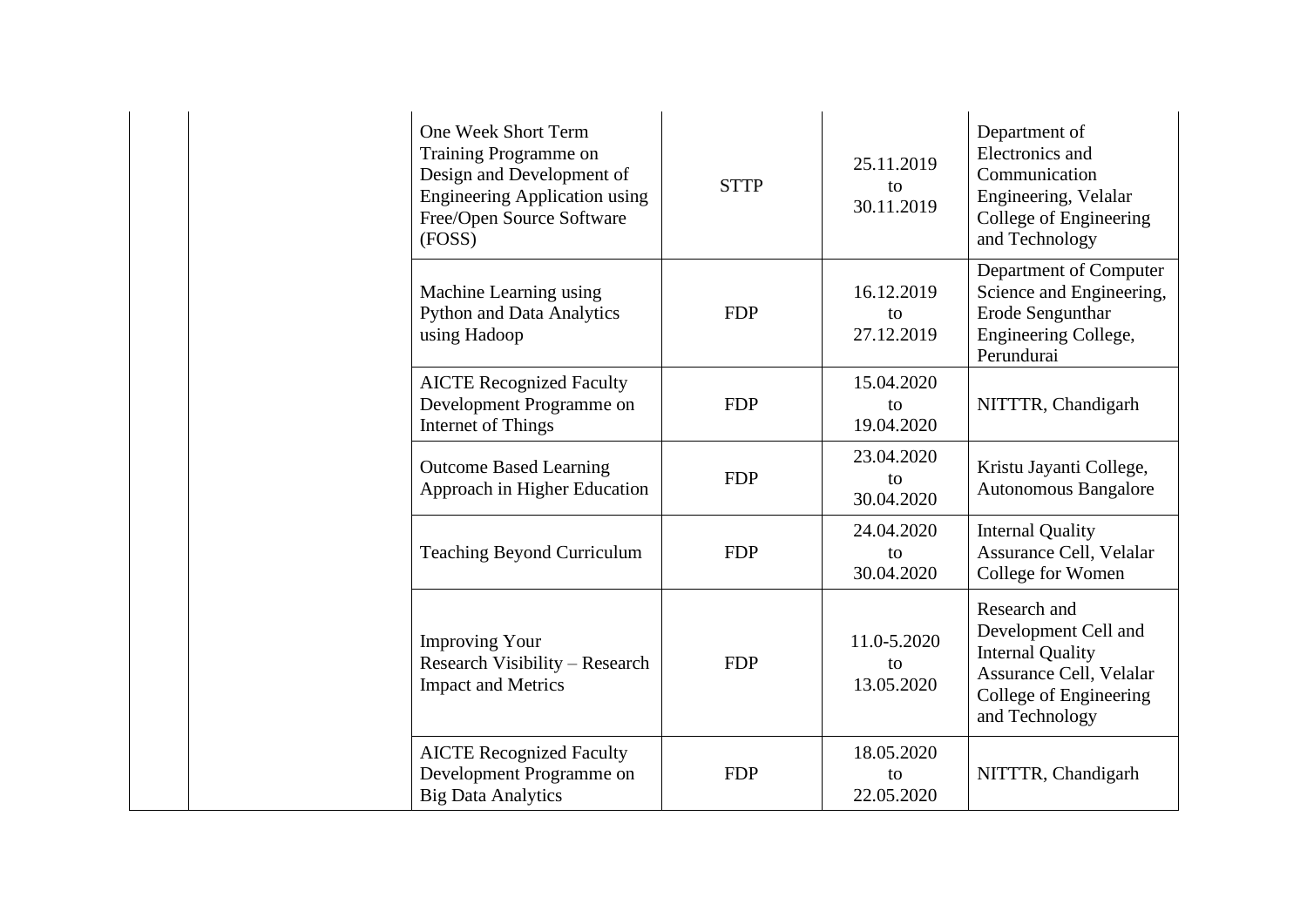| Python Programming through<br><b>INFYTQ Platform</b>                                                                                                                                                                                                                          | <b>FEP</b> | 25.05.2020<br>to<br>29.05.2020 | <b>INFOSYS Campus</b><br>Connect,<br>Infosys Limited.     |
|-------------------------------------------------------------------------------------------------------------------------------------------------------------------------------------------------------------------------------------------------------------------------------|------------|--------------------------------|-----------------------------------------------------------|
| Art of professional writing                                                                                                                                                                                                                                                   | <b>FDP</b> | 30.04.2020<br>to<br>02.05.2020 | Mahendra Institute of<br>Technology                       |
| Microsoft Dynamics 365                                                                                                                                                                                                                                                        | <b>FDP</b> | 04.05.2020<br>tο<br>05.05.2020 | KristuJayanti<br>College(Autonomous)                      |
| Agent based Intelligent<br><b>Systems</b>                                                                                                                                                                                                                                     | <b>FDP</b> | 04.05.2020<br>to<br>06.05.2020 | Sathyabama Institute of<br>Science and Technology         |
| <b>VLABS</b>                                                                                                                                                                                                                                                                  | <b>FDP</b> | 27.05.2020<br>to<br>29.05.2020 | Sona College of<br>Technology                             |
| <b>CSIR Sponsored Two days</b><br>national level seminar on<br>"Rural Transformation by<br>Revolutionizing the Future of<br><b>Agriculture with Smart</b><br>Farming Techniques Using<br>Industrial Internet Of Things,<br>Artificial Intelligence and Big<br>Data Analytics" | Seminar    | 12.12.2019<br>to<br>13.12.2019 | Hindusthan College of<br>Engineering and<br>Technology    |
| Free MOOC to complement<br>engineering education                                                                                                                                                                                                                              | Workshop   | 13.05.2020                     | <b>IEEE Bangalore Section</b><br><b>Researchers Forum</b> |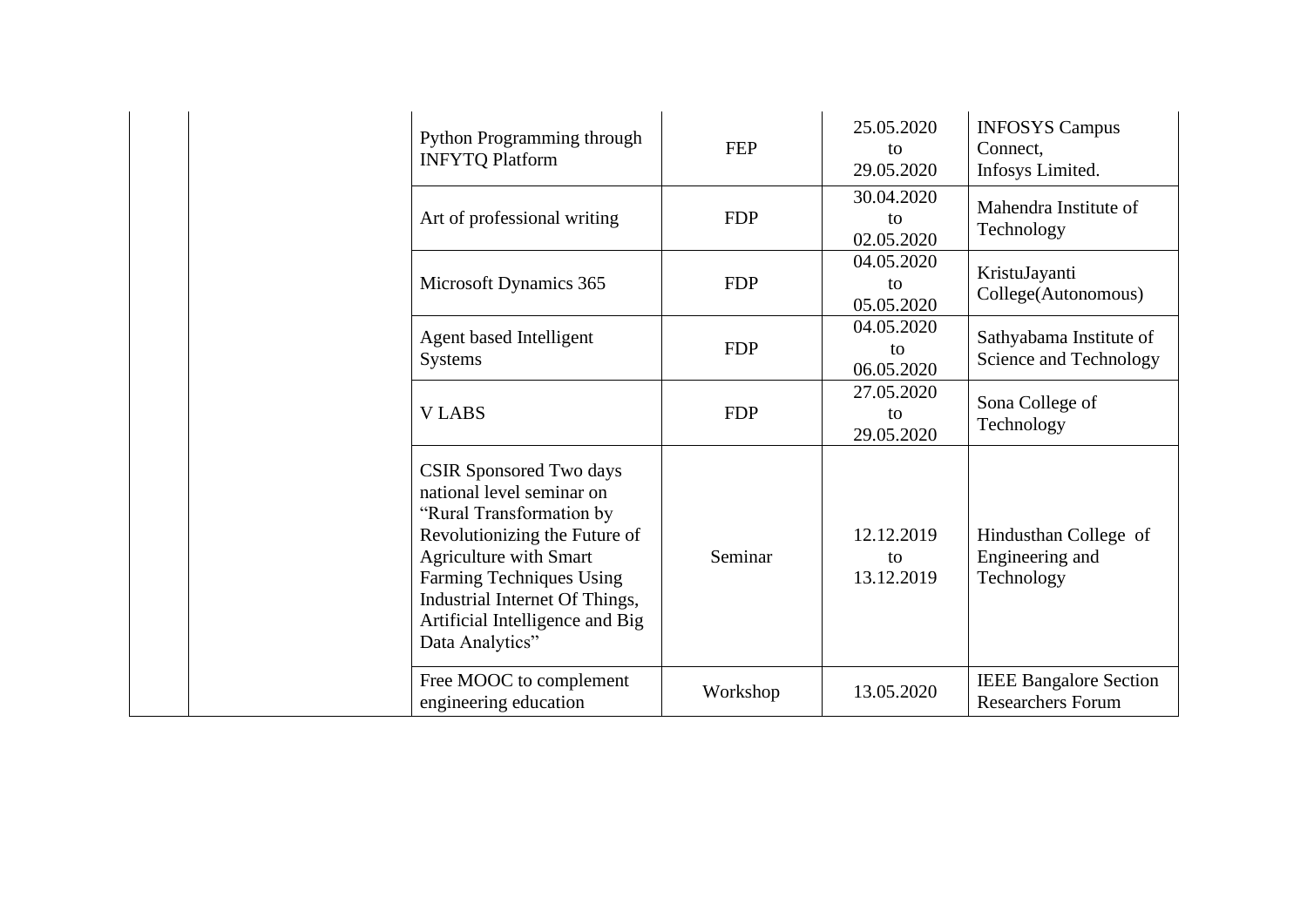| <b>Insights Into Quality Research</b><br>and Innovation                                                                         | Workshop | 13.05.2020 to<br>20.05.2020    | Research &<br>Development Cell and<br>Institution's Innovation<br>Council of Vivekanandha<br>College of<br><b>Engineering for Women</b> |
|---------------------------------------------------------------------------------------------------------------------------------|----------|--------------------------------|-----------------------------------------------------------------------------------------------------------------------------------------|
| <b>Technology For Future</b>                                                                                                    | Webinar  | 10.4.2020<br>to<br>14.04.2020  | <b>ICT</b> Academy                                                                                                                      |
| <b>Emerging Technologies</b>                                                                                                    | Webinar  | 20.04.2020<br>to<br>22.04.2020 | CSI Chapter,<br>Vidyalankar Institute of<br>Technology                                                                                  |
| Leading in a VUCA World                                                                                                         | Webinar  | 20.04.2020<br>to<br>24.04.2020 | <b>ICT</b> Academy                                                                                                                      |
| The Future is Here Now                                                                                                          | Webinar  | 27.04.2020<br>to<br>01.05.2020 | <b>ICT</b> Academy                                                                                                                      |
| How to prepare Technical<br>Paper, Design Thinking as a<br>Pedagogy, Automation<br>Industry - Present & Future<br>and Fuel Cell | Webinar  | 29.04.2020<br>to<br>02.05.2020 | <b>Excel Engineering</b><br>College                                                                                                     |
| Cybersecurity in LockDown<br><b>Times</b>                                                                                       | Webinar  | 30.04.2020                     | Aurobindo Institute of<br>Technology, Indore<br>jointly with Computer<br>Society of India                                               |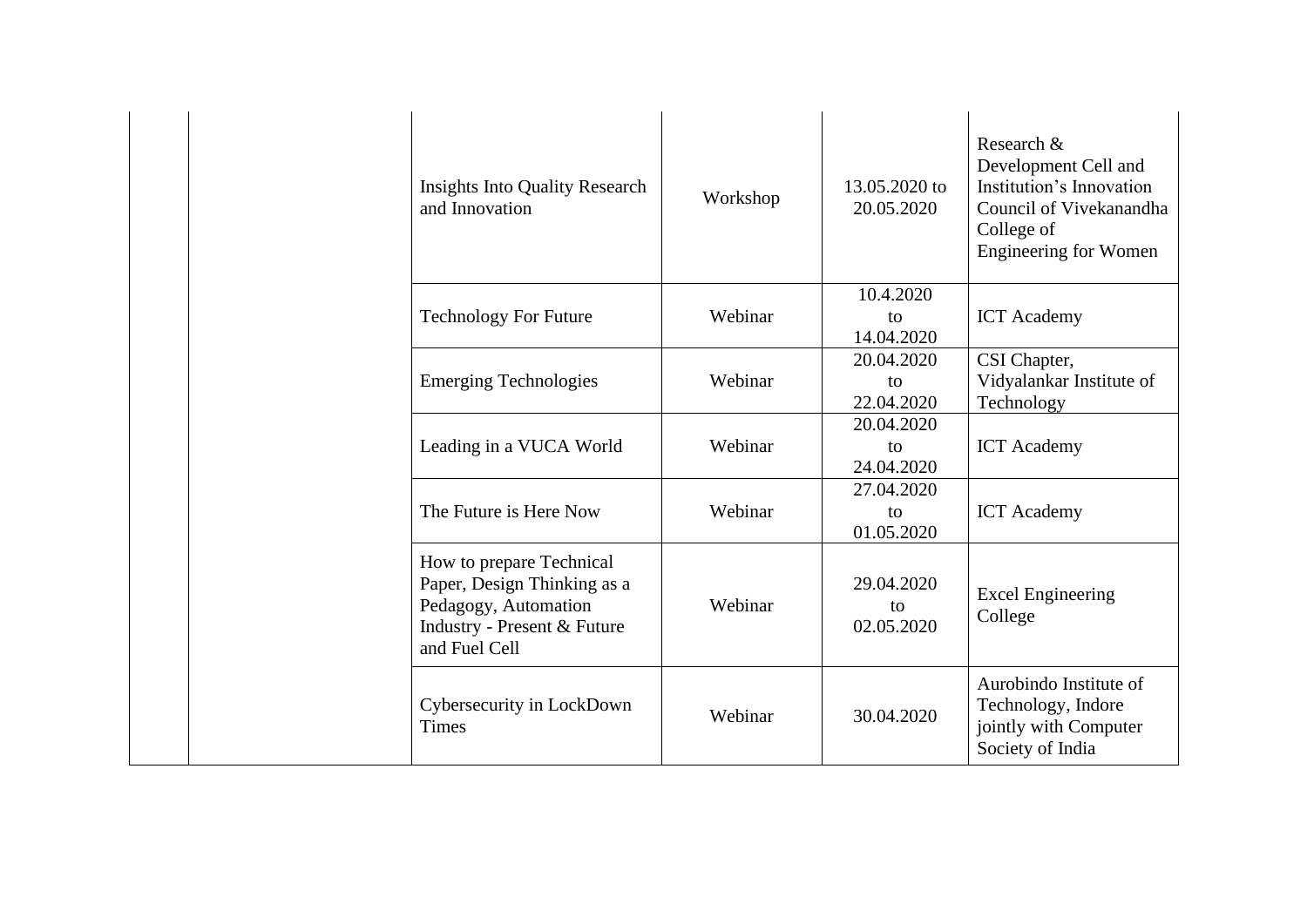| Amalgamation of Data<br>Science with IOT                             | Webinar | 01.05.2020                     | KarpagaVinayaga<br>College of<br>Engineering and<br>Technology                      |
|----------------------------------------------------------------------|---------|--------------------------------|-------------------------------------------------------------------------------------|
| The Power of A Teacher                                               | Webinar | 04.05.2020                     | <b>ICT</b> Academy                                                                  |
| <b>Simulation Tools for</b><br><b>Innovative Research</b>            | Webinar | 05.05.2020                     | Velammal Engineering<br>College in association<br>with Computer Society<br>of India |
| Light weight protocols in<br>Internet of Things                      | Webinar | 07.05.2020                     | Sri Ranganathar Institute<br>of Engineering and<br>Technology                       |
| DevOps& AWS                                                          | Webinar | 07.05.2020<br>tο<br>08.05.2020 | <b>Sriram Engineering</b><br>College                                                |
| <b>Exploring Outcome Based</b><br>Education (OBE) and NBA<br>Process | Webinar | 07.05.2020<br>to<br>13.05.2020 | Knowledge Institute of<br>Technology                                                |
| Machine learning using python                                        | Webinar | 09.05.2020                     | <b>MVSP KBTCOE Nashik,</b><br>Maharastra in association<br>with Pantech Solutions   |
| Good Teacher to Great<br>Teacher-Session by<br>Dr.SylendraBabu IPS   | Webinar | 14.05.2020                     | <b>ICT</b> Academy                                                                  |
| Data Analytics and Data<br>Visualization using Tableau               | Webinar | 14.05.2020<br>to<br>15.05.2020 | Shri Krishnaswamy<br>College for Women                                              |
| Demystify The Cloud                                                  | Webinar | 17.05.2020                     | Sri Eshwar College of<br>Engineering                                                |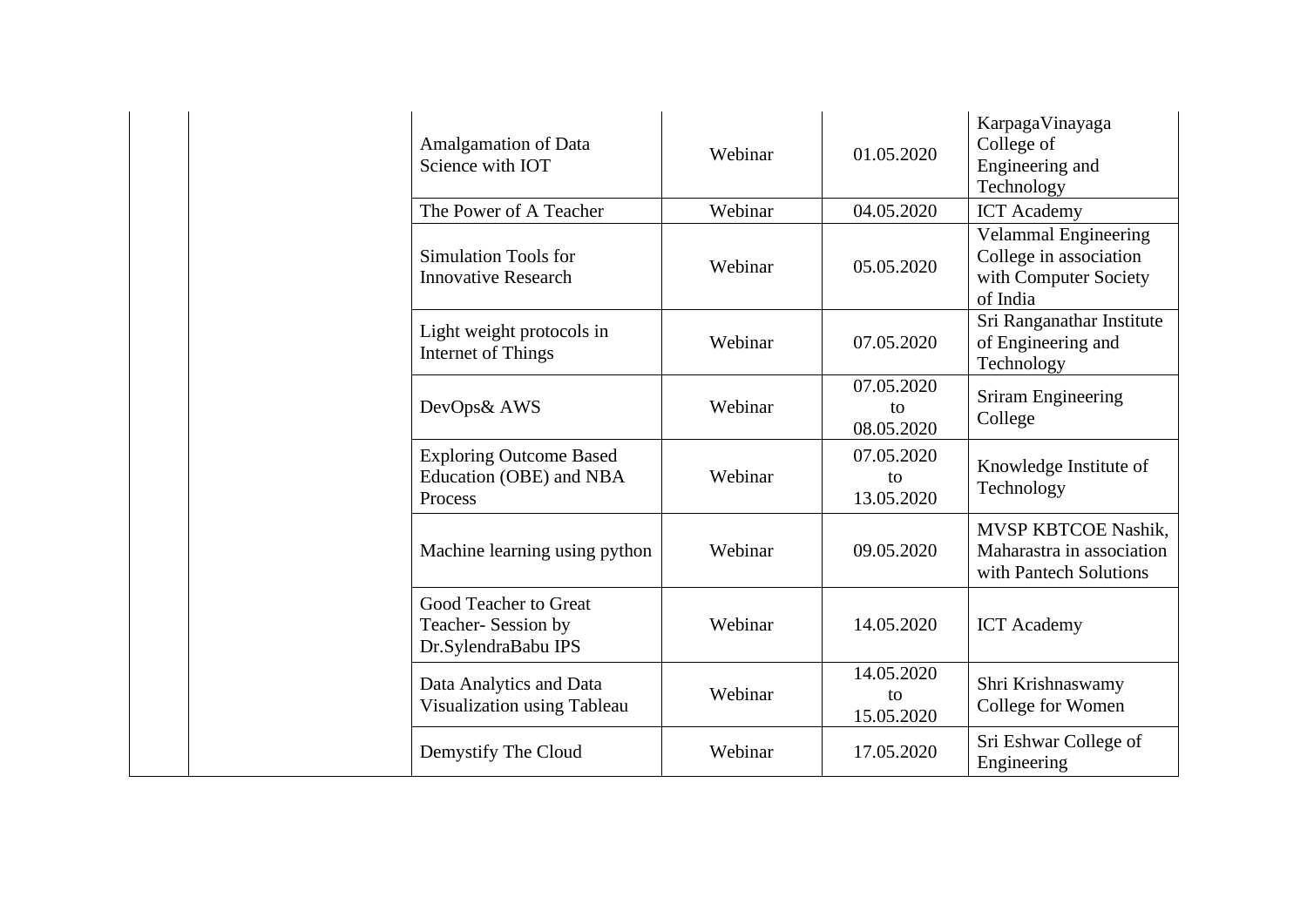|     |              | <b>Block Chain Basics</b>                                                                      | Webinar                            | 18.05.2020                     | Sri Eshwar College of<br>Engineering                    |
|-----|--------------|------------------------------------------------------------------------------------------------|------------------------------------|--------------------------------|---------------------------------------------------------|
|     |              | Industry 4.0                                                                                   | Webinar                            | 19.05.2020                     | Sri Eshwar College of<br>Engineering                    |
|     |              | Pedagogy on<br><b>Emotional Intelligence Skills</b><br>for Career Growth and<br><b>Success</b> | <b>STTP</b>                        | 01.07.2019<br>to<br>06.07.209  | Department of MBA,<br><b>VCET</b>                       |
|     |              | Python 3.4.3                                                                                   | Spoken tutorials<br><b>IIT FDP</b> | 09.04.2020<br>To<br>16.04.2020 | Vivekanandha College of<br><b>Engineering for Women</b> |
|     |              | R language                                                                                     | Spoken tutorials<br><b>IIT FDP</b> | 22.04.2019                     | Loyola ICAM college of<br>Engineering and<br>Technology |
| 19. | Ms.V.Gomathi | <b>Outcome Based Learning</b><br>approach in Higher Education                                  | Online FDP                         | 23.04.2020<br>to<br>30.04.2020 | Kristu Jayanti College                                  |
|     |              | Practical applications of deep<br>learning using python                                        | <b>Online STTP</b>                 | 19.05.2020<br>To<br>23.05.2020 | Kongu engineering<br>College                            |
|     |              | Improving your research<br>$visibility - Research impact$<br>and metrics                       | Online FDP                         | 11.05.2020 to<br>13.05.2020    | <b>VCET</b>                                             |
|     |              | Data science using python                                                                      | Online FDP                         | 20.05.2020<br>to<br>24.05.2020 | CSE, Kongu engineering<br>College                       |
|     |              | Python using INFYTQ<br>platform                                                                | Webinar based<br><b>FEP</b>        | 25.05.2020<br>to<br>29.05.2020 | <b>INFOSYS</b>                                          |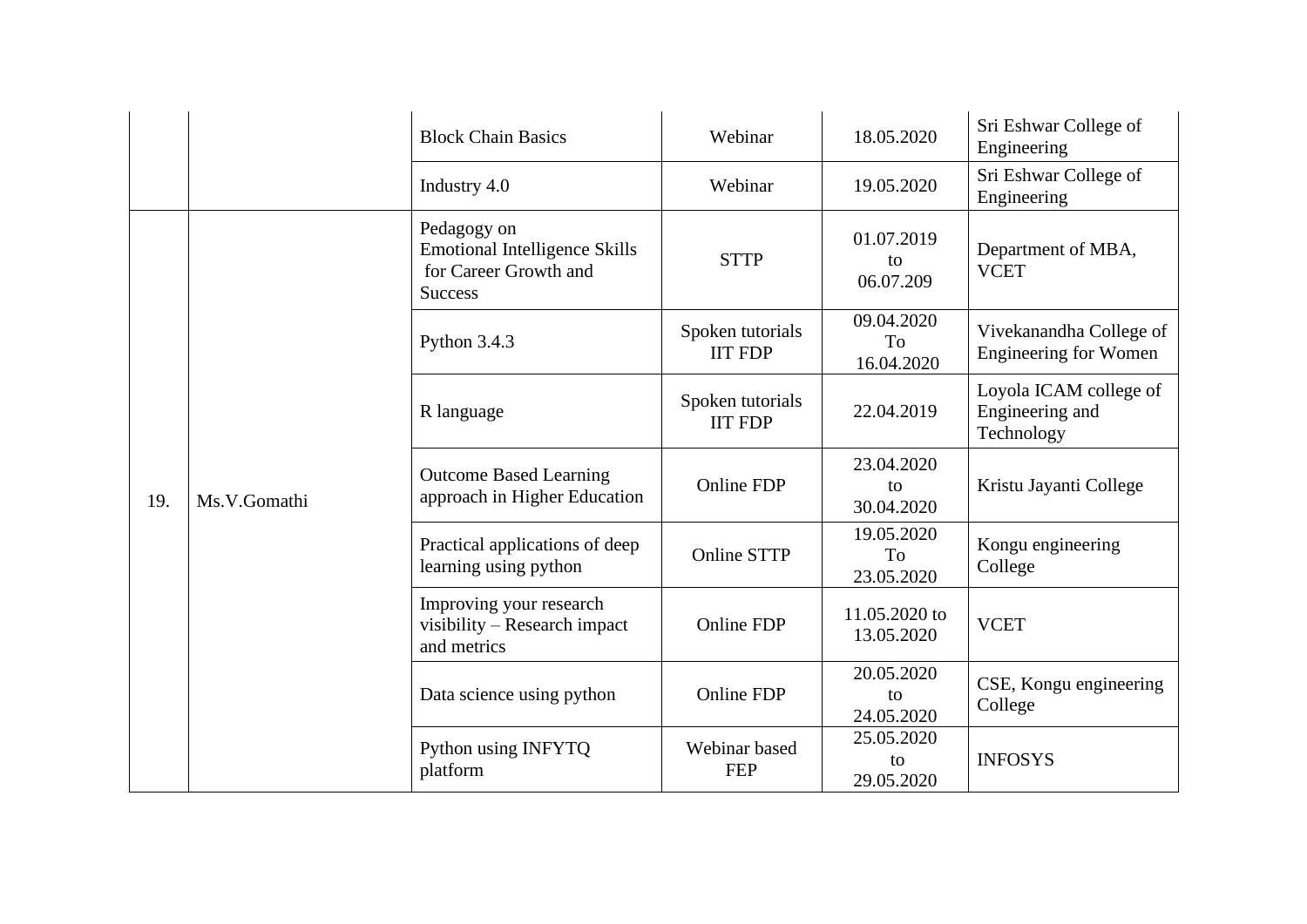| Recent Development in<br>Modeling of Biomedical<br><b>Instrumentation Design using</b><br>Molecular Dynamics and<br>Monte carlo Techniques | Seminar                                     | 11.07.2019<br>To<br>12.07.2019 | Department of Bio<br>medical, VCET                         |
|--------------------------------------------------------------------------------------------------------------------------------------------|---------------------------------------------|--------------------------------|------------------------------------------------------------|
| Machine Learning for Data<br>Science and Analytics                                                                                         | Seminar                                     | 21.08.2019<br>to<br>22.08.2019 | Department of<br><b>CSE, VCET</b>                          |
| Geospatial Block Chain:<br>Exploration of promises,<br>challenges and opportunities in<br>healthcare                                       | CSIR sponsored<br>National level<br>seminar | 20.03.2020                     | Department of CSE,<br>Kongu Engineering<br>College         |
| Quality Article Writing – tips<br>and Tricks                                                                                               | 7 days Webinar                              | 22.04.2020<br>to<br>28.04.2020 | Dr. MGR Educational<br>and Research institute              |
| Design thinking Pedagogy,<br>automation tools                                                                                              | <b>Online Webinar</b>                       | 29.04.2020<br>To<br>02.05.2020 | Excel college of<br>Engineering                            |
| App Development                                                                                                                            | <b>Online Webinar</b>                       | 02.05.2020                     | Karpagam College of<br>Engineering                         |
| Agent based Intelligent system                                                                                                             | <b>Online Webinar</b>                       | 04.05.2020<br>To<br>06.05.2020 | Satyabama Institute of<br>Science and Technology           |
| Simulation tools for innovative<br>research                                                                                                | CSI online<br>Webinar                       | 05.05.2020                     | <b>Velammal Engineering</b><br>College                     |
| Intellectual Property rights                                                                                                               | Webinar                                     | 14.05.2020                     | <b>SECAB</b> Institute of<br>Engineering and<br>Technology |
| Light Weight protocols using<br>internet of things                                                                                         | Webinar                                     | 07.05.2020<br>$\&$             | Sri Ranganathar Institute<br>of Engineering and            |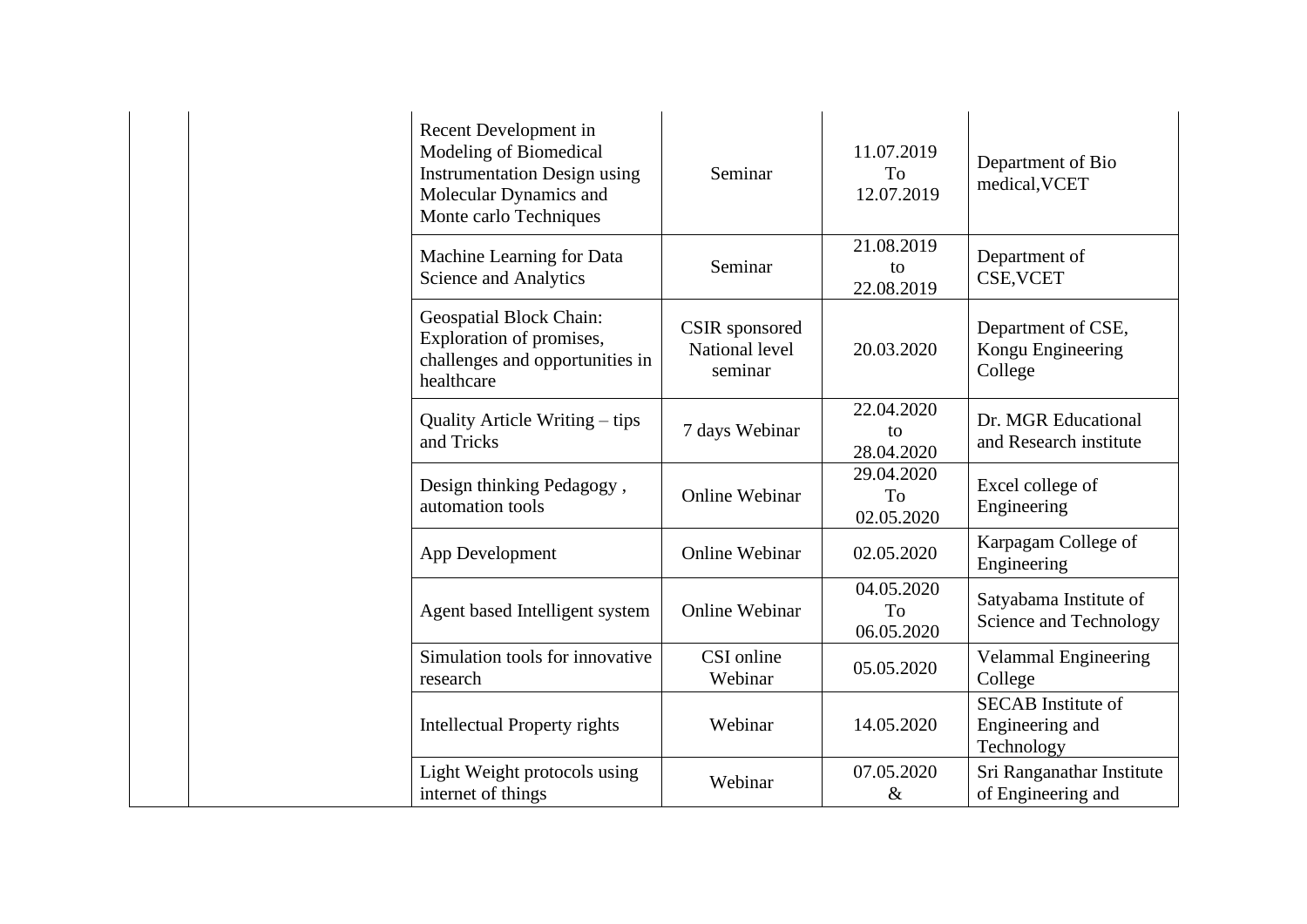|     |            |                                                                               |                       | 08.05.2020                       | Technology                                                            |
|-----|------------|-------------------------------------------------------------------------------|-----------------------|----------------------------------|-----------------------------------------------------------------------|
|     |            | Classroom Language for<br><b>Teachers</b>                                     | Webinar               | 05.09.2020                       | Dr.M.G.R. Educational<br>and Research Institute                       |
|     |            | How to write a research<br>proposal                                           | Webinar               | 04.05.2020<br>$\&$<br>05.05.2020 | <b>Excel Engineering</b><br>College                                   |
|     |            | The future of Computing-<br>cloud and fog computing                           | <b>Online Webinar</b> | 29.05.2020                       | Noorul Islam Centre for<br><b>Higher Education</b>                    |
|     |            | ICT Webinar (Season 1,<br>2,3,4,                                              | Online Webinar        | 10.04.2020<br>to<br>15.06.2020   | <b>ICTACT</b>                                                         |
| 20. | Ms.P.Prema | Pedagogy on Emotional<br>Intelligence Skills for career<br>Growth and success | <b>STTP</b>           | 01.07.2019<br>to<br>06.07.2019   | Velalar college of<br>Engineering and<br>Technology                   |
|     |            | R-Programming                                                                 | <b>FDP</b>            | 22.04.2020                       | Loyola ICAM college of<br>Engineering and<br>Technology               |
|     |            | <b>Outcome Based Learning</b><br>Approach in Higher Education                 | <b>FDP</b>            | 23.04.2020<br>to<br>30.04.2020   | IQAC, Kristu Jayanti<br>college, Bangalore.                           |
|     |            | Microsoft Dynamics 365                                                        | <b>FDP</b>            | 04.05.2020<br>to<br>05.05.2020   | Kristu Jayanti college,<br>Bangalore.                                 |
|     |            | <b>Agent Based Intelligent</b><br>system                                      | <b>FDP</b>            | 04.05.2020<br>to<br>06.05.2020   | School of computing,<br>Sathyabama                                    |
|     |            | Python 3.4.3                                                                  | <b>FDP</b>            | 09.04.2020<br>to<br>16.04.2020   | Vivekanandha College of<br>Engineering for woman<br>& Spoken tutorial |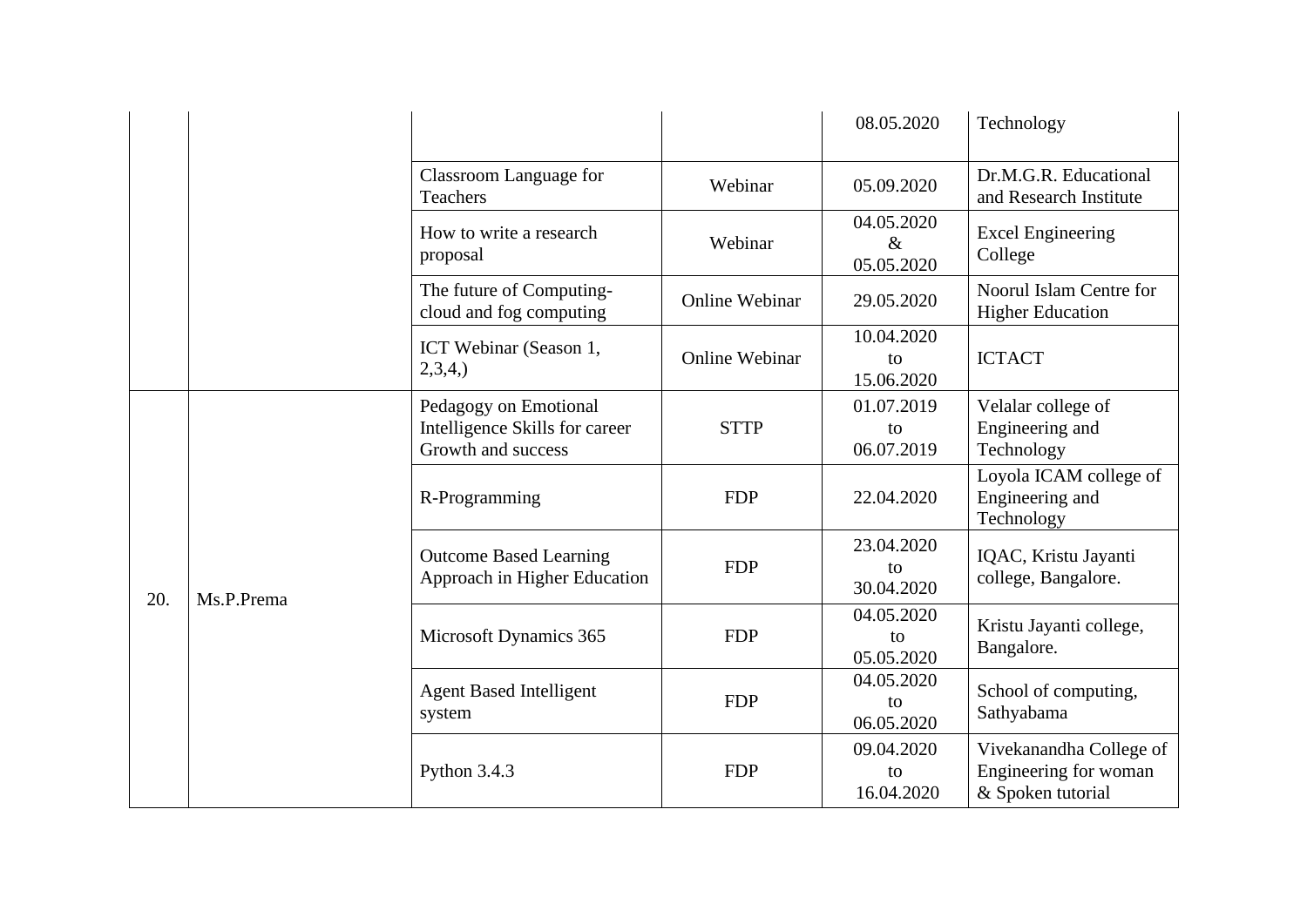|                                                                                                 |             |                                | Bombay                                                                |
|-------------------------------------------------------------------------------------------------|-------------|--------------------------------|-----------------------------------------------------------------------|
|                                                                                                 |             |                                |                                                                       |
| PracticalApplications of Deep<br>learning using Python libraries                                | <b>STTP</b> | 19.05.2020<br>to<br>23.05.2020 | Kongu Engineering<br>College                                          |
| Geospatial blockchain:<br>promises, challenges and<br>opportunities in health and<br>healthcare | Seminar     | 20.03.2020                     | Kongu Engineering<br>College, Perundurai                              |
| <b>Emerging Technologies</b>                                                                    | Webinar     | 20.04.2020<br>to<br>22.04.2020 | Vidhyalankar Institute of<br>Technology                               |
| Quality article writing-Tips<br>and Tricks                                                      | Webinar     | 22.04.2020<br>to<br>28.04.2020 | Dr.MGR Edcational and<br><b>Research Institute</b>                    |
| A Seven-day workshop for<br>faculty                                                             | Workshop    | 24.04.2020<br>tΩ<br>30.04.2020 | <b>IQAC-Velalar College</b><br>for Women                              |
| How to prepare technical<br>papers, design thinking                                             | webinar     | 29.04.2020<br>to<br>02.05.2020 | <b>Excel Engineering</b><br>college                                   |
| Web Development using<br>JavaScript                                                             | webinar     | 30.04.2020                     | CSI-Karpagam College<br>of Engineering and<br>Technology              |
| R Language                                                                                      | Workshop    | 02.05.2020                     | K S R Institute for<br>Engineering and<br>Technology,<br>Tiruchengode |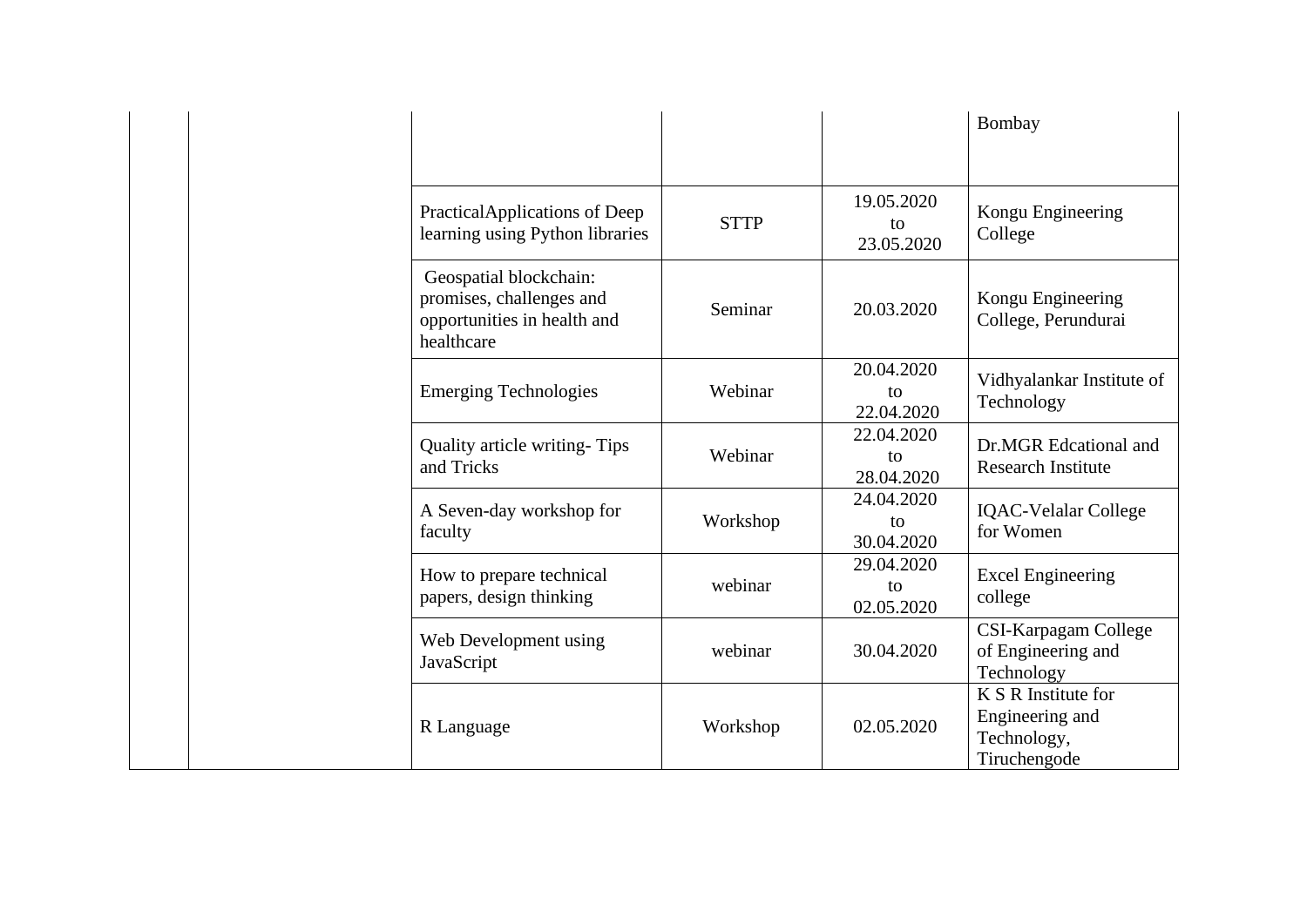| App Development                                                        | Webinar               | 02.05.2020                     | CSI-Karpagam College<br>of Engineering and<br>Technology      |
|------------------------------------------------------------------------|-----------------------|--------------------------------|---------------------------------------------------------------|
| How to write Research<br>proposal, how to convert<br>project to patent | Webinar               | 04.05.2020<br>to<br>05.05.2020 | R&D with IQAC-Excel<br>Engineering college                    |
| Simulation tool for innovative<br>research                             | Webinar               | 05.05.2020                     | <b>Velammal Engineering</b><br>College                        |
| Light weight protocols in IOT                                          | Webinar               | 07.05.2020                     | Sri Ranganathar Institute<br>of Engineering and<br>Technology |
| Exploring OBE and NBA<br>process                                       | Online webinar        | 07.05.2020<br>to<br>13.05.2020 | Knowledge Institute of<br>technology                          |
| Classroom languages for<br>teachers                                    | Workshop              | 09.05.2020                     | Dr.MGR Edcational and<br><b>Research Institute</b>            |
| Improving your research<br>visibility-Research impact and<br>metrics   | Online webinar        | 11.5.2020<br>to<br>13.5.2020   | <b>VCET</b>                                                   |
| <b>Intellectual Property rights</b>                                    | Online webinar        | 14.05.2020                     | Secab Institute of<br>Engineering and<br>technology           |
| AI & Machine Learning                                                  | <b>Online Webinar</b> | 14.05.2020                     | Sri Eshwar college of<br>Engineering                          |
| Data Science for engineers                                             | <b>Online Webinar</b> | 13.05.2020                     | Sri Eshwar college of<br>Engineering                          |
| <b>Cyber Security</b>                                                  | <b>Online Webinar</b> | 15.05.2020                     | Sri Eshwar college of<br>Engineering                          |

 $\overline{\phantom{a}}$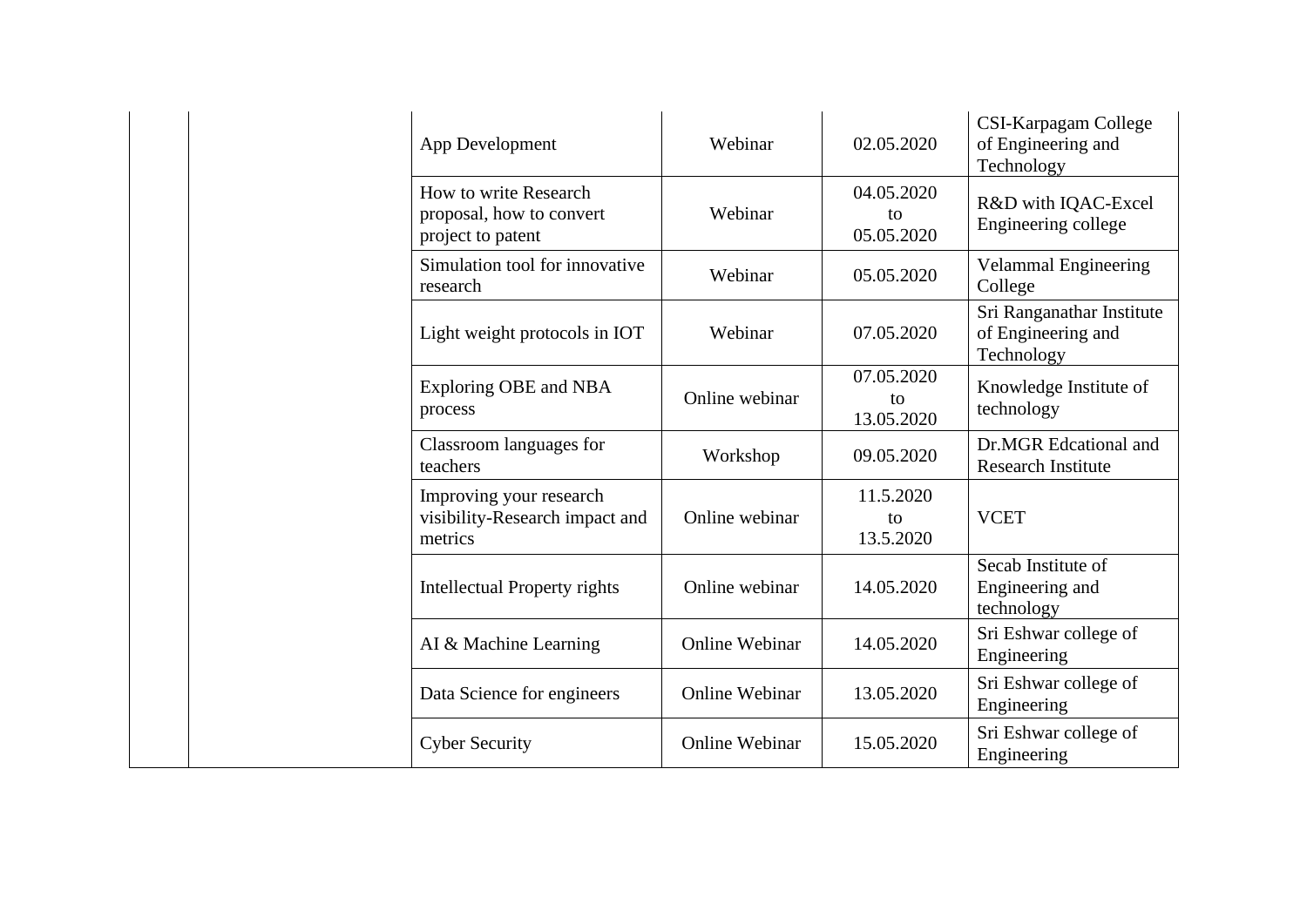|     |              | ICT Webinar (Season 1,<br>2,3,4,5)                     | <b>Online Webinar</b> | 10.04.2020<br>to<br>15.05.2020   | <b>ICTACT</b>                                           |
|-----|--------------|--------------------------------------------------------|-----------------------|----------------------------------|---------------------------------------------------------|
|     |              | Robotics Process automation<br>hands on in UI path     | <b>Online Webinar</b> | 14.05.2020<br>$\&$<br>15.05.2020 | Thakur College of<br>Science and commerce               |
|     |              | CO-PO mapping                                          | Online Webinar        | 29.05.2020                       | Sri Manakula Vinayagar<br><b>Engineering College</b>    |
|     |              | Latex-Learning by doing                                | <b>Online Webinar</b> | 15.5.2020<br>to<br>16.05.2020    | Idhaya college for<br>woman                             |
|     |              | Data science using python                              | <b>Online Webinar</b> | 20.05.2020<br>to<br>24.05.2020   | Kongu Engineering<br>College                            |
|     |              | Research methodology and<br>cloud computing            | Online Webinar        | 29.05.2020                       | Sri Meenakshi Vidiyal<br>Arts College                   |
|     |              | Angular and business<br>Intelligence                   | <b>Online Webinar</b> | 30.05.2020<br>to<br>31.05.2020   | ST.Joseph Institute of<br>technology                    |
|     |              | <b>Brain and Computer Interface</b>                    | Online Webinar        | 31.05.2020                       | Mahendra Engineering<br>College                         |
|     |              | Common errors in<br>construction of Doctoral<br>Thesis | Online Webinar        | 30.05.2020                       | ST.Xaviers College of<br>Education                      |
| 21. | Ms.D.Suganya | Python 3.4.3                                           | <b>FDP</b>            | 09.04.2020<br>to<br>16.04.2020   | Vivekanandha College of<br><b>Engineering for Women</b> |
|     |              | $\mathbf R$                                            | <b>FDP</b>            | 22.04.2020                       | Loyola ICAM College of<br>Engineering and<br>Technology |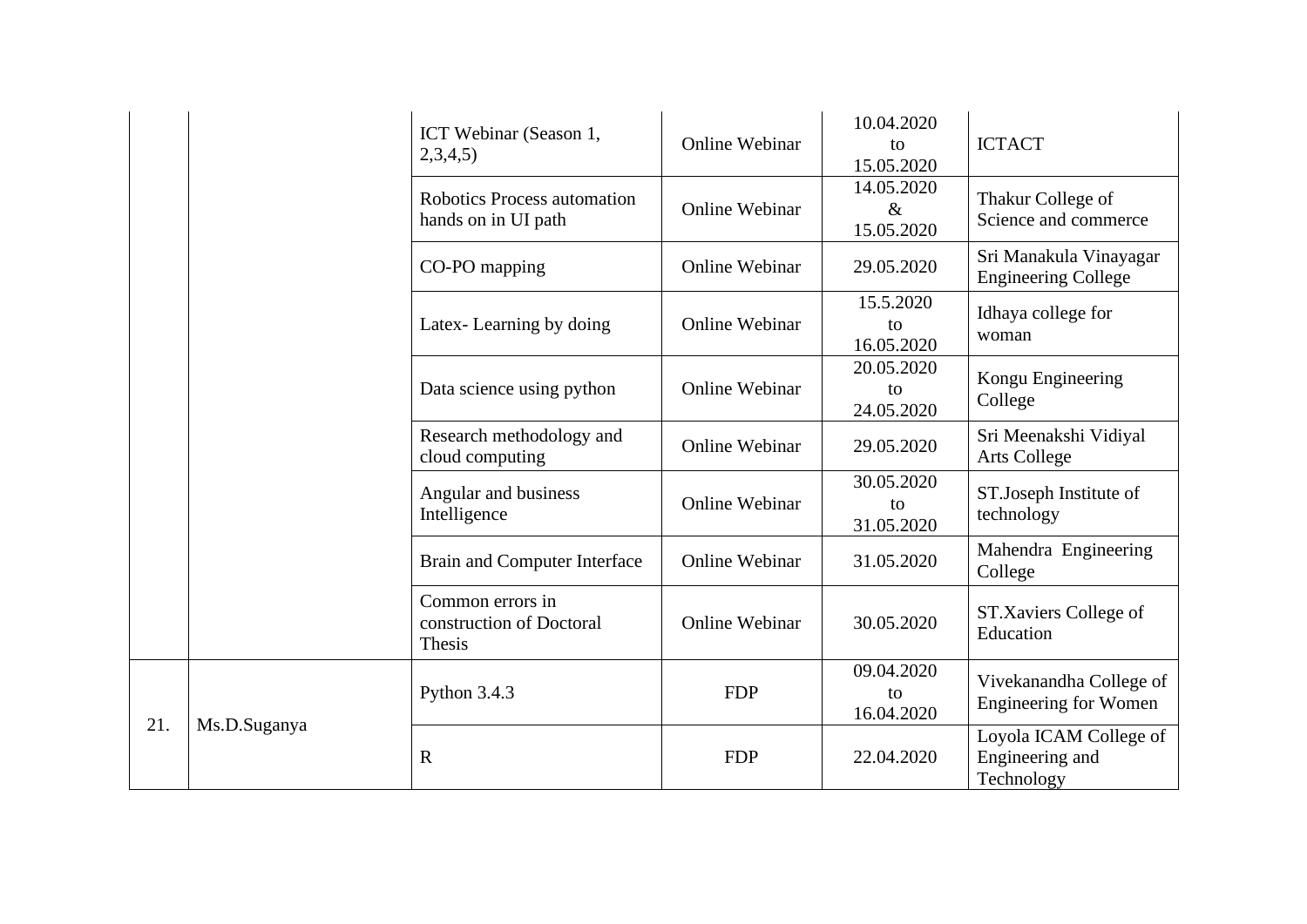| <b>Outcome Based Learning</b><br>Approach in Higher Education                                                                              | <b>Online FDP</b>              | 23.04.2020<br>to<br>30.04.2020   | Kristu Jayanti College,<br>Bengaluru                         |
|--------------------------------------------------------------------------------------------------------------------------------------------|--------------------------------|----------------------------------|--------------------------------------------------------------|
| How to Publish our Research<br>in Top Tier Journals                                                                                        | International<br>Webinar & FDP | 30.04.2020                       | Dr. M.G.R. Educational<br>and Research Institute,<br>Chennai |
| Microsoft Dynamics 365                                                                                                                     | FDP & Workshop                 | 04.05.2020<br>$\&$<br>05.05.2020 | Kristu Jayanti College,<br>Bengaluru                         |
| Agent based Intelligent<br><b>Systems</b>                                                                                                  | <b>FDP</b>                     | 04.05.2020<br>to<br>06.05.2020   | Sathyabama Institute of<br>Science and Technology            |
| Impact of COVID - 19 &<br><b>Management of Personal</b><br>Finances through this period                                                    | <b>Online FDP</b>              | 09.05.2020                       | M.O.P. Vaishnav College<br>for Women                         |
| <b>Improving your Research</b><br>Visibility - Research Impact<br>and Metrics                                                              | <b>Online FDP</b>              | 11.05.2020<br>to<br>13.05.2020   | Velalar College of<br>engineering and<br>Technology, Erode   |
| Practical Applications of Deep<br>learning using Python<br>Libraries                                                                       | <b>Online STTP</b>             | 19.05.2020<br>to<br>23.05.2020   | Kongu Engineering<br>College                                 |
| Data Science using Python                                                                                                                  | Onlie FDP                      | 20.05.2020<br>to<br>24.05.2020   | Kongu Engineering<br>College                                 |
| Recent Development in<br>Modeling of Biomedical<br><b>Instrumentation Design using</b><br>Molecular Dynamics and<br>Monte carlo Techniques | Seminar                        | 11.07.2019<br>to<br>12.07.2019   | Velalar College of<br>engineering and<br>Technology, Erode   |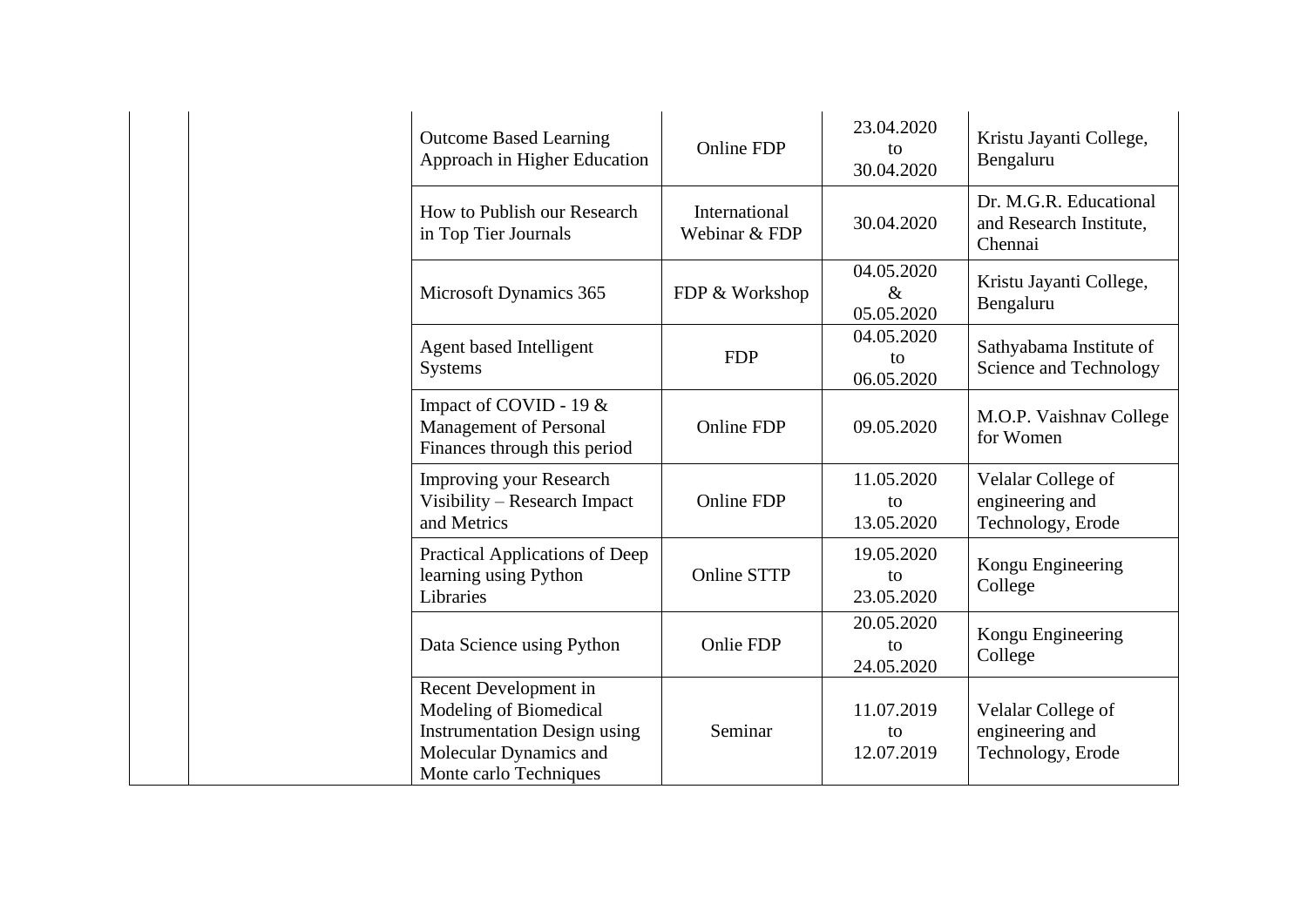| Machine Learning for Data<br>Science and Analytics                                                                                                                               | Seminar                                | 21.08.2019<br>to<br>22.08.2019                                                     | Velalar College of<br>engineering and<br>Technology, Erode   |
|----------------------------------------------------------------------------------------------------------------------------------------------------------------------------------|----------------------------------------|------------------------------------------------------------------------------------|--------------------------------------------------------------|
| Geospatial blockchain:<br>promises, challenges and<br>opportunities in health and<br>healthcare                                                                                  | Seminar                                | 20-03-2020                                                                         | Kongu Engineering<br>College, Perundurai                     |
| <b>Technology For Future</b>                                                                                                                                                     | <b>Webinar Series</b>                  | 10.04.2020,<br>11.04.2020,<br>13.04.2020<br>to<br>16.04.2020<br>$\&$<br>18.04.2020 | <b>ICT ACADEMY</b>                                           |
| Leading in a VUCA World                                                                                                                                                          | <b>Webinar Series</b>                  | 20.04.2020<br>to<br>24.04.2020                                                     | <b>ICT ACADEMY</b>                                           |
| <b>Quality Article Writing -Tips</b><br>and Tricks                                                                                                                               | Live Webinar                           | 22.04.2020<br>to<br>28.04.2020                                                     | Dr. M.G.R. Educational<br>and Research Institute,<br>Chennai |
| <b>Empowering Young Minds,</b><br>Digital Age Pedagogy, History<br>Repeats itself, Online<br>Assessment, Classrooms of<br>Tomorrow, Comparative<br>Literature & Legal Challenges | Workshop                               | 24.04.2020<br>to<br>30.04.2020                                                     | Vellalar College for<br>Women, Erode                         |
| How to prepare Technical<br>Papers,<br>Design thinking as a<br>pedagogy,<br><b>Automation Industry - Present</b><br>& Future & Fuel Cell                                         | <b>Webinar Online</b><br><b>Series</b> | 29.04.2020<br>to<br>02.05.2020                                                     | <b>Excel Engineering</b><br>College, Komarapalayam           |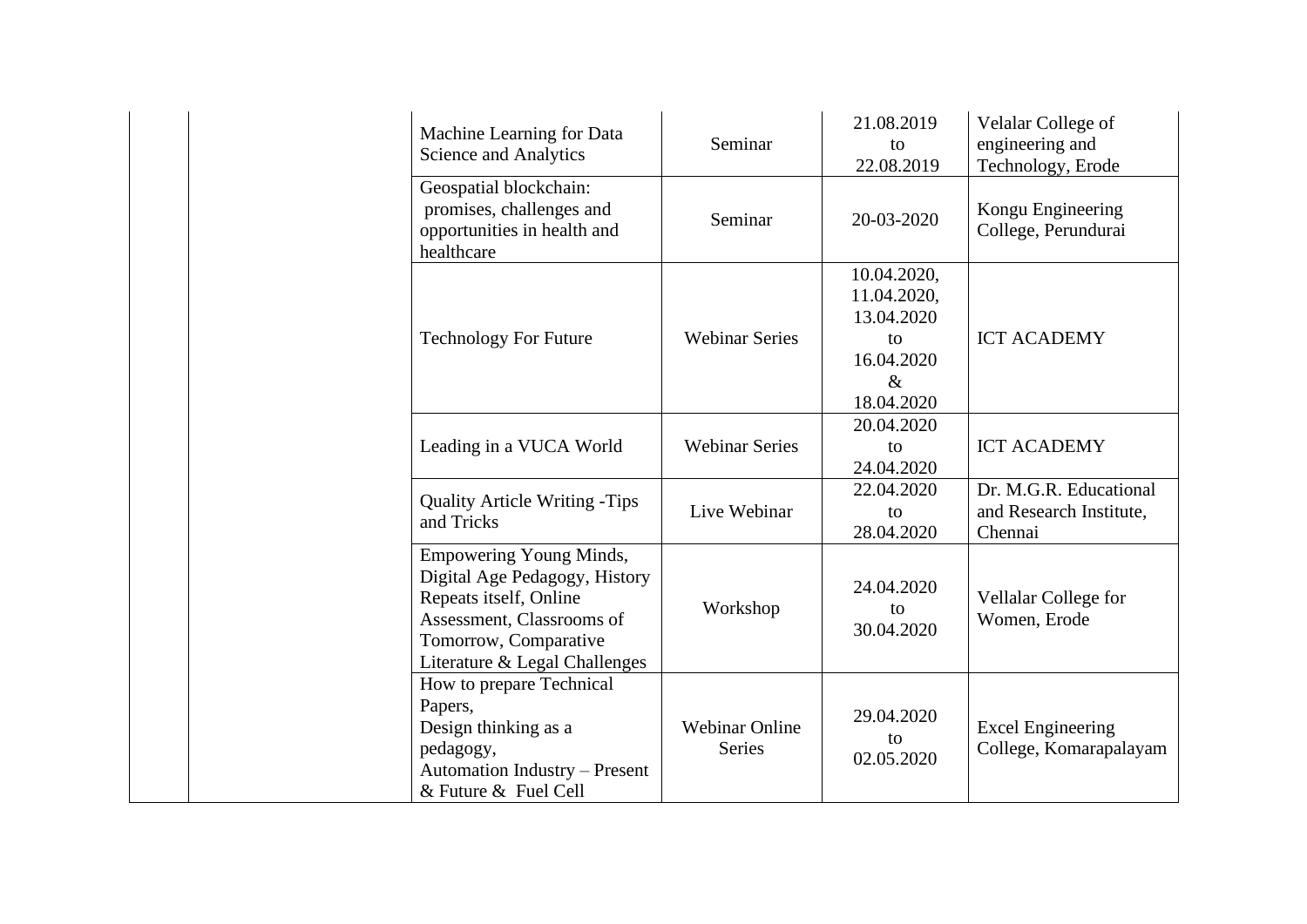| App Development &<br><b>Understanding Rest API</b>                                         | Webinar               | 02.05.2020<br>$\&$<br>04.05.2020 | Karpagam College of<br>Engineering, Coimbatore               |
|--------------------------------------------------------------------------------------------|-----------------------|----------------------------------|--------------------------------------------------------------|
| How to write a Research<br>Proposal? & How to convert a<br>Project to Patent?              | <b>Webinar Series</b> | 04.05.2020<br>$\&$<br>05.05.2020 | <b>Excel Engineering</b><br>College, Komarapalayam           |
| <b>Exploring Outcome Based</b><br>Education (OBE) and NBA<br>Process                       | <b>Webinar Series</b> | 07.05.2020<br>to<br>13.05.2020   | Knowledge Institute of<br>Technology                         |
| Leadership in times of crisis                                                              | Webinar               | 07.05.2020                       | Mc Graw Hill                                                 |
| Classroom Language for<br><b>Teachers</b>                                                  | Workshop              | 09.05.2020                       | Dr. M.G.R. Educational<br>and Research Institute,<br>Chennai |
| Machine Learning and its<br>Applications                                                   | Webinar               | 09.05.2020                       | SVCET, Chittoor                                              |
| Machine Learning using<br>Python                                                           | Webinar               | 09.05.2020                       | KBTCOE NASHIK,<br>Maharastra                                 |
| Before and After Covid -19:<br><b>Impact of Economy</b>                                    | Webinar               | 10.05.2020                       | Nandha College of<br>Engineering                             |
| Data Science for Engineers, AI<br>& Machine Learning, Cyber<br>Security                    | Webinar               | 13.05.2020<br>to<br>15.05.2020   | Sri Eshwar Engineering<br>College                            |
| <b>Ethical Hacking</b>                                                                     | Online Workshop       | 13.05.2020                       | Sengunthar College of<br>Engineering                         |
| Impact of this pandemic on<br>entrepreneurship in India -<br>Key to surviving the crisis!. | Webinar               | 14.05.2020                       | Mc Graw Hill                                                 |
| <b>Advanced Health -Conscious</b><br>Fast Charging Schemes and                             | Webinar               | 14.05.2020                       | Karpagam Institute of<br>Technology, Coimbatore              |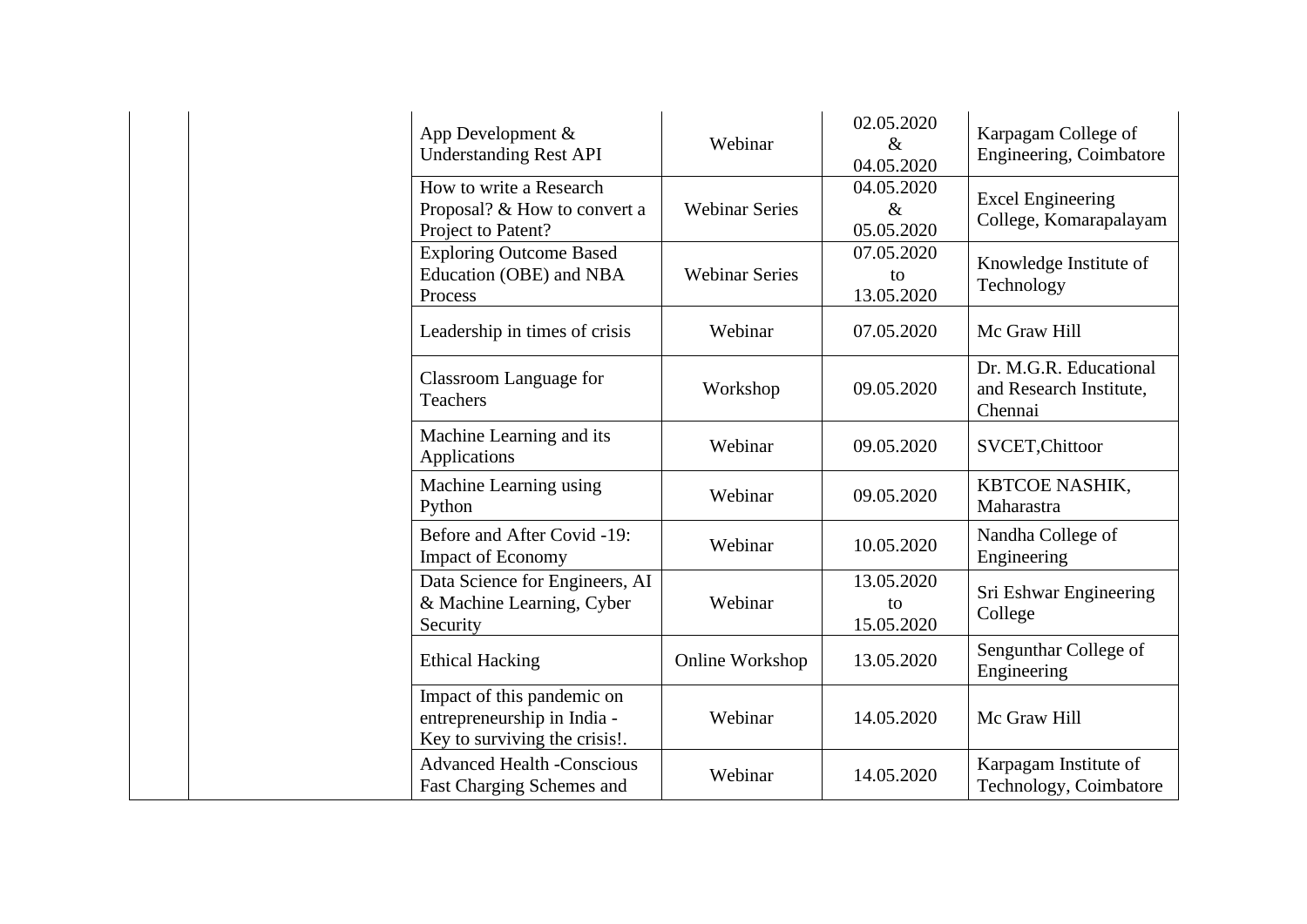| <b>Battery Management Systems</b><br>for Autonomous E-mobility                                                                                                                                 |                                          |                                  |                                                  |
|------------------------------------------------------------------------------------------------------------------------------------------------------------------------------------------------|------------------------------------------|----------------------------------|--------------------------------------------------|
| $LATEX - Learning by doing$                                                                                                                                                                    | Webinar                                  | 15.05.2020<br>$\&$<br>16.05.2020 | Idhaya College for<br>Women, Kumbakonam          |
| <b>Research Manuscript Writing:</b><br><b>Skills and Ethical</b><br><b>Misconducts, Robotics Process</b><br>Automation Hands on in UI-<br>Path & Clinical Research &<br><b>SAS Programming</b> | Webinar                                  | 14.05.2020<br>$\&$<br>16.05.2020 | Thakur College of<br><b>Science and Commerce</b> |
| Data Analytics using R Tool                                                                                                                                                                    | Webinar                                  | 16.05.2020                       | Seshadripuram College,<br>Tumakuru               |
| <b>Taking Research Forward</b><br>During the Pandemic                                                                                                                                          | <b>National Webinar</b>                  | 20.05.2020                       | Loyola Institute of<br>Frontier Energy (LIFE)    |
| <b>Blockchain Basics, Industry</b><br>4.0, Future of communication<br>Engineering, Expanding Scope<br>of Robotics, Design The<br>Thinking & Technology $-$<br>The future of Recruitment        | Webinar                                  | 18.05.2020<br>to<br>23.05.2020   | Sri Eshwar Engineering<br>College                |
| Getting job ready for post<br>Covid                                                                                                                                                            | Webinar                                  | 21.05.2020                       | Mc Graw Hill                                     |
| The Economics of the<br>Pandemic                                                                                                                                                               | Webinar                                  | 28.05.2020                       | Mc Graw Hill                                     |
| Agile Methodologies                                                                                                                                                                            | <b>National Level</b><br>virtual seminar | 28.05.2020                       | Mahendra Engineering<br>Colege                   |
| Impact of Covid - 19 on<br>People and Economy                                                                                                                                                  | <b>National Level</b><br>Webinar         | 30.05.2020                       | Pachaiyappa's College<br>for Men                 |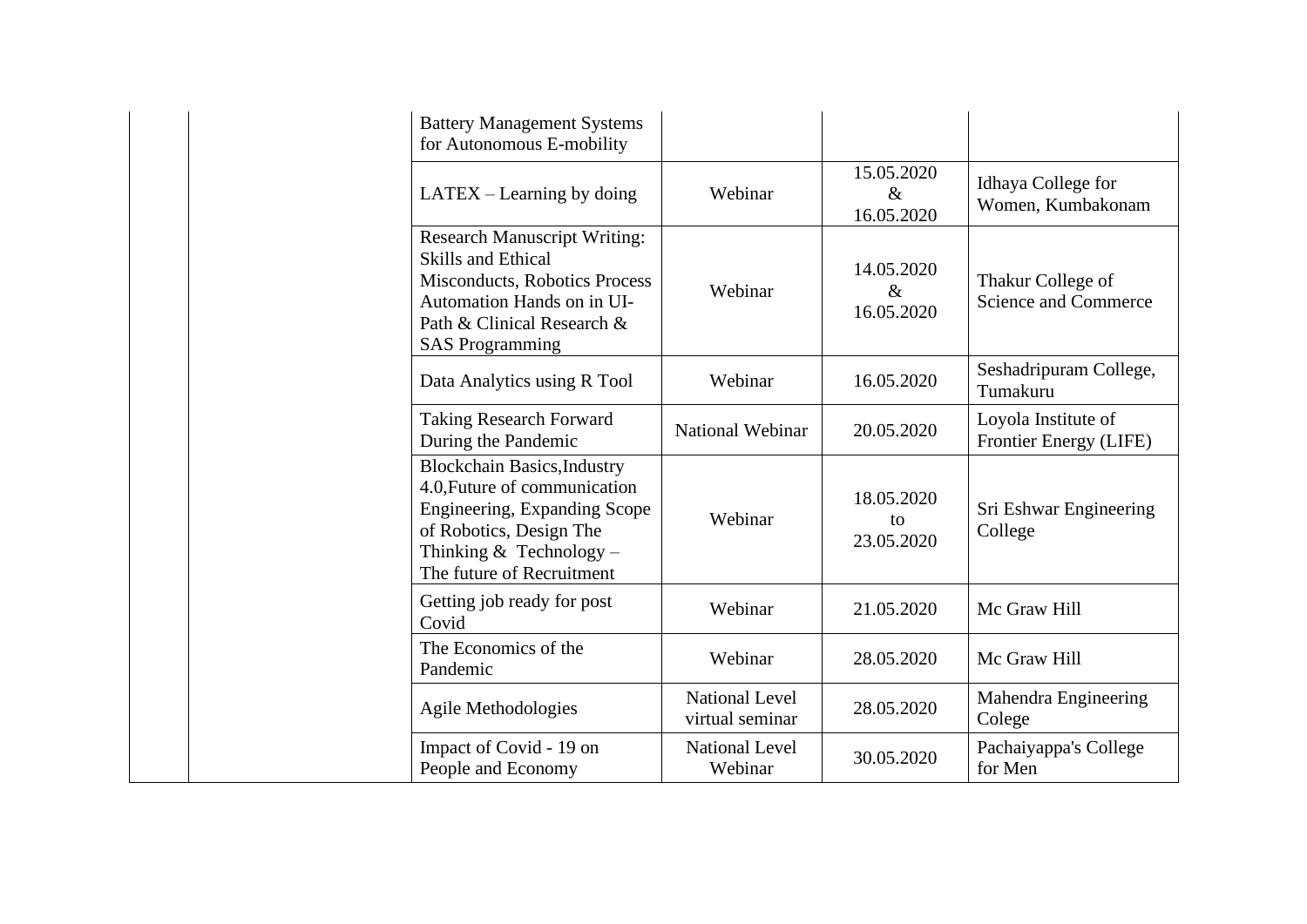|     |                                                                            | AI based Proctoring in Next<br><b>Generation Education</b>                                          | <b>International FDP</b>       | 23.05.2020                           | Shri Shankarlal<br>Sundarbai SHASUN Jain<br>College for Women |
|-----|----------------------------------------------------------------------------|-----------------------------------------------------------------------------------------------------|--------------------------------|--------------------------------------|---------------------------------------------------------------|
| 22. | Ms.K.Nevedha                                                               | Machine Learning using<br><b>Python and Data Analytics</b><br>using Hadoop                          | <b>FDP</b>                     | 16.12.2019<br>to<br>27.12.2019       | CSE, Erode Sengunthar<br>Engineering College,<br>Perundurai   |
|     |                                                                            | FDP on R - Spoken Tutorial<br>Project, IIT Bombay                                                   | <b>FDP</b>                     | 22.04.2020                           | Loyola ICAM College of<br>Engineering and<br>Technology       |
|     | Python & LaTeX Through<br>MOOCs - Spoken Tutorial<br>Project - IIT, Bombay | <b>FDP</b>                                                                                          | 23.04.2020<br>to<br>29.05.2020 | Velalar college for<br>women         |                                                               |
|     | <b>Outcome Based Learning</b><br>Approach in Higher Education              | <b>FDP</b>                                                                                          | 23.04.2020<br>to<br>30.04.2020 | Kristu Jayanti College,<br>Bengaluru |                                                               |
| 23. | Ms.R.Supriya                                                               | <b>NBA and Outcome Based</b><br>Education                                                           | <b>FDP</b>                     | 02.05.2020                           | <b>JSPM Narhe Technical</b><br>Campus                         |
|     |                                                                            | Microsoft Dynamics 365                                                                              | FDP & Workshop                 | 04.05.2020<br>$\&$<br>05.05.2020     | Kristu Jayanti College,<br>Bengaluru                          |
|     |                                                                            | Agent based Intelligent<br><b>Systems</b>                                                           | <b>FDP</b>                     | 04.05.2020<br>to<br>06.05.2020       | Sathyabama Institute of<br>Science and Technology             |
|     |                                                                            | Impact of COVID – 19 $&$<br><b>Management of Personal</b><br><b>Finances</b><br>through this period | <b>FDP</b>                     | 09.05.2020                           | M.O.P. Vaishnav College<br>for Women                          |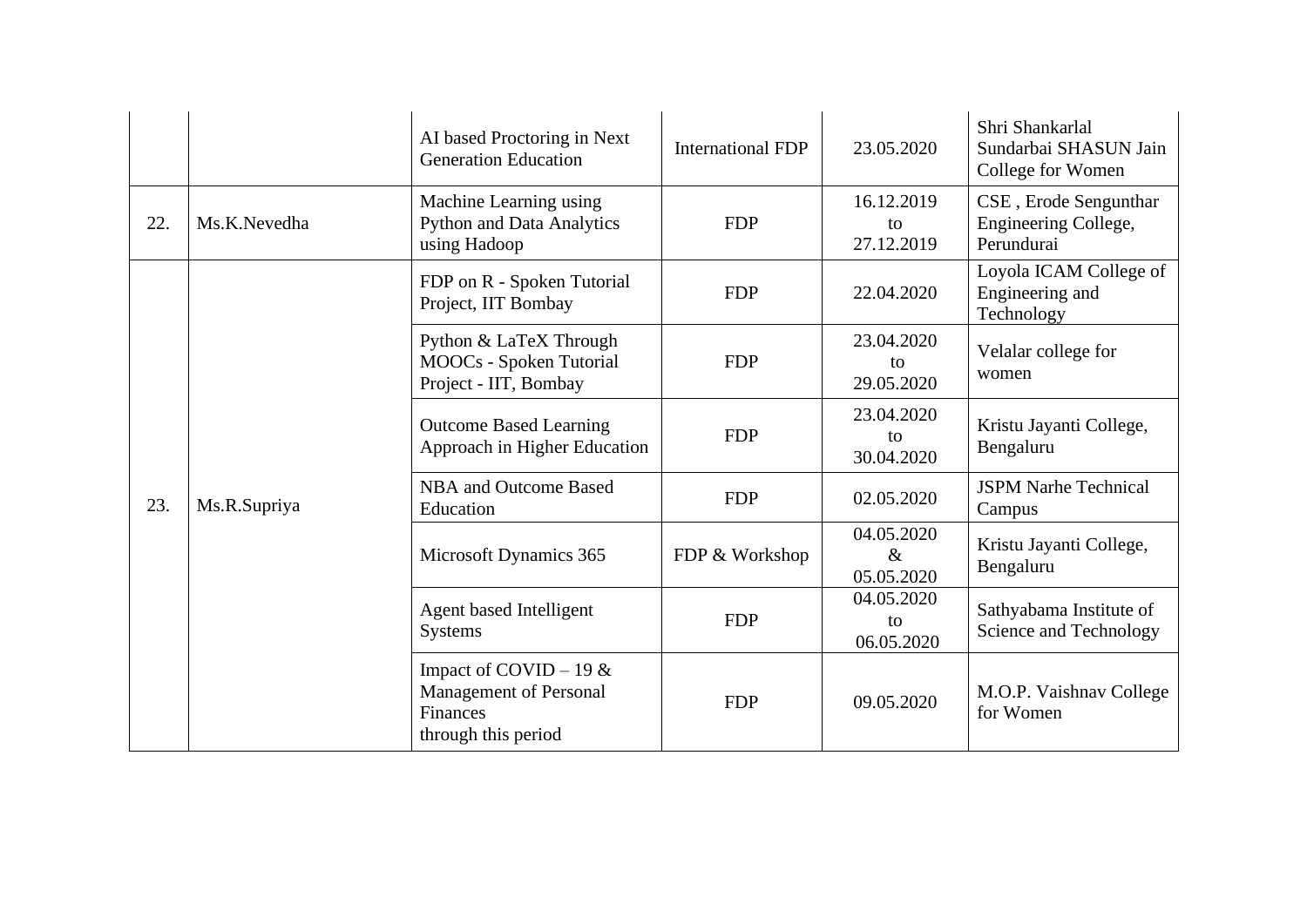| <b>Improving Your Research</b><br>Visibility - Research Impact<br>and Metrics                   | <b>FDP</b>  | 11.05.2020<br>to<br>13.05.2020 | Velalar college of<br>Engineering and<br>Technology           |
|-------------------------------------------------------------------------------------------------|-------------|--------------------------------|---------------------------------------------------------------|
| <b>Resilient Business Strategies:</b><br>Preparing For A Pandemic<br>World                      | <b>FDP</b>  | 14.05.2020<br>to<br>16.05.2020 | Sri Ramakrishna College<br>of Arts and Scrence for<br>Women   |
| Practical Application of Deep<br>Learning using Python<br>Libraries                             | <b>STTP</b> | 19.05.2020<br>to<br>23.05.2020 | Kongu Engineering<br>College                                  |
| Data<br>Science using Python                                                                    | <b>FDP</b>  | 20.05.2020<br>to<br>24.05.2020 | Kongu Engineering<br>College                                  |
| <b>Building a Neural Network</b><br>from the Groundup using<br>Python                           | <b>FDP</b>  | 21.05.2020<br>to<br>26.05.2020 | Kongu Engineering<br>College                                  |
| AI based Proctoring in Next<br><b>Generation Education</b>                                      | <b>FDP</b>  | 23.05.2020                     | Shri Shankarlal<br>Sundarbai SHASUN Jain<br>College for Women |
| Machine Learning -<br>Algorithm, Applications &<br>Advantages                                   | <b>FDP</b>  | 25.05.2020<br>to<br>30.05.2020 | Kamala Institute of<br>Technology & Science,<br>Telangana     |
| Machine Learning for Data<br><b>Science and Analytics</b>                                       | Seminar     | 21.08.2019<br>to<br>22.08.2019 | Velalar College of<br>Engineering and<br>Technology           |
| Geospatial blockchain:<br>promises, challenges and<br>opportunities in health and<br>healthcare | Seminar     | 20.03.2020                     | Kongu Engineering<br>College                                  |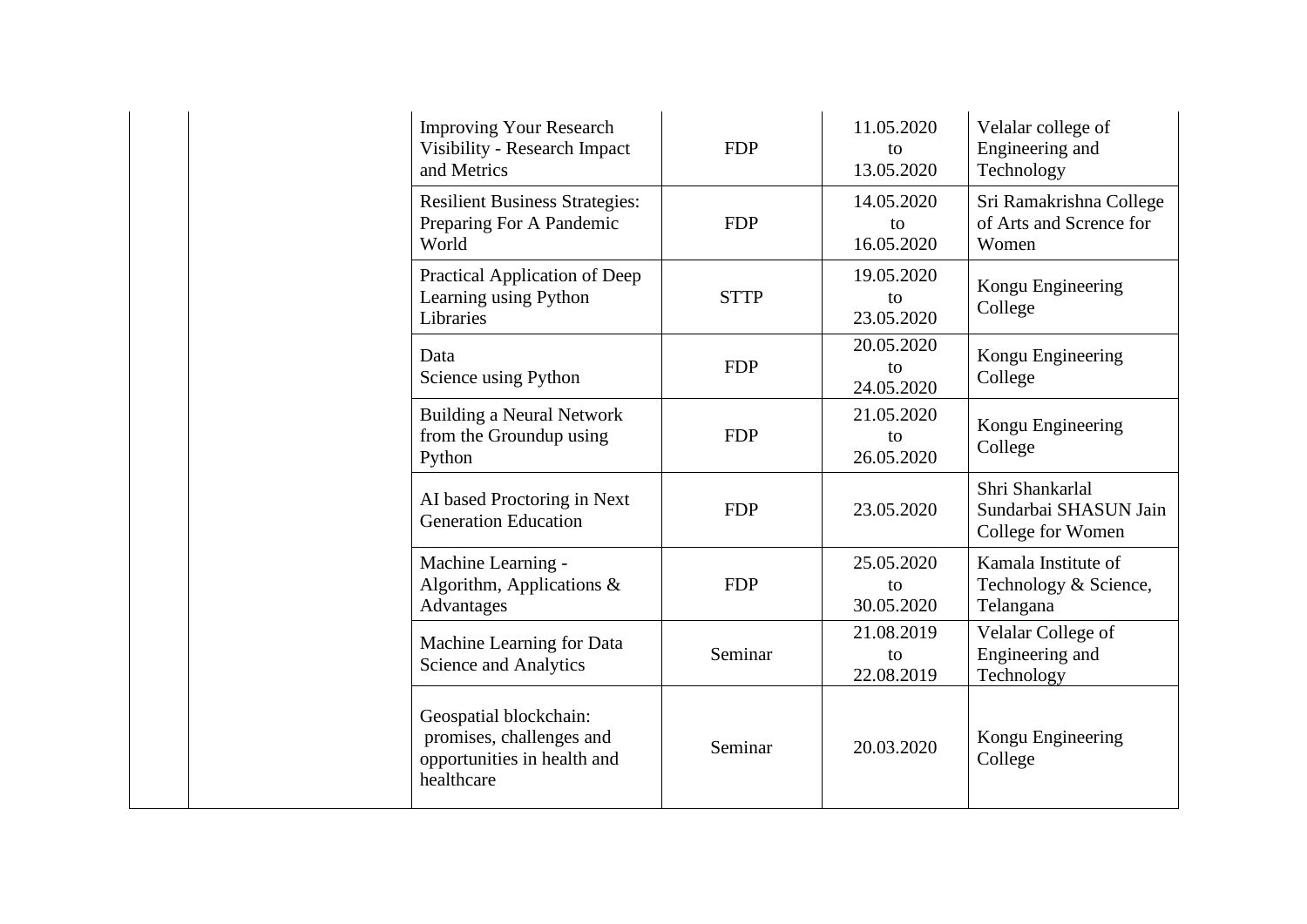| <b>Technology For Future</b>                                                                                                             | Webinar         | 10.04.2020<br>to<br>18.04.2020   | <b>ICT ACADEMY</b>                               |
|------------------------------------------------------------------------------------------------------------------------------------------|-----------------|----------------------------------|--------------------------------------------------|
| Leading in a VUCA World                                                                                                                  | Webinar         | 20.04.2020<br>to<br>24.04.2020   | <b>ICT ACADEMY</b>                               |
| <b>QUALITY ARTICLE</b><br><b>WRITING -TIPS AND</b><br><b>TRICKS</b>                                                                      | Webinar         | 22.04.2020<br>to<br>28.04.2020   | Dr. M.G.R. Educational<br>and Research Institute |
| <b>IQAC WEBINAR</b>                                                                                                                      | Online Workshop | 24.04.2020<br>to<br>30.04.2020   | Velalar college for<br>women                     |
| The Future is here now                                                                                                                   | Webinar         | 24.04.2020<br>to<br>02.05.2020   | <b>ICT ACADEMY</b>                               |
| How to prepare Technical<br>Papers,<br>Design thinking as a<br>pedagogy,<br>Automation Industry - Present<br>$&$ Future $&$<br>Fuel Cell | Webinar         | 29.04.2020<br>to<br>02.05.2020   | <b>Excel Engineering</b><br>College              |
| App Development                                                                                                                          | Webinar         | 02.05.2020                       | Karpagam College of<br>Engineering               |
| How to write a Research<br>Proposal? & How to convert a<br>Project to Patent?                                                            | Webinar         | 04.05.2020<br>$\&$<br>05.05.2020 | <b>Excel Engineering</b><br>College              |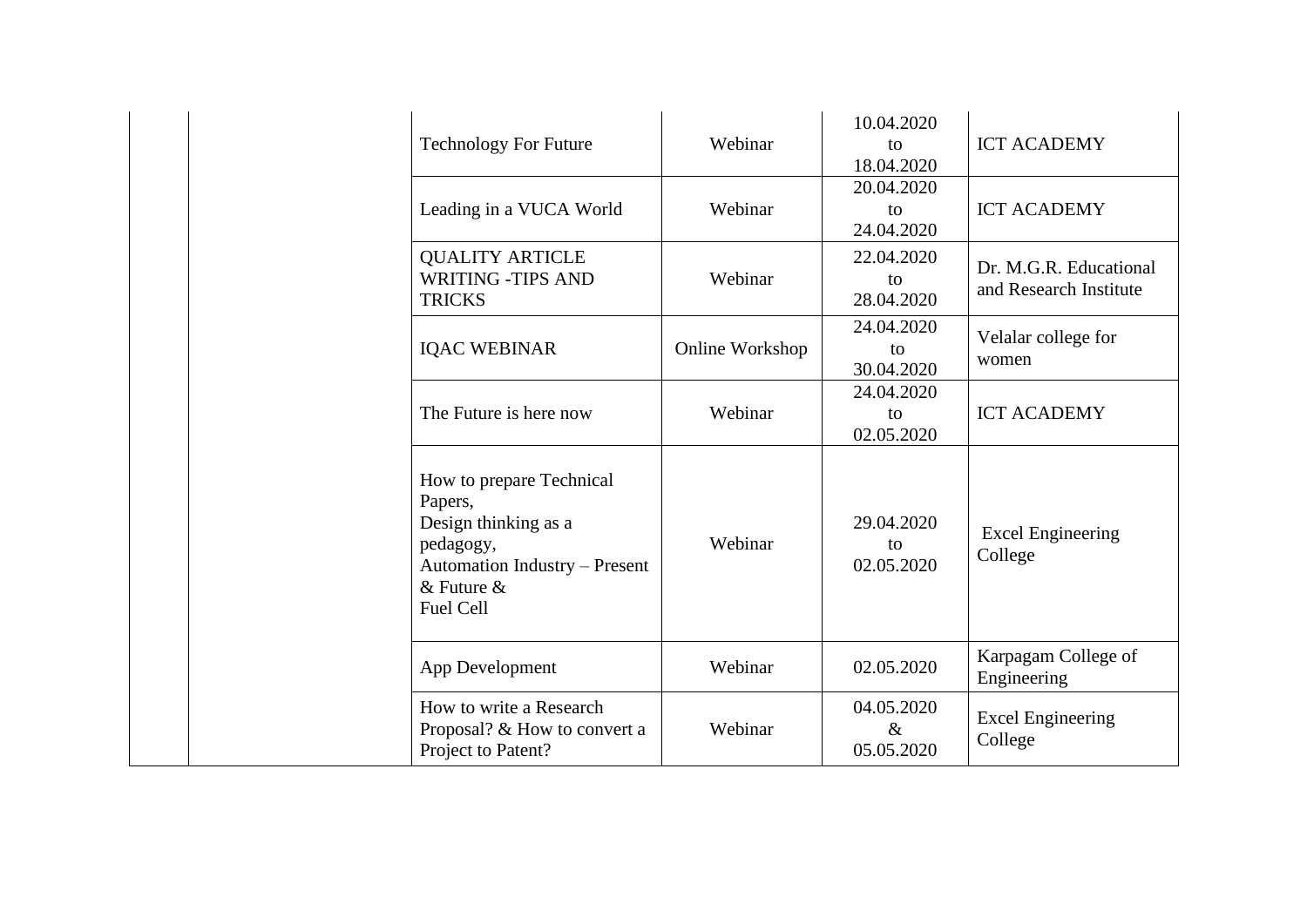|     |                  | <b>Simulation Tools for</b><br><b>Innovative Research</b>          | Webinar           | 05.05.2020                       | <b>Velammal Engineering</b><br>College                                           |
|-----|------------------|--------------------------------------------------------------------|-------------------|----------------------------------|----------------------------------------------------------------------------------|
|     |                  | <b>Exploring Outcome Based</b><br><b>Education and NBA Process</b> | Webinar           | 07.05.2020<br>to<br>13.05.2020   | Knowledge Institute of<br>Technology                                             |
|     |                  | Classroom Language for<br><b>Teachers</b>                          | Online Workshop   | 09.05.2020                       | Dr. M.G.R. Educational<br>and Research Institute,<br>Chennai.                    |
|     |                  | Machine Learning using<br>Python                                   | Webinar           | 09.05.2020                       | <b>MVSP KBTCOE</b><br>NASHIK, Maharastra                                         |
|     |                  | Machine Learning and its<br>Applications                           | Webinar           | 09.05.2020                       | SVCET, Chittoor                                                                  |
|     |                  | Latex - Learning by doing                                          | Webinar           | 15.05.2020<br>$\&$<br>16.05.2020 | Idhaya College for<br>Women                                                      |
|     |                  | Data Analytics using R tool                                        | Webinar           | 16.05.2020                       | Seshadripuram College,<br>Tumkur                                                 |
|     |                  | Design the Thinking                                                | Webinar           | 22.05.2020                       | Sri Eshwar College of<br>Engineering                                             |
| 24. | Ms.N.V.Keerthana | R language                                                         | Online FDP        | 22.04.2020                       | Spoken tutorials IIT,<br>Loyola ICAM college of<br>Engineering and<br>Technology |
|     |                  | Agent based Intelligent system                                     | <b>Online FDP</b> | 04.05.2020<br>to<br>06.05.2020   | School of Computing,<br>Satyabama Institute of<br>Science and Technology         |
|     |                  | <b>Outcome Based Learning</b><br>approach in Higher Education      | Online FDP        | 23.04.2020<br>to<br>30.04.2020   | IQAC, Kristu Jayanti<br>College                                                  |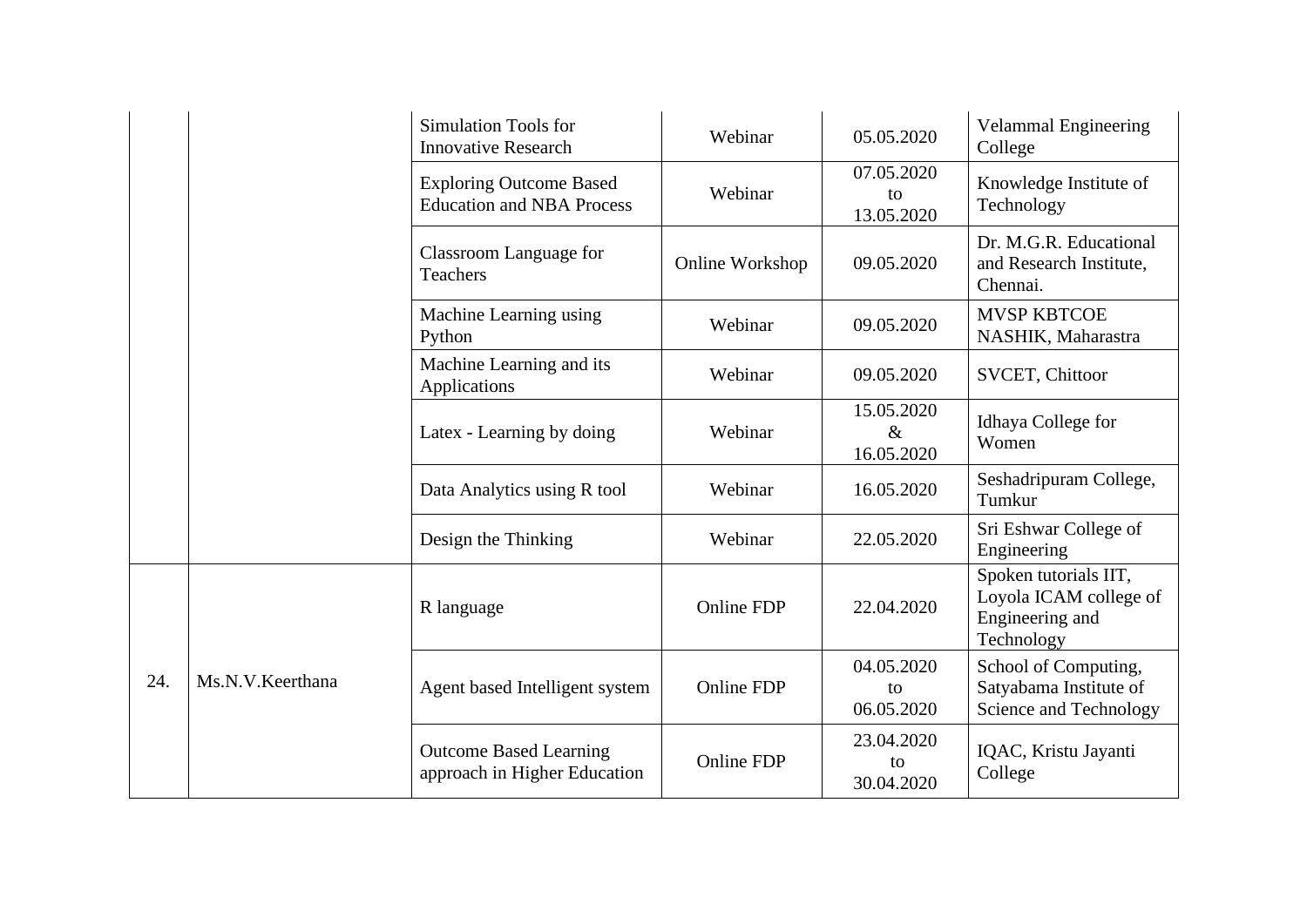| Python 3.4.3                                                               | <b>Online FDP</b>           | 09.04.2020<br>tο<br>16.04.2020 | Vivekanandha College of<br><b>Engineering for Women</b><br>& Spoken Tutorial<br>Project, IIT Bombay |
|----------------------------------------------------------------------------|-----------------------------|--------------------------------|-----------------------------------------------------------------------------------------------------|
| <b>Resilient Business Strategies:</b><br>Preparing for a Pandemic<br>World | <b>Online FDP</b>           | 14.04.2020<br>to<br>16.04.2020 | Department of<br>Commerce, Sri<br>Ramakrishna College of<br>Arts and Science for<br>Women           |
| Practical applications of deep<br>learning using python                    | <b>Online STTP</b>          | 19.05.2020<br>to<br>23.05.2020 | Department of CSE,<br>Kongu engineering<br>College                                                  |
| Machine Learning Algorithms,<br><b>Applications and Advantages</b>         | <b>Online FDP</b>           | 25.05.2020<br>to<br>30.05.2020 | Department of CSE,<br>Kamala Institute of<br>Technology and Science                                 |
| Data Science using Python                                                  | <b>Online FDP</b>           | 25.05.2020<br>to<br>30.05.2020 | Mohamed Sathak A J<br>College of Engineering                                                        |
| Building a neural network<br>from the groundup using<br>python             | <b>Online FDP</b>           | 21.05.2020<br>tο<br>26.05.2020 | Kongu engineering<br>college                                                                        |
| Networks and Security                                                      | <b>Online FDP</b>           | 26.05.2020<br>to<br>29.05.2020 | NMAM Institute of<br>Technology                                                                     |
| Machine Learning Algorithms,<br><b>Applications and Advantages</b>         | <b>Online FDP</b>           | 25.05.2020<br>tο<br>30.05.2020 | Kamala Institute of<br><b>Technology and Science</b>                                                |
| <b>Emerging Applications of</b><br>Number theory                           | One day National<br>Seminar | 18.09.2020                     | Department of<br>Mathematics, VCET                                                                  |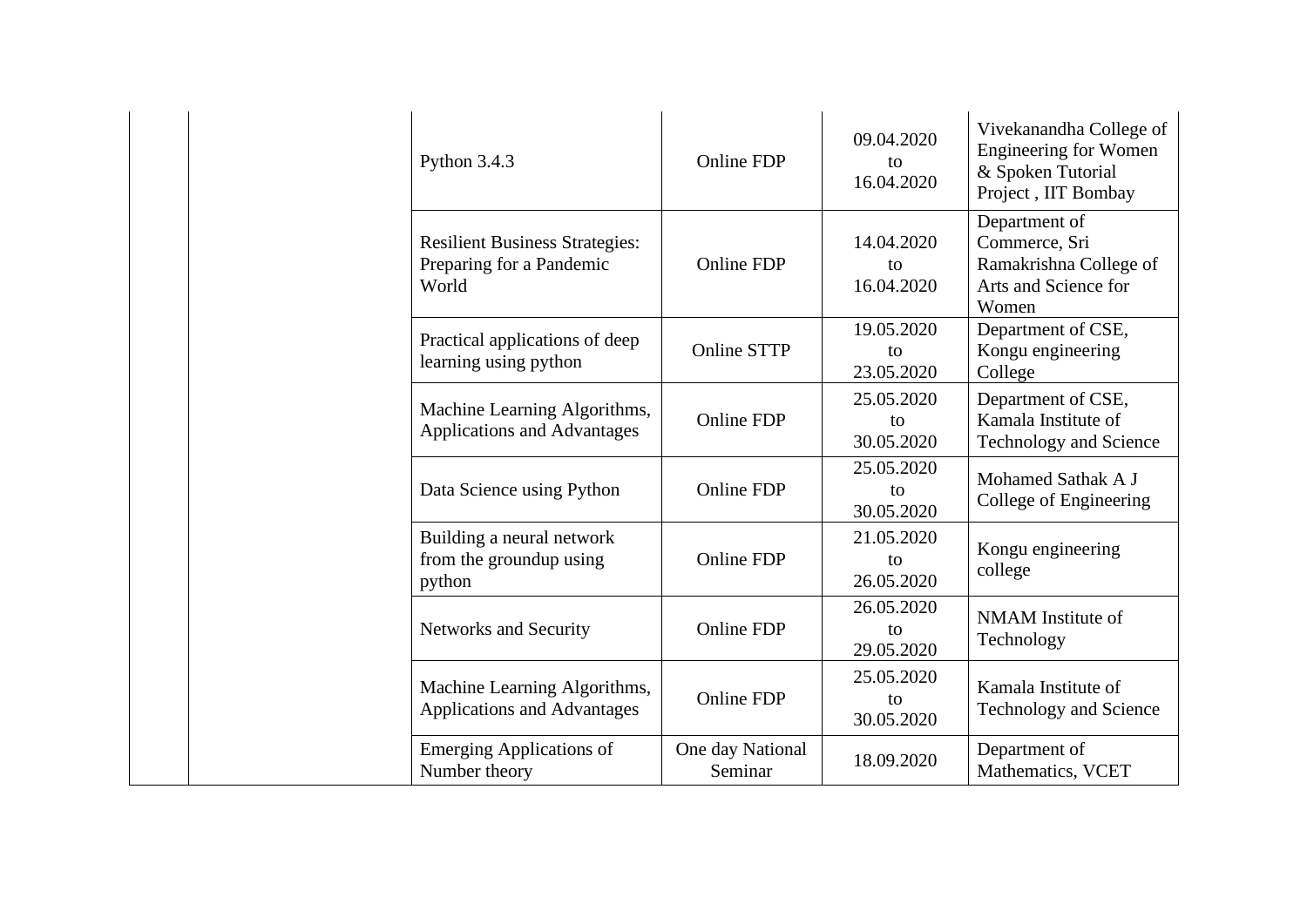| Geospatial Block Chain:<br>Exploration of promises,<br>challenges and opportunities in<br>healthcare     | CSIR sponsored<br>National level<br>seminar | 20.03.2020                       | Department of CSE,<br>Kongu Engineering<br>College                           |
|----------------------------------------------------------------------------------------------------------|---------------------------------------------|----------------------------------|------------------------------------------------------------------------------|
| <b>Webinar on Emerging</b><br>Technologies                                                               | <b>Online Webinar</b>                       | 20.04.2020<br>to<br>23.04.2020   | Vidyalankar Institute of<br>Technology                                       |
| Quality Article Writing – tips<br>and Tricks                                                             | <b>Online Webinar</b>                       | 22.04.2020<br>to<br>28.04.2020   | Dr. MGR Educational<br>and Research institute                                |
| App Development                                                                                          | <b>Online Webinar</b>                       | 02.05.2020                       | Department of CSE,<br>Karpagam College of<br>Engineering                     |
| <b>Faculty Awareness</b><br>Programme on NBA and<br><b>Outcome Based Education</b><br>(OBE)              | Online Webinar                              | 02.05.2020                       | Department of Computer<br>Engineering, JSPM<br><b>Narhe Technical Campus</b> |
| Design thinking Pedagogy,<br>automation tools                                                            | <b>Online Webinar</b>                       | 29.04.2020<br>to<br>02.05.2020   | Department of<br>Mechanical Engineering,<br>Excel college of<br>Engineering  |
| Post Covid-19, Job<br>opportunities and<br>Entrepreneurial possibilities -<br>Indian and Global Scenario | Online Webinar                              | 04.05.2020                       | EDC Cell, Francis Xavier<br><b>Engineering College</b>                       |
| How to write research<br>proposal, How to convert a<br>Project to patent                                 | <b>Online Webinar</b>                       | 04.05.2020<br>$\&$<br>05.05.2020 | R & D Cell, IQAC, Excel<br><b>Engineering College</b>                        |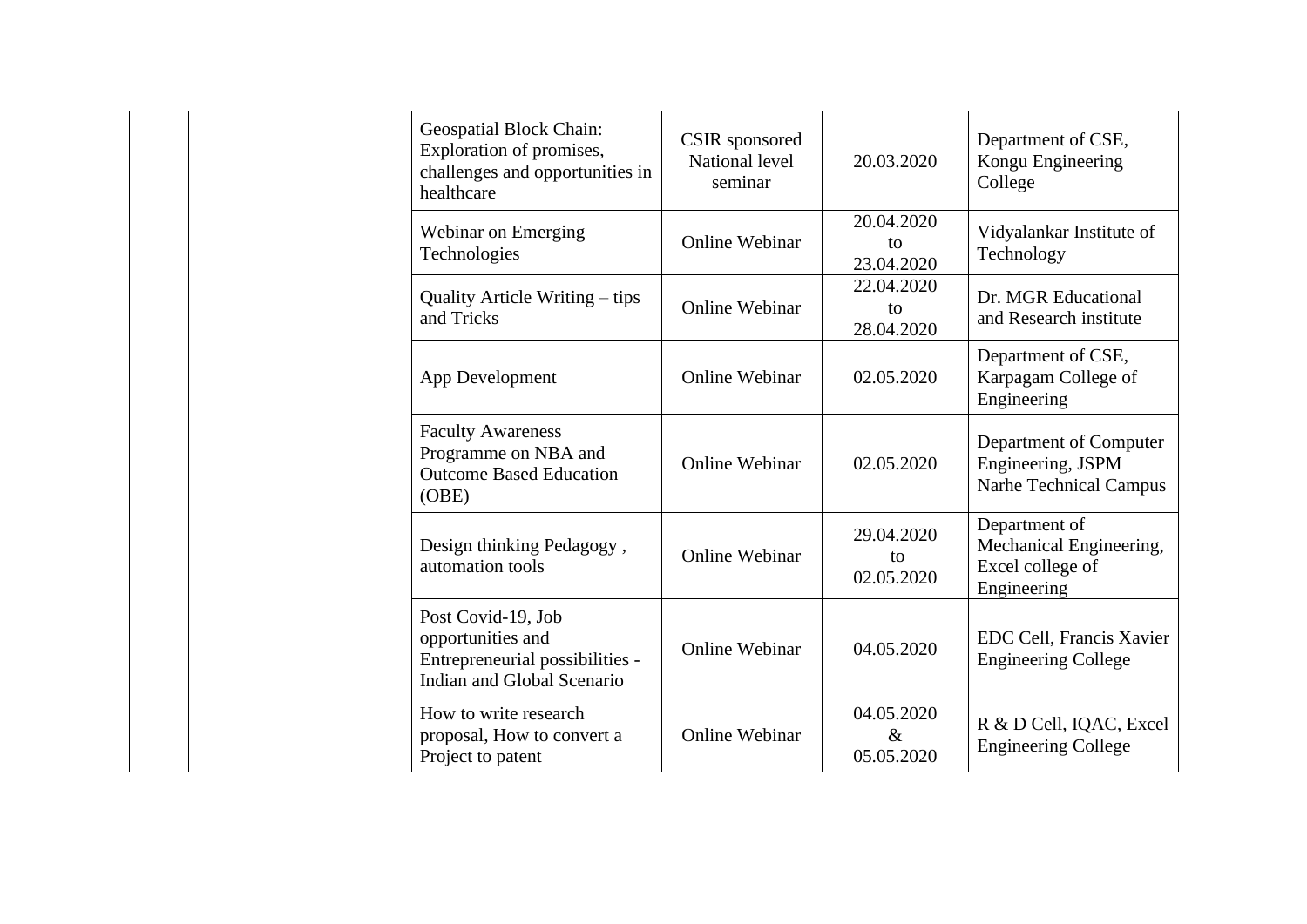| Simulation tools for innovative<br>research                              | CSI online<br>Webinar       | 05.05.2020                     | <b>Velammal Engineering</b><br>College                                              |
|--------------------------------------------------------------------------|-----------------------------|--------------------------------|-------------------------------------------------------------------------------------|
| Before and After nCovid-19:<br>Impact on the Economy                     | <b>Online Webinar</b>       | 10.05.2020                     | Department of<br>Management studies,<br>Nandha College of<br>Technology             |
| Light Weight protocol in<br>Internet of Things                           | Online Webinar              | 04.05.2020                     | Department of EEE, Sri<br>Ranganathar institute of<br>engineering and<br>technology |
| Classroom language for<br>teachers                                       | Online Workshop             | 09.05.2020                     | Dr. MGR Educational<br>and Research institute                                       |
| <b>IQAC WEBINAR</b>                                                      | Online Workshop             | 24.04.2020<br>to<br>30.04.2020 | Velalar college for<br>women                                                        |
| <b>International Infothon</b><br>Conclave-2k20                           | Online webinar              | 14.05.2020<br>to<br>16.05.2020 | Thakur College of<br><b>Science and Commerce</b>                                    |
| Latex - Spoken Tutorial                                                  | Spoken tutorial<br>training | 01.03.2020                     | Velalar college for<br>women                                                        |
| Machine learning using python                                            | <b>Online Webinar</b>       | 09.05.2020                     | Pantech Solutions &<br><b>MVSP KBTCOE</b>                                           |
| AI & Machine Learning, Data<br>Science for engineers & Cyber<br>Security | <b>Online Webinar</b>       | 13.05.2020<br>to<br>15.05.2020 | Sri Eshwar college of<br>Engineering                                                |
| Machine Learning and its<br>applications                                 | <b>Online Webinar</b>       | 09.05.2020                     | <b>SVCET, Chittoor</b>                                                              |
| <b>Intellectual Property rights</b>                                      | Online Webinar              | 14.03.2020                     | Secab Institute of<br>engineering and<br>Technology                                 |